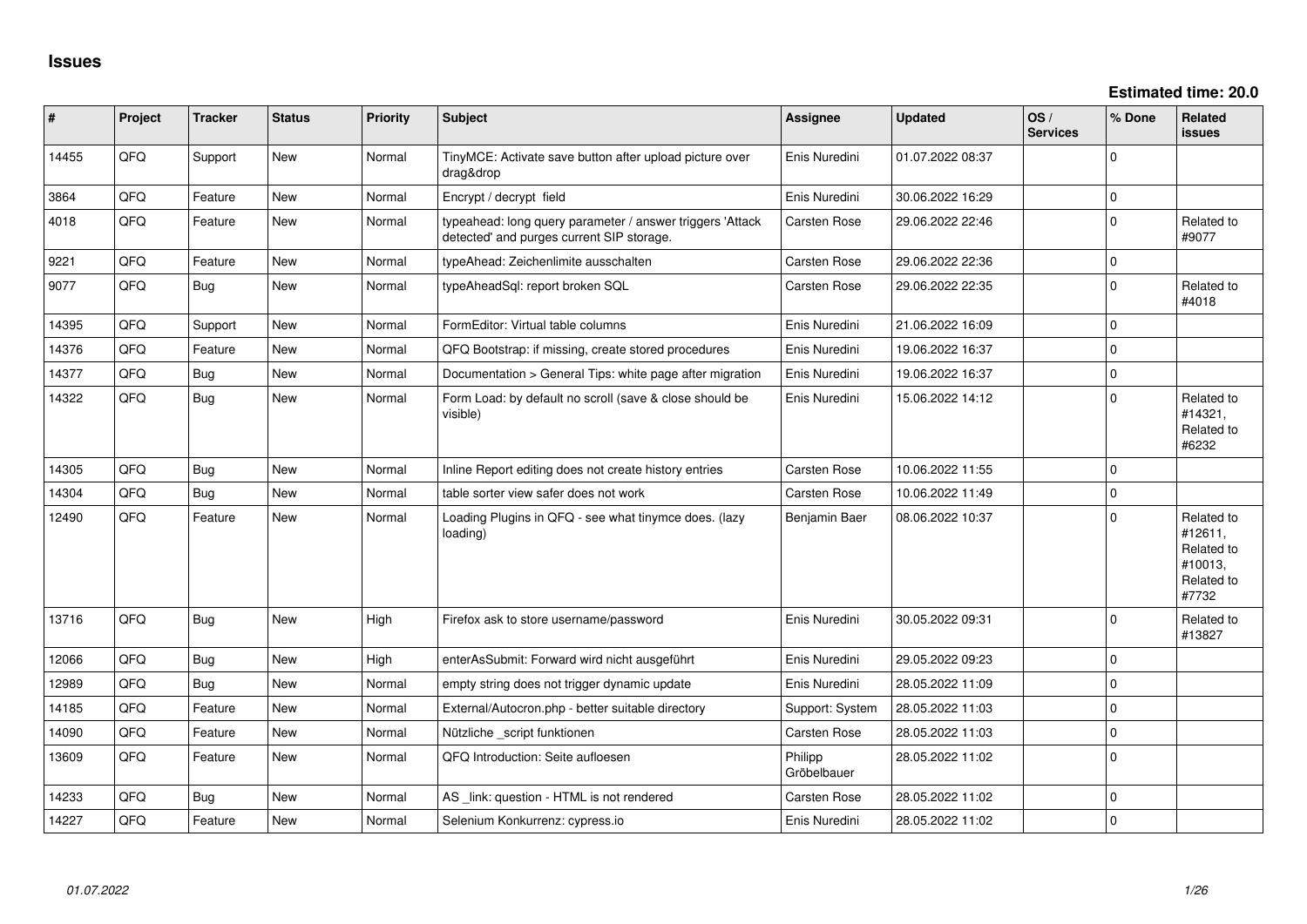| #     | Project | <b>Tracker</b> | <b>Status</b> | <b>Priority</b> | <b>Subject</b>                                                                                                                                      | <b>Assignee</b>     | <b>Updated</b>   | OS/<br><b>Services</b> | % Done         | Related<br><b>issues</b>                                               |
|-------|---------|----------------|---------------|-----------------|-----------------------------------------------------------------------------------------------------------------------------------------------------|---------------------|------------------|------------------------|----------------|------------------------------------------------------------------------|
| 14187 | QFQ     | Feature        | <b>New</b>    | High            | gfg.log: show current URL                                                                                                                           | Carsten Rose        | 28.05.2022 11:02 |                        | $\Omega$       | Related to<br>#13933,<br>Related to<br>#12532,<br>Related to<br>#11893 |
| 14077 | QFQ     | Bug            | New           | Normal          | As link: Attribute 'class' missing by r:1 and r:3 - but should<br>set                                                                               | Carsten Rose        | 28.05.2022 11:02 |                        | $\mathbf 0$    | Related to<br>#5342.<br>Related to<br>#4343                            |
| 14028 | QFQ     | Feature        | <b>New</b>    | Normal          | Required notification: visual nicer                                                                                                                 | Enis Nuredini       | 28.05.2022 11:01 |                        | 0              |                                                                        |
| 13945 | QFQ     | Feature        | New           | Normal          | As _link: content before/after link                                                                                                                 | Enis Nuredini       | 28.05.2022 11:01 |                        | $\mathbf 0$    | Related to<br>#12262                                                   |
| 13689 | QFQ     | Bug            | New           | Normal          | Enter auf Eingabefeld mit ungültigem Wert führt zu blurry<br>Seite                                                                                  | Enis Nuredini       | 28.05.2022 10:53 |                        | $\mathbf 0$    | Related to<br>#14245, Has<br>duplicate<br>#11891                       |
| 14245 | QFQ     | Bug            | New           | Normal          | Form Save Btn bleibt disabled wenn Datumsfeld über<br>Datepicker geändert                                                                           | Enis Nuredini       | 27.05.2022 13:45 |                        | $\mathbf 0$    | Related to<br>#13689                                                   |
| 10979 | QFQ     | Feature        | New           | Normal          | Ajax Calls an API - dataReport                                                                                                                      | Carsten Rose        | 11.05.2022 12:15 |                        | $\mathbf 0$    |                                                                        |
| 14091 | QFQ     | Bug            | New           | Normal          | inconsistent template path for twig                                                                                                                 | Carsten Rose        | 19.04.2022 18:36 |                        | $\mathbf 0$    |                                                                        |
| 13451 | QFQ     | Bug            | New           | Normal          | Character Counter / Max Character: Problem in Safari                                                                                                | Carsten Rose        | 15.04.2022 17:18 |                        | 0              |                                                                        |
| 8891  | QFQ     | <b>Bug</b>     | New           | High            | formSubmitLog: do not log passwords                                                                                                                 | Enis Nuredini       | 25.03.2022 09:06 |                        | $\mathbf 0$    |                                                                        |
| 10463 | QFQ     | Feature        | New           | Normal          | Report_link: expliztes setzen von HTML Tags (Bedarf fuer<br>'data-selenium' & 'id')                                                                 | Enis Nuredini       | 23.03.2022 09:23 |                        | $\mathbf 0$    | Related to<br>#7648                                                    |
| 11892 | QFQ     | Feature        | <b>New</b>    | Normal          | tablesorter: columns with links are hard to order - new<br>qualifier 'Y: <ord>'</ord>                                                               | Enis Nuredini       | 23.03.2022 09:22 |                        | $\mathbf 0$    |                                                                        |
| 12714 | QFQ     | Bug            | New           | Normal          | Conversion of GIF to PDF broken when GIF contains Alpha.                                                                                            | Carsten Rose        | 19.03.2022 17:49 |                        | $\mathbf 0$    |                                                                        |
| 12556 | QFQ     | Feature        | New           | Normal          | Pills Title: colored = static or dynamic on allrequiredgiven                                                                                        | Benjamin Baer       | 19.03.2022 17:49 |                        | $\mathbf 0$    |                                                                        |
| 12512 | QFQ     | Bug            | New           | Normal          | Some MySQL Installation can't use 'stored procedures'                                                                                               | <b>Carsten Rose</b> | 19.03.2022 17:48 |                        | $\mathbf 0$    |                                                                        |
| 12520 | QFQ     | <b>Bug</b>     | New           | Normal          | Switch FE User: still active even FE User session expired                                                                                           | <b>Carsten Rose</b> | 19.03.2022 17:48 |                        | 0              |                                                                        |
| 12581 | QFQ     | Bug            | New           | Normal          | Form.forward=close: Record 'new' in new browser tab ><br>save (& close) >> Form is not reloaded with new created<br>record id and stays in mode=new | Carsten Rose        | 19.03.2022 17:48 |                        | 0              |                                                                        |
| 12603 | QFQ     | Feature        | New           | Normal          | Dropdown (Select), Radio, checkbox:<br>itemListAlways={{!SELECT key, value}}                                                                        | Carsten Rose        | 19.03.2022 17:47 |                        | $\mathbf 0$    |                                                                        |
| 12664 | QFQ     | Feature        | New           | Normal          | TinyMCE: report/remove malicous HTML/JS Code                                                                                                        | Carsten Rose        | 19.03.2022 17:47 |                        | $\overline{0}$ | Related to<br>#14320                                                   |
| 12716 | QFG     | Bug            | New           | Normal          | template group: Pattern only applied to first instance                                                                                              | Carsten Rose        | 19.03.2022 17:47 |                        | $\pmb{0}$      |                                                                        |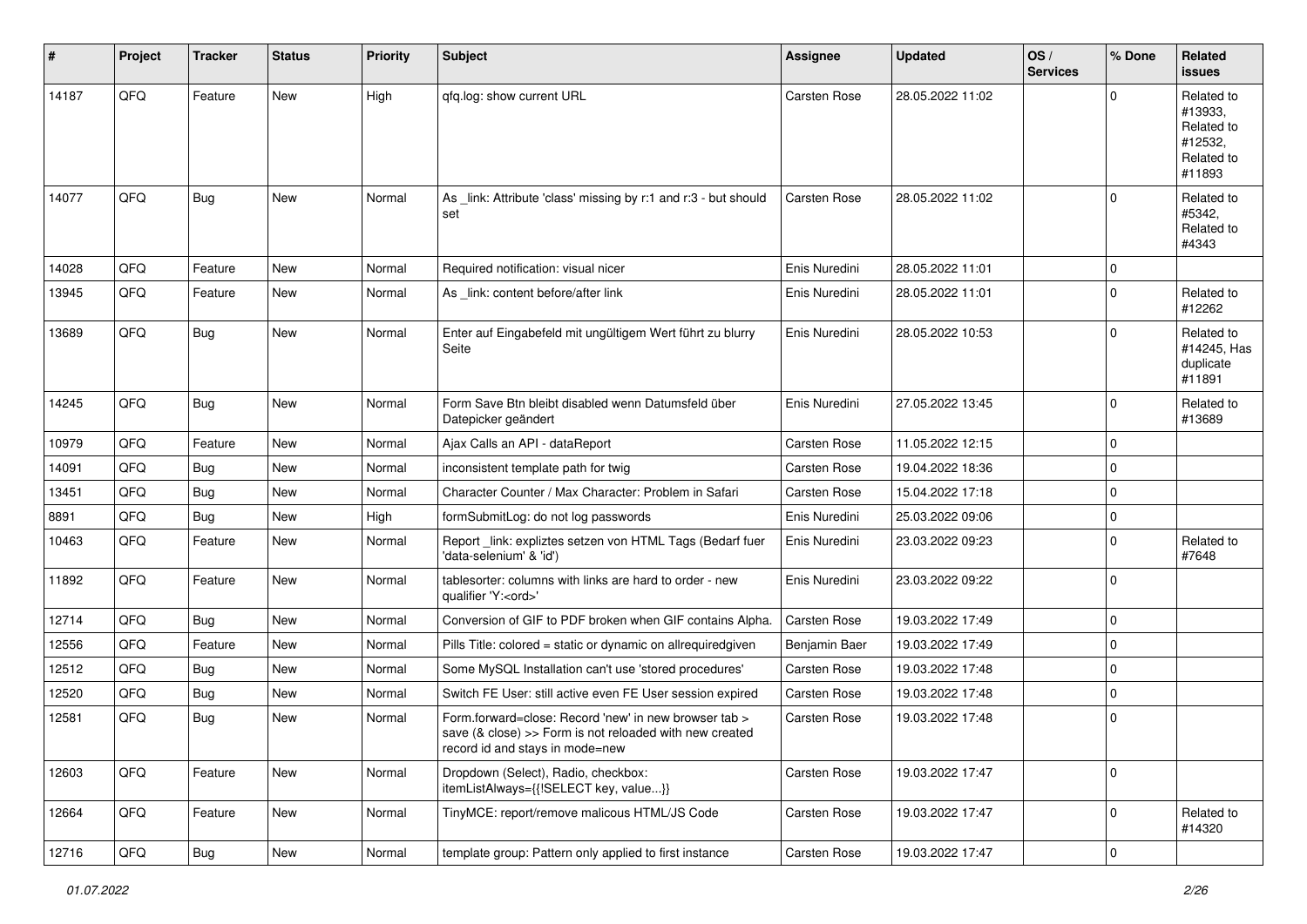| #     | Project | <b>Tracker</b> | <b>Status</b> | <b>Priority</b> | Subject                                                                                                                               | <b>Assignee</b>     | <b>Updated</b>   | OS/<br><b>Services</b> | % Done       | Related<br><b>issues</b>                      |
|-------|---------|----------------|---------------|-----------------|---------------------------------------------------------------------------------------------------------------------------------------|---------------------|------------------|------------------------|--------------|-----------------------------------------------|
| 13331 | QFQ     | Bug            | New           | Normal          | Multi Form: Clear Icon misplaced                                                                                                      | Carsten Rose        | 19.03.2022 17:47 |                        | $\mathbf 0$  |                                               |
| 13332 | QFQ     | Bug            | <b>New</b>    | Normal          | Multi Form: Required Felder werden visuell nicht markiert.                                                                            | Carsten Rose        | 19.03.2022 17:47 |                        | $\mathbf 0$  |                                               |
| 13460 | QFQ     | Bug            | <b>New</b>    | Normal          | Doc: Password set/reset  password should not processed<br>with 'html encode'                                                          | <b>Carsten Rose</b> | 19.03.2022 17:46 |                        | $\mathbf 0$  |                                               |
| 13467 | QFQ     | Feature        | New           | Normal          | ChangeLog Generator                                                                                                                   | Carsten Rose        | 19.03.2022 17:46 |                        | $\mathbf 0$  | Related to<br>#11460                          |
| 13528 | QFQ     | <b>Bug</b>     | <b>New</b>    | Normal          | qfq.io > releases: es wird kein neues Release angelegt                                                                                | Benjamin Baer       | 19.03.2022 17:46 |                        | 0            |                                               |
| 13592 | QFQ     | Bug            | New           | Normal          | QFQ Build Queue: das vergeben von Tags klappt nicht. Es<br>werden keine Releases gebaut.                                              | Carsten Rose        | 19.03.2022 17:45 |                        | $\mathbf 0$  |                                               |
| 13647 | QFQ     | Bug            | <b>New</b>    | Normal          | Autofocus funktioniert nicht auf Chrome                                                                                               | Benjamin Baer       | 19.03.2022 17:44 |                        | $\mathbf 0$  |                                               |
| 13700 | QFQ     | Feature        | New           | Normal          | Redesign qfq.io Seite                                                                                                                 | Carsten Rose        | 19.03.2022 17:43 |                        | $\mathbf 0$  |                                               |
| 13757 | QFQ     | Feature        | <b>New</b>    | High            | QR / Bar-Code Plugin                                                                                                                  | Enis Nuredini       | 19.03.2022 17:43 |                        | $\mathbf 0$  |                                               |
| 13841 | QFQ     | Feature        | New           | Normal          | Create PDF via iText - evaluate                                                                                                       | Carsten Rose        | 19.03.2022 17:42 |                        | $\mathbf 0$  |                                               |
| 13843 | QFQ     | Feature        | <b>New</b>    | Normal          | Create JWT via QFQ                                                                                                                    | <b>Carsten Rose</b> | 19.03.2022 17:42 |                        | $\mathbf 0$  |                                               |
| 4413  | QFQ     | Feature        | New           | Normal          | fieldset: show/hidden, modeSql, dynamicUpdate                                                                                         | Carsten Rose        | 09.02.2022 15:19 |                        | 0            |                                               |
| 13706 | QFQ     | <b>Bug</b>     | New           | Normal          | Wrong CheckType in FieldElement LastStatus of Form Cron                                                                               | Carsten Rose        | 21.01.2022 18:20 |                        | $\mathbf 0$  |                                               |
| 13659 | QFQ     | Bug            | <b>New</b>    | Normal          | wrong sanitize class applied to R-store                                                                                               | Carsten Rose        | 15.01.2022 14:23 |                        | 0            |                                               |
| 12476 | QFQ     | Feature        | <b>New</b>    | Normal          | clearMe: a) should trigger 'dirty', b) sticky on textarea resize                                                                      | Benjamin Baer       | 04.01.2022 08:40 |                        | $\mathbf 0$  | Related to<br>#9528                           |
| 12327 | QFQ     | Bug            | <b>New</b>    | Normal          | Copy to clipboard: Glyphicon can not be changed                                                                                       | Carsten Rose        | 27.12.2021 17:59 |                        | $\mathbf 0$  |                                               |
| 12544 | QFQ     | Feature        | <b>New</b>    | High            | a) ' AS _link' new also as ' AS _format', b) sortierung via<br>'display: none;', c) '_format' benoeitgt nicht zwingend<br>u/U/p/m/z/d | Carsten Rose        | 14.12.2021 16:03 |                        | $\mathbf 0$  |                                               |
| 12702 | QFQ     | Bug            | <b>New</b>    | High            | templateGroup: broken in multiDb Setup                                                                                                | Carsten Rose        | 14.12.2021 16:02 |                        | $\mathbf 0$  |                                               |
| 12545 | QFQ     | Bug            | <b>New</b>    | Urgent          | sql.log not created / updated                                                                                                         | <b>Carsten Rose</b> | 14.12.2021 16:02 |                        | $\mathbf 0$  |                                               |
| 12974 | QFQ     | <b>Bug</b>     | New           | High            | Sanitize Queries in Action-Elements                                                                                                   | Carsten Rose        | 07.12.2021 17:19 |                        | $\mathbf 0$  |                                               |
| 12670 | QFQ     | <b>Bug</b>     | New           | High            | Dropdown-Menu classes können nicht mehr angegeben<br>werden                                                                           | Carsten Rose        | 07.12.2021 17:19 |                        | $\mathbf 0$  |                                               |
| 12532 | QFQ     | Feature        | <b>New</b>    | High            | SIP-Parameter bei Seitenaufruf in Browser-Console<br>anzeigen                                                                         | Carsten Rose        | 07.12.2021 17:19 |                        | $\mathbf{0}$ | Related to<br>#11893,<br>Related to<br>#14187 |
| 12513 | QFQ     | <b>Bug</b>     | <b>New</b>    | High            | Implement server side check of maxlength                                                                                              | Carsten Rose        | 07.12.2021 17:19 |                        | $\mathbf 0$  |                                               |
| 10114 | QFQ     | Feature        | New           | High            | Symbol (Link): 'G:' (Glyphicon) replaced by 'i:' (icon)                                                                               |                     | 07.12.2021 17:19 |                        | $\mathbf 0$  | Related to<br>#3797,<br>Related to<br>#4194   |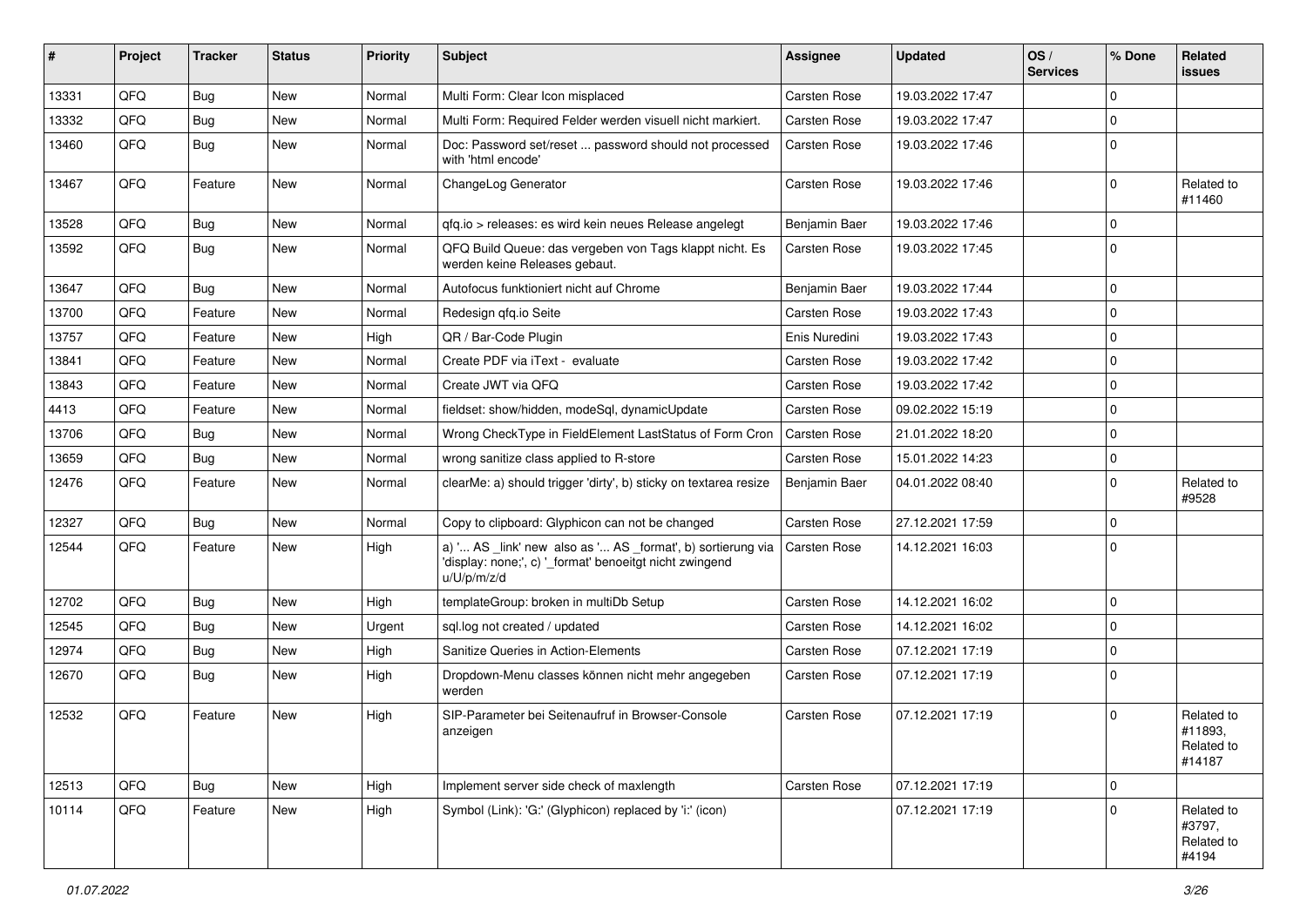| $\vert$ # | Project | <b>Tracker</b> | <b>Status</b> | <b>Priority</b> | <b>Subject</b>                                                                                                 | Assignee            | <b>Updated</b>   | OS/<br><b>Services</b> | % Done         | <b>Related</b><br><b>issues</b>               |
|-----------|---------|----------------|---------------|-----------------|----------------------------------------------------------------------------------------------------------------|---------------------|------------------|------------------------|----------------|-----------------------------------------------|
| 12186     | QFQ     | Feature        | <b>New</b>    | High            | TinyMCE Config für Objekte                                                                                     | <b>Carsten Rose</b> | 07.12.2021 17:19 |                        | $\mathbf{0}$   | <b>Blocks</b><br>#12632                       |
| 11702     | QFQ     | Feature        | <b>New</b>    | Normal          | HTML Special Char makes no sense for 'allbut' if '&' is<br>forbidden                                           | Carsten Rose        | 07.12.2021 16:35 |                        | $\Omega$       | Related to<br>#5112,<br>Related to<br>#14320  |
| 13354     | QFQ     | Feature        | <b>New</b>    | Normal          | Using Websocket in QFQ                                                                                         | Carsten Rose        | 10.11.2021 15:47 |                        | $\overline{0}$ |                                               |
| 9013      | QFQ     | <b>Bug</b>     | <b>New</b>    | Normal          | Error in Twig template not handled                                                                             | <b>Carsten Rose</b> | 20.10.2021 13:43 |                        | $\overline{0}$ |                                               |
| 5305      | QFQ     | Bug            | <b>New</b>    | Normal          | Upload FormElement: nicht disabled by readonly Form                                                            | <b>Carsten Rose</b> | 16.06.2021 13:43 |                        | $\mathbf{0}$   | Related to<br>#9347,<br>Related to<br>#9834   |
| 12679     | QFQ     | Feature        | <b>New</b>    | Normal          | tablesorter: custom column width                                                                               | <b>Carsten Rose</b> | 16.06.2021 11:10 |                        | $\mathbf 0$    |                                               |
| 9347      | QFQ     | <b>Bug</b>     | <b>New</b>    | High            | FE.type=upload with dynamic show/hidden: required not<br>detected                                              | <b>Carsten Rose</b> | 12.06.2021 10:40 |                        | $\Omega$       | Related to<br>#5305,<br>Related to<br>#12398  |
| 11460     | QFQ     | Feature        | New           | Normal          | Easier creation of changelog: gitchangelog                                                                     | Carsten Rose        | 12.06.2021 10:20 |                        | $\Omega$       | Related to<br>#13467                          |
| 6261      | QFQ     | Feature        | New           | Normal          | Persistent SIP                                                                                                 | Carsten Rose        | 12.06.2021 09:07 |                        | $\Omega$       | Related to<br>#10819                          |
| 6723      | QFQ     | Feature        | <b>New</b>    | Normal          | Report QFQ Installation and Version                                                                            | <b>Carsten Rose</b> | 12.06.2021 09:07 |                        | $\Omega$       |                                               |
| 9348      | QFQ     | Feature        | New           | Normal          | defaultThumbnailSize: pre render thumbnails                                                                    | <b>Carsten Rose</b> | 12.06.2021 09:05 |                        | $\pmb{0}$      |                                               |
| 7890      | QFQ     | <b>Bug</b>     | New           | Normal          | FormElement 'required': extraButtonInfo not aligned                                                            | Carsten Rose        | 11.06.2021 21:17 |                        | $\Omega$       | Related to<br>#11517                          |
| 9531      | QFQ     | <b>Bug</b>     | New           | High            | FE File: Dynamic Update / modeSql / required detected<br>even it not set                                       | Carsten Rose        | 11.06.2021 20:32 |                        | $\Omega$       | Related to<br>#12398                          |
| 12632     | QFQ     | Feature        | <b>New</b>    | Normal          | TinyMCE: Prepare CSS classes for images                                                                        | <b>Carsten Rose</b> | 04.06.2021 14:35 |                        | 100            | Blocked by<br>#12186                          |
| 11893     | QFQ     | Feature        | <b>New</b>    | High            | Broken SIP: a) only report one time, b) only report in main<br>column                                          | <b>Carsten Rose</b> | 12.05.2021 12:13 |                        | $\Omega$       | Related to<br>#12532,<br>Related to<br>#14187 |
| 12412     | QFQ     | Feature        | New           | Normal          | Action/Escape qualifier 'e' (empty), '0': if given, an empty<br>string (or '0') will be treated as 'not found' | Carsten Rose        | 08.05.2021 09:40 |                        | $\Omega$       | Related to<br>#12413,<br>Related to<br>#10012 |
| 12465     | QFQ     | Feature        | <b>New</b>    | Normal          | QFQ Function: use in FE to fill StoreRecord                                                                    | Carsten Rose        | 05.05.2021 21:58 |                        | 0              |                                               |
| 8962      | QFQ     | Feature        | New           | High            | allow for form fields with identical names                                                                     | Carsten Rose        | 03.05.2021 21:14 |                        | $\mathbf{0}$   |                                               |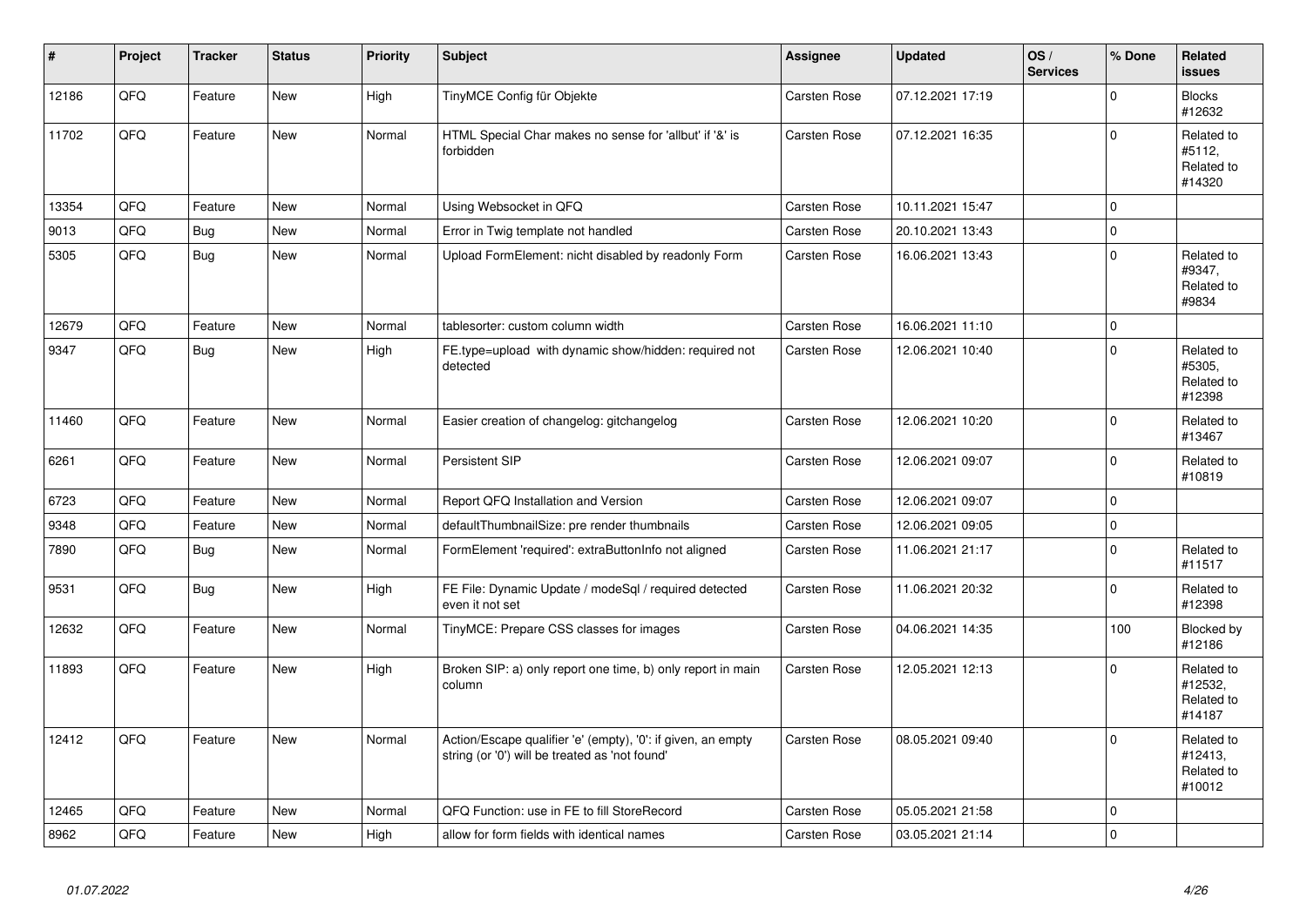| #     | Project | <b>Tracker</b> | <b>Status</b> | <b>Priority</b> | <b>Subject</b>                                                                   | Assignee            | <b>Updated</b>   | OS/<br><b>Services</b> | % Done      | Related<br><b>issues</b>                     |
|-------|---------|----------------|---------------|-----------------|----------------------------------------------------------------------------------|---------------------|------------------|------------------------|-------------|----------------------------------------------|
| 8668  | QFQ     | <b>Bug</b>     | New           | High            | Pill disabled: dyamic mode 'hidden' not respected - FE is still<br>required      | <b>Carsten Rose</b> | 03.05.2021 21:14 |                        | 0           |                                              |
| 8431  | QFQ     | <b>Bug</b>     | <b>New</b>    | High            | autocron.php with wrong path                                                     | Carsten Rose        | 03.05.2021 21:14 |                        | 0           |                                              |
| 8083  | QFQ     | <b>Bug</b>     | New           | High            | FormEditor: primary table list does not respect<br>'indexDb={{indexData:Y}}'     | Carsten Rose        | 03.05.2021 21:14 |                        | $\Omega$    | Has duplicate<br>#6678                       |
| 7899  | QFQ     | <b>Bug</b>     | <b>New</b>    | High            | Fe.type=password / retype / required: always complain<br>about missing value     | Carsten Rose        | 03.05.2021 21:14 |                        | $\Omega$    |                                              |
| 7850  | QFQ     | Feature        | New           | High            | Upload records: non 'pathFileName' column                                        | Carsten Rose        | 03.05.2021 21:14 |                        | $\Omega$    |                                              |
| 7650  | QFQ     | Bug            | <b>New</b>    | High            | Optional do not show 'required' sign on FormElement                              | Carsten Rose        | 03.05.2021 21:14 |                        | 0           |                                              |
| 5715  | QFQ     | Feature        | New           | High            | PDF Caching                                                                      | <b>Carsten Rose</b> | 03.05.2021 21:14 |                        | $\Omega$    | Related to<br>#5851,<br>Related to<br>#6357  |
| 5459  | QFQ     | Bug            | <b>New</b>    | High            | Multi DB: spread system tables between 'QFQ' and<br>'Data'-DB                    | Carsten Rose        | 03.05.2021 21:14 |                        | $\Omega$    | Related to<br>#4720                          |
| 5221  | QFQ     | <b>Bug</b>     | <b>New</b>    | High            | Download Dialog: Bleibt stehen in FF wenn Datei<br>automatisch gespeichert wird. | Carsten Rose        | 03.05.2021 21:14 |                        | $\Omega$    |                                              |
| 3727  | QFQ     | Feature        | <b>New</b>    | High            | Security: Session Hijacking erschweren                                           | Carsten Rose        | 03.05.2021 21:14 |                        | 0           |                                              |
| 11850 | QFQ     | Feature        | New           | Urgent          | Wizard Form: basierend auf einer Tabelle eine Form<br>anlegen.                   |                     | 03.05.2021 21:12 |                        | 0           | Blocked by<br>#8082                          |
| 11237 | QFQ     | Bug            | New           | High            | Radiobutton / parameter.buttonClass= btn-default - kein dirty<br>Trigger         | Benjamin Baer       | 03.05.2021 21:12 |                        | 0           | Related to<br>#10766                         |
| 11057 | QFQ     | <b>Bug</b>     | New           | High            | Checkboxes ohne span.checkmark im Report werden<br>ausgeblendet                  | Benjamin Baer       | 03.05.2021 21:12 |                        | 0           | Related to<br>#11039                         |
| 12468 | QFQ     | <b>Bug</b>     | New           | Urgent          | Form: update Form.title after save                                               | Carsten Rose        | 03.05.2021 21:12 |                        | 0           |                                              |
| 10766 | QFQ     | <b>Bug</b>     | <b>New</b>    | High            | Radiobutton / parameter.buttonClass=btn-default: dynamic<br>update               |                     | 03.05.2021 21:12 |                        | $\Omega$    | Related to<br>#11237                         |
| 10640 | QFQ     | Bug            | <b>New</b>    | High            | TypeAhead Tag: FE editierbar trotz readOnly                                      | Carsten Rose        | 03.05.2021 21:12 |                        | 0           | Related to<br>#7795                          |
| 10508 | QFQ     | <b>Bug</b>     | New           | High            | Multi Form broken on Multi DB Instance                                           | Carsten Rose        | 03.05.2021 21:12 |                        | 0           |                                              |
| 10506 | QFQ     | Bug            | <b>New</b>    | High            | Template Group broken on MultiDB instance                                        | Carsten Rose        | 03.05.2021 21:12 |                        | $\Omega$    | Related to<br>#10505                         |
| 10081 | QFQ     | Bug            | New           | High            | Stale record lock after 'forbidden' character                                    | Carsten Rose        | 03.05.2021 21:12 |                        | 0           | Related to<br>#10082,<br>Related to<br>#9789 |
| 10345 | QFQ     | Feature        | New           | Normal          | Templates - Patterns QFQ Style                                                   |                     | 03.05.2021 21:01 |                        | $\mathbf 0$ | Related to<br>#10713                         |
| 12119 | QFQ     | Feature        | New           | Normal          | AS paged: error message missing if there ist no 'r' argument. Carsten Rose       |                     | 03.05.2021 20:51 |                        | $\mathbf 0$ |                                              |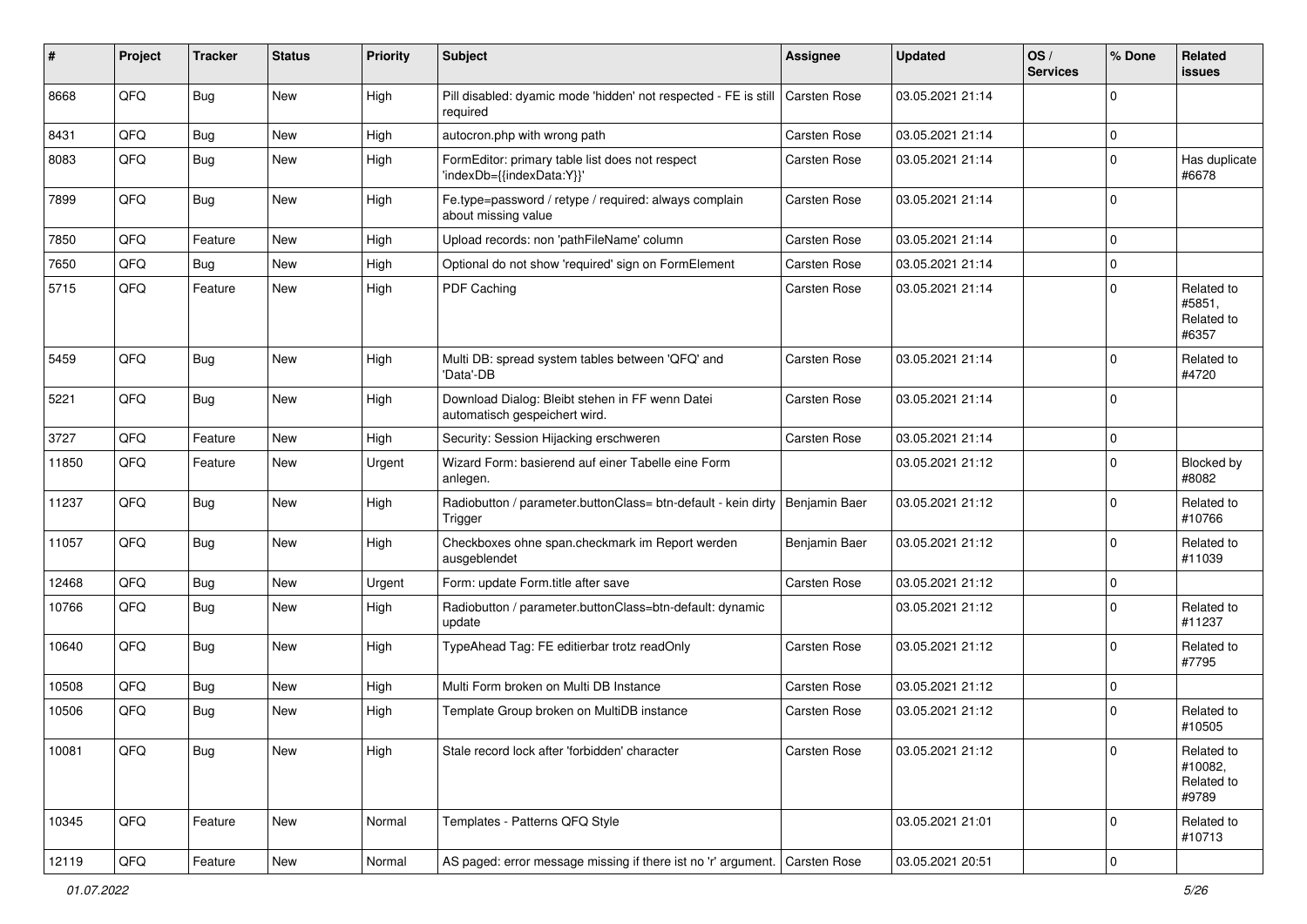| #     | Project | <b>Tracker</b> | <b>Status</b> | <b>Priority</b> | <b>Subject</b>                                                                                             | <b>Assignee</b>                                        | <b>Updated</b>      | OS/<br><b>Services</b> | % Done       | <b>Related</b><br><b>issues</b>               |                      |
|-------|---------|----------------|---------------|-----------------|------------------------------------------------------------------------------------------------------------|--------------------------------------------------------|---------------------|------------------------|--------------|-----------------------------------------------|----------------------|
| 12163 | QFQ     | Feature        | <b>New</b>    | Normal          | Checkbox: table wrap                                                                                       | <b>Carsten Rose</b>                                    | 03.05.2021 20:51    |                        | $\Omega$     |                                               |                      |
| 11668 | QFQ     | Bug            | <b>New</b>    | Normal          | Play function.sql - problem with mysql                                                                     | <b>Carsten Rose</b>                                    | 03.05.2021 20:48    |                        | $\Omega$     |                                               |                      |
| 11667 | QFQ     | Bug            | <b>New</b>    | Normal          | MySQL mariadb-server-10.3: Incorrect datetime value                                                        | Carsten Rose                                           | 03.05.2021 20:48    |                        | $\mathbf 0$  |                                               |                      |
| 11955 | QFQ     | Feature        | <b>New</b>    | Normal          | subrecord: new title option to set <th> attributes - e.g. to<br/>customize tablesorter options.</th>       | attributes - e.g. to<br>customize tablesorter options. | <b>Carsten Rose</b> | 03.05.2021 20:47       |              | $\mathbf{0}$                                  | Related to<br>#11775 |
| 11747 | QFQ     | Feature        | <b>New</b>    | Normal          | Maintenance Page with Redirect                                                                             | <b>Carsten Rose</b>                                    | 03.05.2021 20:47    |                        | $\mathbf{0}$ | Related to<br>#11741                          |                      |
| 12480 | QFQ     | Feature        | New           | Normal          | If QFQ upgrade is running, block further request                                                           | Carsten Rose                                           | 03.05.2021 20:45    |                        | $\mathbf{0}$ |                                               |                      |
| 12477 | QFQ     | Feature        | <b>New</b>    | Normal          | Support for refactoring: Form, FormElement, diverse<br>Tabellen/Spalten, tt-content Records                | <b>Carsten Rose</b>                                    | 03.05.2021 20:45    |                        | $\Omega$     |                                               |                      |
| 12474 | QFQ     | Feature        | <b>New</b>    | Normal          | Check BaseConfigURL if it is given and the the last char is '/'                                            | <b>Carsten Rose</b>                                    | 03.05.2021 20:45    |                        | $\mathbf{0}$ |                                               |                      |
| 12413 | QFQ     | Feature        | <b>New</b>    | Normal          | STORE_TYPO3: enhance for {{be_users.email:T}},<br>{{fe users.email:T}}                                     | Carsten Rose                                           | 03.05.2021 20:45    |                        | 0            | Related to<br>#12412.<br>Related to<br>#10012 |                      |
| 12400 | QFQ     | Feature        | <b>New</b>    | Normal          | Tutorial ist in QFQ Doku, Wird in der Suche gefunden, es<br>gibt aber kein Menupunkt - Inhalt ueberpruefen | Carsten Rose                                           | 03.05.2021 20:45    |                        | $\Omega$     |                                               |                      |
| 12269 | QFQ     | Feature        | <b>New</b>    | Normal          | 2FA - Login                                                                                                | Carsten Rose                                           | 03.05.2021 20:45    |                        | $\Omega$     |                                               |                      |
| 12156 | QFQ     | Feature        | <b>New</b>    | Normal          | Form: Optional disable 'leave page'                                                                        |                                                        | 03.05.2021 20:45    |                        | 0            |                                               |                      |
| 12162 | QFQ     | Feature        | <b>New</b>    | Normal          | FE.type=sendmail: personalized mailing (several mails) via<br>template                                     | Carsten Rose                                           | 03.05.2021 20:45    |                        | $\Omega$     |                                               |                      |
| 12109 | QFQ     | Feature        | <b>New</b>    | Normal          | Donwload Link: Plain, SIP, Persistent Link, Peristent SIP -<br>new notation                                | <b>Carsten Rose</b>                                    | 03.05.2021 20:45    |                        | 0            | Related to<br>#12085                          |                      |
| 12135 | QFQ     | Feature        | <b>New</b>    | Normal          | Subrecord: Notiz                                                                                           |                                                        | 24.04.2021 16:58    |                        | $\mathbf 0$  |                                               |                      |
| 12330 | QFQ     | Feature        | New           | Normal          | Copy to input field / text area / TinyMCE                                                                  | <b>Carsten Rose</b>                                    | 07.04.2021 09:01    |                        | $\mathbf{0}$ |                                               |                      |
| 10080 | QFQ     | Feature        | <b>New</b>    | Normal          | Popup on 'save' / 'close': configure dialog (answer<br>yes/no/cancle/)                                     | <b>Carsten Rose</b>                                    | 28.03.2021 20:52    |                        | $\mathbf 0$  | Is duplicate of<br>#12262                     |                      |
| 12187 | QFQ     | <b>Bug</b>     | <b>New</b>    | Normal          | Trigger FormAsFile() via Report: probably problem with multi<br>DB setup                                   | <b>Carsten Rose</b>                                    | 20.03.2021 21:20    |                        | $\mathbf 0$  |                                               |                      |
| 10714 | QFQ     | Feature        | New           | Normal          | multi Table Form                                                                                           | <b>Carsten Rose</b>                                    | 16.03.2021 18:44    |                        | $\mathbf 0$  |                                               |                      |
| 8217  | QFQ     | Feature        | New           | Normal          | if-elseif-else construct                                                                                   | Carsten Rose                                           | 16.03.2021 18:41    |                        | $\Omega$     | Related to<br>#10716                          |                      |
| 11516 | QFQ     | Feature        | <b>New</b>    | Normal          | Multi Page Form (Previous/Next Buttons)                                                                    | <b>Carsten Rose</b>                                    | 16.03.2021 17:52    |                        | $\mathbf 0$  |                                               |                      |
| 12146 | QFQ     | Feature        | New           | Normal          | Autocron Job: Anzeigen wann der naechste Job ausgefuehrt<br>wird, resp das er nicht ausgefuehrt wird       | <b>Carsten Rose</b>                                    | 15.03.2021 15:23    |                        | $\mathbf{0}$ |                                               |                      |
| 12133 | QFQ     | Bug            | New           | Normal          | NPM, phpSpreadSheet aktualisieren                                                                          | <b>Carsten Rose</b>                                    | 15.03.2021 09:04    |                        | $\pmb{0}$    |                                               |                      |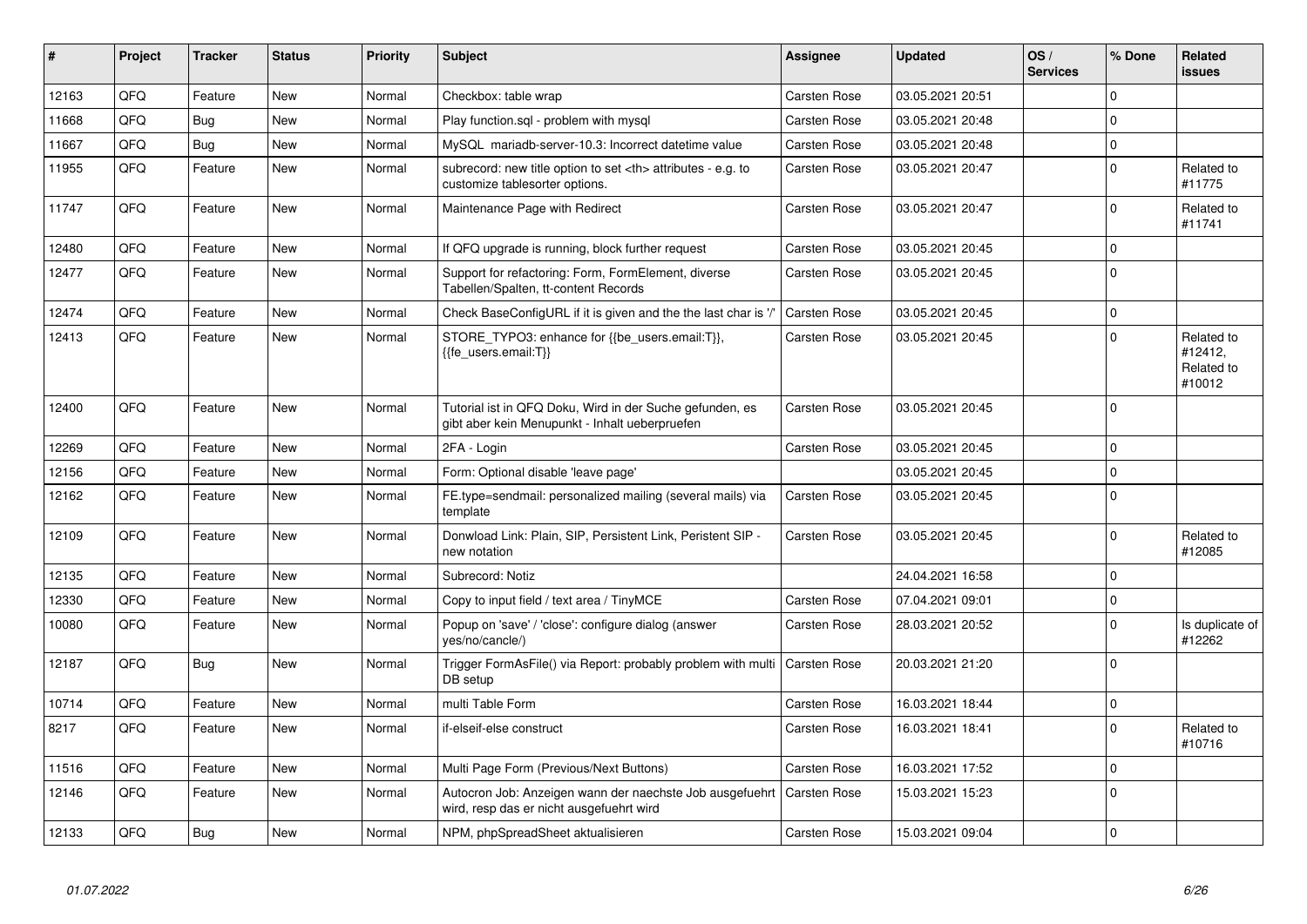| #     | Project | <b>Tracker</b> | <b>Status</b> | <b>Priority</b> | <b>Subject</b>                                                                     | Assignee            | <b>Updated</b>   | OS/<br><b>Services</b> | % Done       | Related<br><b>issues</b>                                             |
|-------|---------|----------------|---------------|-----------------|------------------------------------------------------------------------------------|---------------------|------------------|------------------------|--------------|----------------------------------------------------------------------|
| 8187  | QFQ     | Feature        | New           | Normal          | Subrecord: enable/hide new button - make new/edit/delete<br>customizeable.         | Carsten Rose        | 06.03.2021 18:44 |                        | $\Omega$     | Related to<br>#11326                                                 |
| 12045 | QFQ     | Bug            | <b>New</b>    | Normal          | templateGroup afterSave FE: Aufruf ohne<br>sqlHonorFormElements funktioniert nicht | Carsten Rose        | 18.02.2021 16:33 |                        | 0            |                                                                      |
| 12040 | QFQ     | <b>Bug</b>     | <b>New</b>    | Normal          | FE Mode 'hidden' für zwei FEs auf einer Zeile                                      | Carsten Rose        | 18.02.2021 10:13 |                        | $\Omega$     |                                                                      |
| 12039 | QFQ     | Feature        | <b>New</b>    | Normal          | Missing htmlSpecialChar() in pre processing on form submit                         |                     | 18.02.2021 00:09 |                        | $\Omega$     | Related to<br>#14320                                                 |
| 12024 | QFQ     | Feature        | <b>New</b>    | Normal          | Excel Export: text columns by default decode<br>htmlspeciachar()                   | Carsten Rose        | 17.02.2021 23:55 |                        | $\Omega$     | Related to<br>#12022                                                 |
| 12038 | QFQ     | Feature        | New           | Normal          | a) STORE_VAR: filenameOnlyStripUniq, b) SP:<br>QSTRIPUNIQ()                        |                     | 17.02.2021 23:55 |                        | $\mathbf 0$  |                                                                      |
| 12023 | QFQ     | Feature        | <b>New</b>    | Normal          | MySQL Stored Precdure: QDECODESPECIALCHAR()                                        | Carsten Rose        | 16.02.2021 11:16 |                        | 0            | Related to<br>#12022                                                 |
| 11775 | QFQ     | Feature        | <b>New</b>    | Normal          | Subrecord Tooltip pro Feld                                                         | Carsten Rose        | 18.12.2020 15:22 |                        | $\Omega$     | Related to<br>#11955                                                 |
| 11752 | QFQ     | <b>Bug</b>     | <b>New</b>    | Normal          | checkbox renders multiple input elements with same name                            | Carsten Rose        | 17.12.2020 14:58 |                        | $\mathbf 0$  | Related to<br>#11750                                                 |
| 11716 | QFQ     | Feature        | <b>New</b>    | Normal          | Form an beliebiger Stelle im Report anzeigen                                       |                     | 09.12.2020 09:47 |                        | 0            |                                                                      |
| 11715 | QFQ     | Bug            | <b>New</b>    | Normal          | acceptZeroAsRequired and requiredOffButMark do not<br>coincide                     |                     | 08.12.2020 12:13 |                        | $\Omega$     |                                                                      |
| 11695 | QFQ     | <b>Bug</b>     | New           | Normal          | MultiForm required FE Error                                                        | <b>Carsten Rose</b> | 04.12.2020 13:34 |                        | $\mathbf{0}$ |                                                                      |
| 11534 | QFQ     | Feature        | <b>New</b>    | Normal          | Report: Action on selected rows - Table batchprocessing<br>feature                 |                     | 18.11.2020 08:15 |                        | $\mathbf{0}$ |                                                                      |
| 11535 | QFQ     | Feature        | <b>New</b>    | Normal          | Ability to create SQL columns in frontend QFQ forms                                |                     | 17.11.2020 12:11 |                        | 0            |                                                                      |
| 11523 | QFQ     | Feature        | <b>New</b>    | Normal          | Mit dynamic Update erkennen, ob Upload gemacht wurde                               | Carsten Rose        | 13.11.2020 15:07 |                        | $\Omega$     | Related to<br>#9533                                                  |
| 11522 | QFQ     | Bug            | <b>New</b>    | Normal          | Aus/Einblenden von Reitern                                                         |                     | 13.11.2020 14:58 |                        | $\Omega$     |                                                                      |
| 10759 | QFQ     | Bug            | <b>New</b>    | Normal          | emptyMeansNull - Feld falsch aktualisiert                                          |                     | 12.11.2020 23:45 |                        | 0            |                                                                      |
| 10937 | QFQ     | Bug            | <b>New</b>    | Normal          | Fehler mit abhängigen Select- Feldern beim Positionieren                           | Carsten Rose        | 12.11.2020 23:45 |                        | $\mathbf{0}$ |                                                                      |
| 10704 | QFQ     | <b>Bug</b>     | <b>New</b>    | Normal          | wkhtml problem rendering fullCalendar.js / fabric.js >><br>successor: puppeteer    | <b>Carsten Rose</b> | 12.11.2020 23:45 |                        | $\Omega$     | Related to<br>#5024,<br>Related to<br>#4650.<br>Related to<br>#10715 |
| 10588 | QFQ     | <b>Bug</b>     | <b>New</b>    | Normal          | typeahed Tag: Doku anpassen                                                        | Carsten Rose        | 12.11.2020 23:45 |                        | 0            |                                                                      |
| 11504 | QFQ     | Feature        | New           | Normal          | Dynamic Update: Button text update for 'Save',' Close' &<br>'Delete'               | <b>Carsten Rose</b> | 12.11.2020 23:44 |                        | 0            |                                                                      |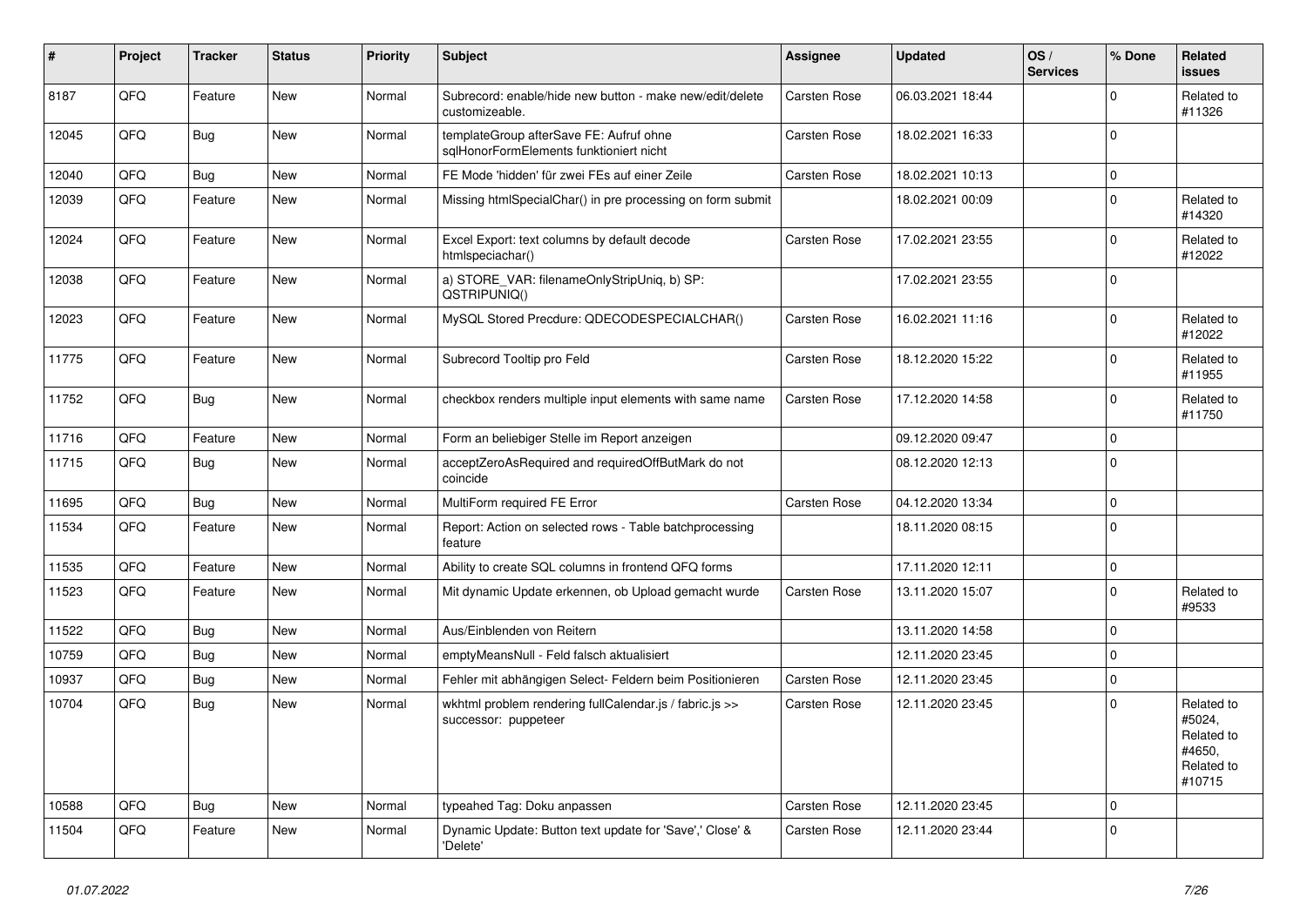| #     | Project | <b>Tracker</b> | <b>Status</b> | <b>Priority</b> | Subject                                                                                            | <b>Assignee</b>     | <b>Updated</b>   | OS/<br><b>Services</b> | % Done       | <b>Related</b><br><b>issues</b> |
|-------|---------|----------------|---------------|-----------------|----------------------------------------------------------------------------------------------------|---------------------|------------------|------------------------|--------------|---------------------------------|
| 11239 | QFQ     | Bug            | New           | Normal          | Radiobutton (plain): horizontales Rendern abhängig vom<br>Datentyp in der Datenbank                | <b>Carsten Rose</b> | 30.09.2020 18:37 |                        | $\Omega$     |                                 |
| 11195 | QFQ     | <b>Bug</b>     | <b>New</b>    | Low             | Dynamic Update: Note not updated if new text is empty<br>(v20.4)                                   |                     | 25.09.2020 11:14 |                        | $\Omega$     |                                 |
| 11080 | QFQ     | Feature        | <b>New</b>    | Normal          | Send MQTT messages                                                                                 | Carsten Rose        | 29.08.2020 19:49 |                        | $\mathbf 0$  |                                 |
| 10996 | QFQ     | Feature        | <b>New</b>    | Normal          | Download video via sip: no seek                                                                    | Carsten Rose        | 12.08.2020 14:18 |                        | $\mathbf 0$  |                                 |
| 10976 | QFQ     | Feature        | <b>New</b>    | Normal          | Excel Export Verbesserungen                                                                        | Carsten Rose        | 06.08.2020 10:56 |                        | $\Omega$     |                                 |
| 10890 | QFQ     | Bug            | <b>New</b>    | Normal          | AutoCron hangs                                                                                     |                     | 20.07.2020 13:56 |                        | $\mathbf 0$  |                                 |
| 10874 | QFQ     | Feature        | New           | Normal          | Erstellen eines Foreign Keys in der Tabelle "FormElement"                                          |                     | 13.07.2020 10:11 |                        | $\mathbf 0$  |                                 |
| 10819 | QFQ     | Feature        | <b>New</b>    | Normal          | Persistent SIP - second try                                                                        | Carsten Rose        | 29.06.2020 23:02 |                        | $\mathbf 0$  | Related to<br>#6261             |
| 10763 | QFQ     | Feature        | <b>New</b>    | Normal          | form accessed and submitted despite logout?                                                        |                     | 16.06.2020 11:43 |                        | $\mathbf 0$  |                                 |
| 3432  | QFQ     | Feature        | <b>New</b>    | Normal          | subrecord: dynamicUpdate                                                                           | Carsten Rose        | 11.06.2020 21:10 |                        | $\mathbf 0$  | Related to<br>#5691             |
| 10658 | QFQ     | <b>Bug</b>     | New           | Normal          | processReadOnly broken                                                                             | <b>Carsten Rose</b> | 27.05.2020 17:55 |                        | $\mathbf 0$  |                                 |
| 5345  | QFQ     | Feature        | <b>New</b>    | Normal          | Report: UPDATE / INSERT / DELETE statements should<br>trigger subqueries, depending on the result. | Carsten Rose        | 27.05.2020 16:11 |                        | $\Omega$     |                                 |
| 10593 | QFQ     | Feature        | <b>New</b>    | Normal          | label2: text behind input element                                                                  | Carsten Rose        | 16.05.2020 10:57 |                        | $\mathbf 0$  |                                 |
| 5559  | QFQ     | Bug            | <b>New</b>    | Normal          | FE.type = Upload: 'accept' might contain variables                                                 | Carsten Rose        | 11.05.2020 21:23 |                        | $\mathbf{0}$ |                                 |
| 10384 | QFQ     | Feature        | <b>New</b>    | Normal          | Parameter Exchange QFQ Instances                                                                   |                     | 07.05.2020 09:38 |                        | $\pmb{0}$    |                                 |
| 10322 | QFQ     | Bug            | <b>New</b>    | Normal          | FormElement / Radio: missing column 'enum' >> FE not<br>reported                                   | Carsten Rose        | 07.05.2020 09:37 |                        | $\mathbf{0}$ |                                 |
| 10119 | QFQ     | Feature        | <b>New</b>    | Normal          | Dropdown (selectlist) & Type Ahead: format and catagorize<br>list                                  | Carsten Rose        | 07.05.2020 09:36 |                        | $\mathbf 0$  |                                 |
| 10082 | QFQ     | Bug            | <b>New</b>    | Normal          | FE.type=SELECT - 'sanatize' Class                                                                  | Carsten Rose        | 07.05.2020 09:36 |                        | $\mathbf 0$  | Related to<br>#10081            |
| 4050  | QFQ     | Feature        | <b>New</b>    | Normal          | sql.log: 1) FormElement ID which causes a specific action,<br>2) Result in the same row.           | Carsten Rose        | 15.04.2020 11:35 |                        | $\Omega$     | Related to<br>#5458             |
| 10324 | QFQ     | Bug            | New           | Normal          | Excel Export mit Template funktioniert nur, wenn Template<br>vor uid kommt                         |                     | 30.03.2020 11:20 |                        | $\Omega$     | Related to<br>#10257            |
| 10115 | QFQ     | Feature        | <b>New</b>    | Normal          | TypeAhead: static list                                                                             | Carsten Rose        | 26.02.2020 16:42 |                        | 100          |                                 |
| 9811  | QFQ     | Feature        | <b>New</b>    | Normal          | Report: tag every n'th row                                                                         | Carsten Rose        | 01.02.2020 23:22 |                        | $\pmb{0}$    |                                 |
| 9783  | QFQ     | Bug            | <b>New</b>    | Normal          | Email with special characters                                                                      | <b>Carsten Rose</b> | 01.02.2020 23:22 |                        | $\mathbf 0$  |                                 |
| 9781  | QFQ     | Feature        | <b>New</b>    | Normal          | Button: CSS class to make buttons smaller                                                          | <b>Carsten Rose</b> | 01.02.2020 23:22 |                        | $\mathbf 0$  |                                 |
| 9707  | QFQ     | Feature        | New           | Normal          | SIP security: encode pageld and check pageld on decode                                             | <b>Carsten Rose</b> | 01.02.2020 23:22 |                        | $\mathbf 0$  |                                 |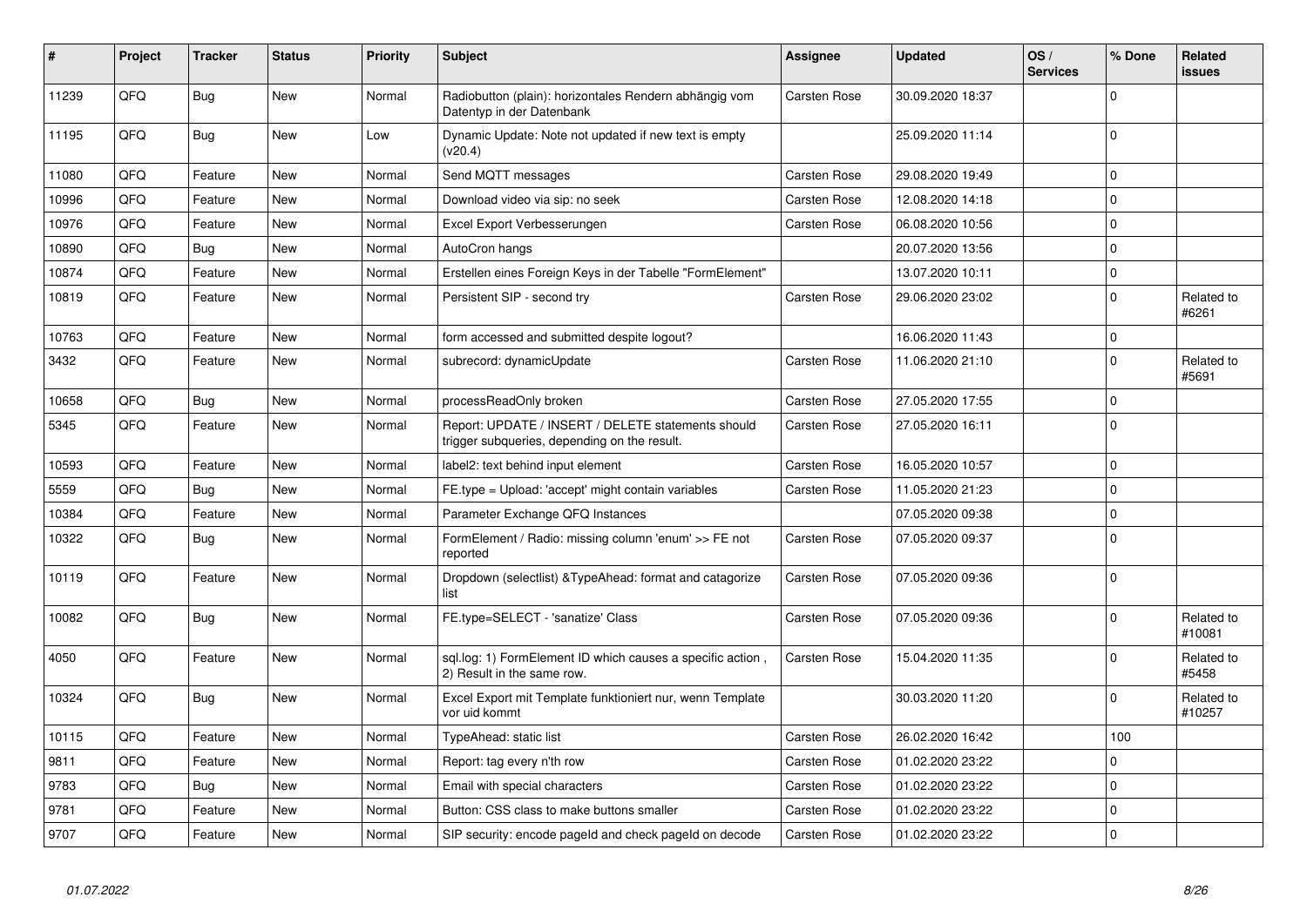| $\sharp$ | Project | <b>Tracker</b> | <b>Status</b> | <b>Priority</b> | <b>Subject</b>                                                                                         | Assignee            | <b>Updated</b>   | OS/<br><b>Services</b> | % Done       | Related<br><b>issues</b>                                             |
|----------|---------|----------------|---------------|-----------------|--------------------------------------------------------------------------------------------------------|---------------------|------------------|------------------------|--------------|----------------------------------------------------------------------|
| 9706     | QFQ     | Feature        | <b>New</b>    | Normal          | Multi File Upload (hidden template group)                                                              | Carsten Rose        | 01.02.2020 23:22 |                        | $\Omega$     | Related to<br>#7521,<br>Related to<br>#5562,<br>Related to<br>#13330 |
| 9537     | QFQ     | Feature        | <b>New</b>    | Normal          | FormEditor: Edit fieldset in FrontEnd                                                                  | <b>Carsten Rose</b> | 01.02.2020 23:22 |                        | $\mathbf 0$  |                                                                      |
| 9533     | QFQ     | Bug            | <b>New</b>    | Normal          | FE.type=upload: Check in 'beforeSave' if upload is given                                               | Carsten Rose        | 01.02.2020 23:22 |                        | $\mathbf{0}$ | Related to<br>#11523                                                 |
| 9352     | QFQ     | Feature        | New           | Normal          | FE 'Native' fire slaveld, sqlAfter, sqllns                                                             | Carsten Rose        | 01.02.2020 23:22 |                        | 0            |                                                                      |
| 9317     | QFQ     | Bug            | <b>New</b>    | Normal          | FE.type=note: with dynamic show/hidden an empty label<br>causes trouble                                | Carsten Rose        | 01.02.2020 23:22 |                        | $\Omega$     |                                                                      |
| 9275     | QFQ     | Bug            | New           | Normal          | autcron: t3 page, which takes to long to respond, is not<br>reported properly                          | <b>Carsten Rose</b> | 01.02.2020 23:22 |                        | 100          |                                                                      |
| 9208     | QFQ     | Feature        | <b>New</b>    | Normal          | Manage 'recent' records                                                                                | Carsten Rose        | 01.02.2020 23:22 |                        | 0            |                                                                      |
| 9177     | QFQ     | Bug            | <b>New</b>    | Normal          | Bug? QFQ tries to save an action FE, which has real<br>existing column name                            | Carsten Rose        | 01.02.2020 23:22 |                        | $\Omega$     |                                                                      |
| 9136     | QFQ     | Feature        | <b>New</b>    | Normal          | Create ZIP files with dynamic PDFs                                                                     | Carsten Rose        | 01.02.2020 23:22 |                        | $\mathbf 0$  |                                                                      |
| 9129     | QFQ     | Feature        | New           | Normal          | sqlValidate: Message as notification, not as error                                                     | Carsten Rose        | 01.02.2020 23:22 |                        | $\Omega$     | Related to<br>#9128                                                  |
| 9128     | QFQ     | Feature        | <b>New</b>    | Normal          | Error Message: not replaced variables- a) replace back to<br>'{{', b) underline                        | Carsten Rose        | 01.02.2020 23:22 |                        | $\Omega$     | Related to<br>#9129                                                  |
| 9127     | QFQ     | <b>Bug</b>     | <b>New</b>    | Normal          | Error Message: change 'roll over' color - text not readable                                            | <b>Carsten Rose</b> | 01.02.2020 23:22 |                        | $\mathbf{0}$ |                                                                      |
| 8975     | QFQ     | Feature        | <b>New</b>    | Normal          | Report Notation: 2.0                                                                                   | Carsten Rose        | 01.02.2020 23:22 |                        | $\Omega$     | Related to<br>#8963                                                  |
| 8806     | QFQ     | Feature        | <b>New</b>    | Normal          | SQL Function nl2br                                                                                     | Carsten Rose        | 01.02.2020 23:22 |                        | $\mathbf{0}$ |                                                                      |
| 8719     | QFQ     | Feature        | <b>New</b>    | Normal          | extraButtonLock: add support for 0/1                                                                   | Carsten Rose        | 01.02.2020 23:22 |                        | $\pmb{0}$    |                                                                      |
| 8336     | QFQ     | Feature        | New           | Normal          | Form > modified > Close New: a) Optional disable popup, b)<br>custom text, c) mode on save: close stay | Carsten Rose        | 01.02.2020 23:22 |                        | $\Omega$     | Related to<br>#8335                                                  |
| 8089     | QFQ     | Feature        | <b>New</b>    | Normal          | Copy/Paste for FormElements                                                                            | Carsten Rose        | 01.02.2020 23:22 |                        | $\Omega$     |                                                                      |
| 8049     | QFQ     | Bug            | New           | Normal          | FE.type=note, column 'value': text moves some pixel to top<br>after save                               | <b>Carsten Rose</b> | 01.02.2020 23:22 |                        | $\Omega$     |                                                                      |
| 7924     | QFQ     | Feature        | <b>New</b>    | Normal          | Radio/Checkbox with Tooltip                                                                            | Carsten Rose        | 01.02.2020 23:22 |                        | 0            |                                                                      |
| 7812     | QFQ     | Feature        | <b>New</b>    | Normal          | FE 'Subrecord' - new option 'subrecordShowFilter',<br>'subrecordPaging'                                | Carsten Rose        | 01.02.2020 23:22 |                        | $\Omega$     |                                                                      |
| 7795     | QFQ     | Bug            | <b>New</b>    | Normal          | Readonly Form: Typeahead-Felder                                                                        | Carsten Rose        | 01.02.2020 23:22 |                        | $\Omega$     | Related to<br>#10640                                                 |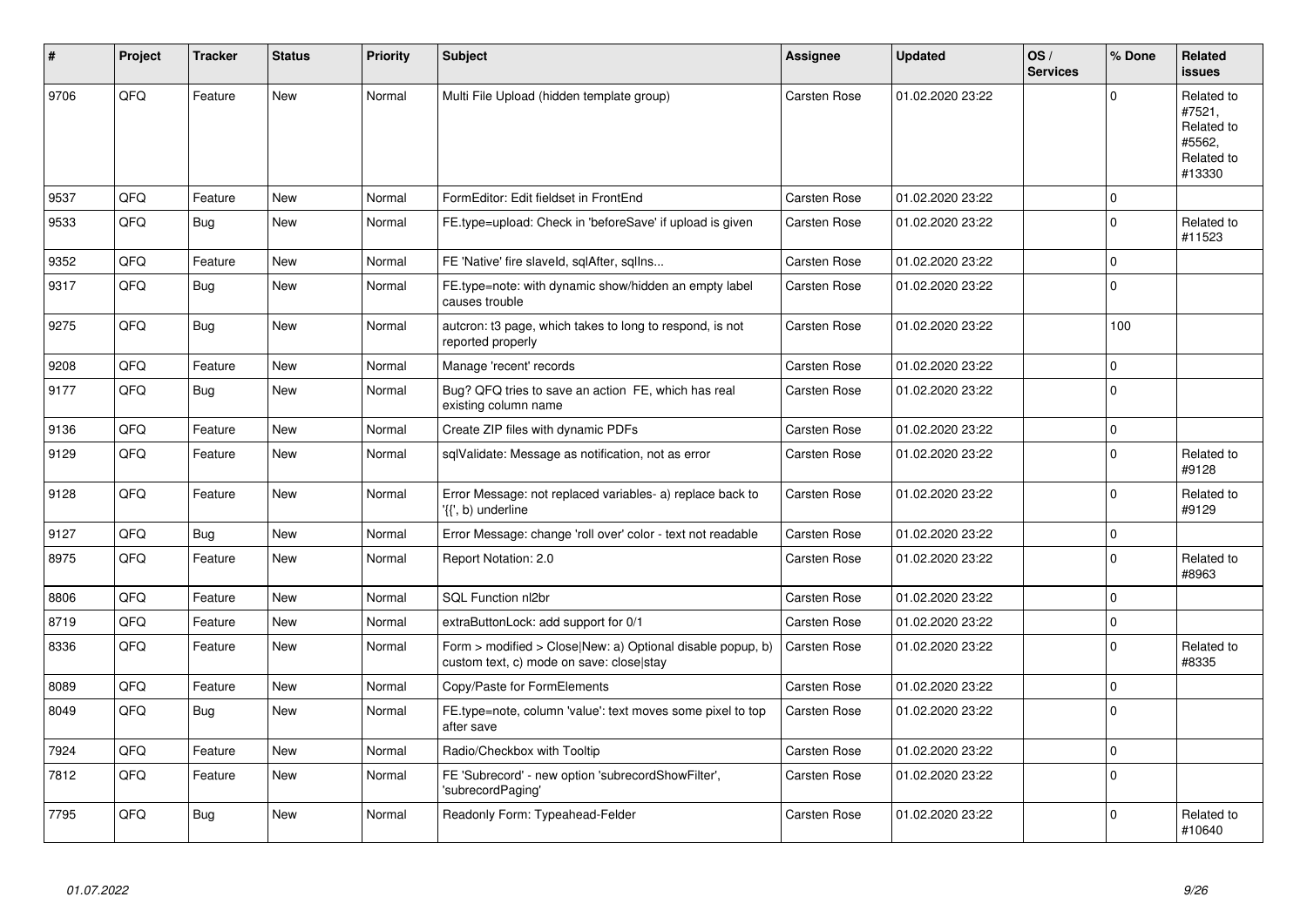| $\vert$ # | Project | <b>Tracker</b> | <b>Status</b> | <b>Priority</b> | <b>Subject</b>                                                                                        | Assignee            | <b>Updated</b>   | OS/<br><b>Services</b> | % Done      | <b>Related</b><br>issues |
|-----------|---------|----------------|---------------|-----------------|-------------------------------------------------------------------------------------------------------|---------------------|------------------|------------------------|-------------|--------------------------|
| 7685      | QFQ     | <b>Bug</b>     | <b>New</b>    | Normal          | Open FormElement from QFQ error message and save<br>modified record: error about missing {{formId:F}} | <b>Carsten Rose</b> | 01.02.2020 23:22 |                        | $\mathbf 0$ |                          |
| 7547      | QFQ     | Bug            | <b>New</b>    | Normal          | Error Message in afterSave: wrong parameter column<br>reported                                        | Carsten Rose        | 01.02.2020 23:22 |                        | $\mathbf 0$ |                          |
| 7524      | QFQ     | Bug            | <b>New</b>    | Normal          | QFQ throws a 'General Error' if 'fileadmin/protected/log/' is<br>not writeable                        | Carsten Rose        | 01.02.2020 23:22 |                        | $\mathbf 0$ |                          |
| 7520      | QFQ     | Feature        | New           | Normal          | QR Code:  AS _qr ( AS _link)                                                                          | Carsten Rose        | 01.02.2020 23:22 |                        | $\mathbf 0$ |                          |
| 7519      | QFQ     | Feature        | <b>New</b>    | Normal          | Select: Multi                                                                                         | <b>Carsten Rose</b> | 01.02.2020 23:22 |                        | $\mathbf 0$ |                          |
| 7513      | QFQ     | Bug            | New           | Normal          | Radios not correct aligned                                                                            | <b>Carsten Rose</b> | 01.02.2020 23:22 |                        | $\mathbf 0$ |                          |
| 7512      | QFQ     | Bug            | <b>New</b>    | Normal          | FE: inputType=number >> 'pattern' is not respected                                                    | <b>Carsten Rose</b> | 01.02.2020 23:22 |                        | $\mathbf 0$ |                          |
| 7109      | QFQ     | Feature        | New           | Normal          | Dynamic Updates: row/element hide                                                                     | Carsten Rose        | 01.02.2020 23:22 |                        | $\pmb{0}$   | Has duplicate<br>#4081   |
| 7002      | QFQ     | Bug            | <b>New</b>    | Normal          | Dynamic Update: row does not disappear / appear                                                       | Carsten Rose        | 01.02.2020 23:22 |                        | $\mathbf 0$ |                          |
| 4082      | QFQ     | Feature        | New           | Normal          | Dynamic Update: modeSql - useful default                                                              | Carsten Rose        | 01.02.2020 23:22 |                        | $\pmb{0}$   |                          |
| 9602      | QFQ     | Feature        | New           | Normal          | Form definition as JSON                                                                               | Carsten Rose        | 01.02.2020 23:21 |                        | $\mathbf 0$ | Related to<br>#9600      |
| 7683      | QFQ     | Feature        | New           | Normal          | Special column names in '{{ SELECT  AS _link }}' should<br>be detected                                | Carsten Rose        | 01.02.2020 23:21 |                        | $\mathbf 0$ |                          |
| 7681      | QFQ     | Feature        | <b>New</b>    | Normal          | Optional switch off 'check for modified record'                                                       | <b>Carsten Rose</b> | 01.02.2020 23:21 |                        | $\pmb{0}$   |                          |
| 7574      | QFQ     | <b>Bug</b>     | New           | Normal          | Substitute error: form element not reported / dont parse<br>Form.note                                 | Carsten Rose        | 01.02.2020 23:21 |                        | $\pmb{0}$   |                          |
| 7521      | QFQ     | Feature        | <b>New</b>    | Normal          | TemplateGroup: fe.type=upload                                                                         | Carsten Rose        | 01.02.2020 23:21 |                        | $\pmb{0}$   | Related to<br>#9706      |
| 7481      | QFQ     | Feature        | New           | Normal          | Detect 'BaseUrl' automatically                                                                        | <b>Carsten Rose</b> | 01.02.2020 23:21 |                        | $\pmb{0}$   |                          |
| 7342      | QFQ     | Feature        | <b>New</b>    | Normal          | add content $=$ hide this                                                                             | Carsten Rose        | 01.02.2020 23:21 |                        | $\pmb{0}$   |                          |
| 7280      | QFQ     | Feature        | New           | Normal          | recently used table                                                                                   | <b>Carsten Rose</b> | 01.02.2020 23:21 |                        | $\mathbf 0$ |                          |
| 7261      | QFQ     | Bug            | New           | Normal          | Report pathFilename for user without path, only the filename                                          | Carsten Rose        | 01.02.2020 23:21 |                        | $\pmb{0}$   |                          |
| 7239      | QFQ     | Feature        | New           | Normal          | TinyMCE: html tag whitelist                                                                           | Carsten Rose        | 01.02.2020 23:21 |                        | $\mathbf 0$ | Related to<br>#14320     |
| 7219      | QFQ     | <b>Bug</b>     | <b>New</b>    | Normal          | typeSheadSql / typeAheadSqlPrefetch: change to curly<br>braces                                        | Carsten Rose        | 01.02.2020 23:21 |                        | $\Omega$    |                          |
| 7175      | QFQ     | Feature        | <b>New</b>    | Normal          | Upload: md5 hash as filename                                                                          | Carsten Rose        | 01.02.2020 23:21 |                        | $\pmb{0}$   |                          |
| 7119      | QFQ     | Feature        | New           | Normal          | Upload: scaleDownWidth, scaleDownHeight                                                               | Carsten Rose        | 01.02.2020 23:21 |                        | $\mathbf 0$ |                          |
| 7102      | QFQ     | Feature        | New           | Normal          | Comment sign in report: '#' and '--'                                                                  | <b>Carsten Rose</b> | 01.02.2020 23:21 |                        | $\pmb{0}$   |                          |
| 7099      | QFQ     | Feature        | <b>New</b>    | Normal          | Redesign FormEditor                                                                                   | <b>Carsten Rose</b> | 01.02.2020 23:21 |                        | $\mathbf 0$ |                          |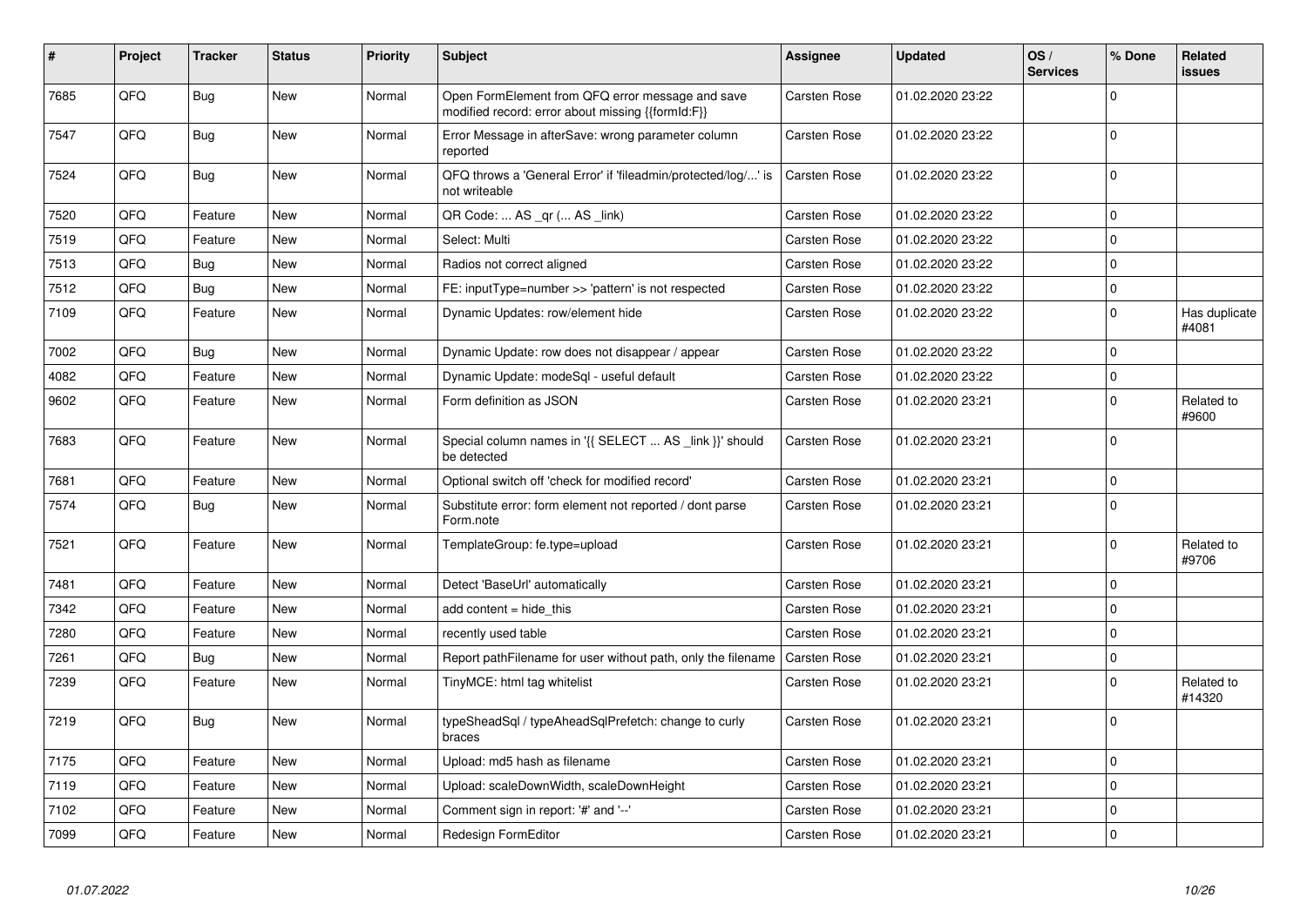| #     | Project | <b>Tracker</b> | <b>Status</b> | <b>Priority</b> | Subject                                                                                                                    | <b>Assignee</b>     | <b>Updated</b>   | OS/<br><b>Services</b> | % Done      | <b>Related</b><br>issues                    |
|-------|---------|----------------|---------------|-----------------|----------------------------------------------------------------------------------------------------------------------------|---------------------|------------------|------------------------|-------------|---------------------------------------------|
| 7014  | QFQ     | Bug            | New           | Normal          | Sending invalid emails succeeds when<br>debug.redirectAllMailTo is set                                                     | Carsten Rose        | 01.02.2020 23:21 |                        | 0           |                                             |
| 6912  | QFQ     | Bug            | New           | Normal          | error Message Var 'deadline' already set in SIP - in Form<br>with FE.value={{deadline:R:::{{deadlinePeriod:Y}}}}           | Carsten Rose        | 01.02.2020 23:21 |                        | $\mathbf 0$ |                                             |
| 6855  | QFQ     | Feature        | <b>New</b>    | Normal          | With {{feUser:U}}!={{feUser:T}}: Save / Delete: only possible<br>with {{feUserSave:U}}='yes' and '{{feUserDelete:U}}='yes' | Carsten Rose        | 01.02.2020 23:21 |                        | 0           |                                             |
| 6765  | QFQ     | Feature        | <b>New</b>    | Normal          | Moeglichkeit via QFQ eigene Logs zu schreiben                                                                              | Carsten Rose        | 01.02.2020 23:21 |                        | 0           |                                             |
| 6677  | QFQ     | Bug            | New           | Normal          | Error message FE Action Element: no/wrong FE reference<br>who cause the problem.                                           | Carsten Rose        | 01.02.2020 23:21 |                        | 0           |                                             |
| 6609  | QFQ     | Feature        | <b>New</b>    | Normal          | Formlet: JSON API erweitern                                                                                                | Carsten Rose        | 01.02.2020 23:21 |                        | 50          |                                             |
| 6594  | QFQ     | Feature        | New           | Normal          | Excel: on download, check if there is a valid sip                                                                          | Carsten Rose        | 01.02.2020 23:21 |                        | 0           |                                             |
| 6483  | QFQ     | Bug            | New           | Normal          | R Store funktioniert nicht bei 'Report Notation' im FE                                                                     | Carsten Rose        | 01.02.2020 23:21 |                        | 0           |                                             |
| 6462  | QFQ     | Bug            | <b>New</b>    | Normal          | File Upload: Nutzlose Fehlermeldung wenn Datei zu gross                                                                    | Carsten Rose        | 01.02.2020 23:21 |                        | 0           | Related to<br>#6139                         |
| 6437  | QFQ     | Feature        | <b>New</b>    | Normal          | Neuer Mode Button bei FormElementen                                                                                        | Carsten Rose        | 01.02.2020 23:21 |                        | 0           | Related to<br>#9668,<br>Blocked by<br>#9678 |
| 6292  | QFQ     | Feature        | <b>New</b>    | Normal          | Download: File speichern mit Hash aber original Filename in<br>der Datenbank vermerken fuer Downloads                      | <b>Carsten Rose</b> | 01.02.2020 23:21 |                        | 0           |                                             |
| 6289  | QFQ     | Feature        | <b>New</b>    | Normal          | Form: Log                                                                                                                  | Carsten Rose        | 01.02.2020 23:21 |                        | 0           |                                             |
| 5576  | QFQ     | Bug            | <b>New</b>    | Normal          | Using MySQL 'DROP' requires privilege - wich is not really<br>necessary.                                                   | Carsten Rose        | 01.02.2020 23:21 |                        | $\mathbf 0$ |                                             |
| 5131  | QFQ     | Feature        | <b>New</b>    | Normal          | Activate Spin Gear ('wait/busy' indicator) via LINK attribute                                                              | Carsten Rose        | 01.02.2020 23:21 |                        | 0           |                                             |
| 4250  | QFQ     | Feature        | New           | Normal          | AutoCron in QFQ via PHP                                                                                                    | Carsten Rose        | 01.02.2020 23:21 |                        | $\Omega$    | Related to<br>#3292.<br>Related to<br>#3291 |
| 3547  | QFQ     | Bug            | <b>New</b>    | Normal          | FE of type 'note' causes writing of empty fields.                                                                          | <b>Carsten Rose</b> | 01.02.2020 23:21 |                        | $\mathbf 0$ |                                             |
| 3504  | QFQ     | Feature        | New           | Normal          | Logging: welche Action FEs werden wann wie ausgefuehrt                                                                     | Carsten Rose        | 01.02.2020 23:21 |                        | 0           | Related to<br>#5458.<br>Related to<br>#4092 |
| 10014 | QFQ     | Feature        | New           | Normal          | Manual.rst: describe behaviour and process order of<br>fillStoreVar, slaveId, sqlBefore,                                   | Carsten Rose        | 01.02.2020 22:31 |                        | 0           |                                             |
| 9855  | QFQ     | Bug            | <b>New</b>    | Normal          | Required Check                                                                                                             |                     | 01.02.2020 15:56 |                        | $\mathbf 0$ |                                             |
| 9773  | QFQ     | Bug            | New           | Normal          | form.parameter.formModeGlobal=requiredOff                                                                                  | Carsten Rose        | 01.02.2020 15:56 |                        | 0           |                                             |
| 9983  | QFQ     | Feature        | New           | Normal          | Report Notation: new keyword 'range'                                                                                       | Carsten Rose        | 01.02.2020 15:55 |                        | 0           |                                             |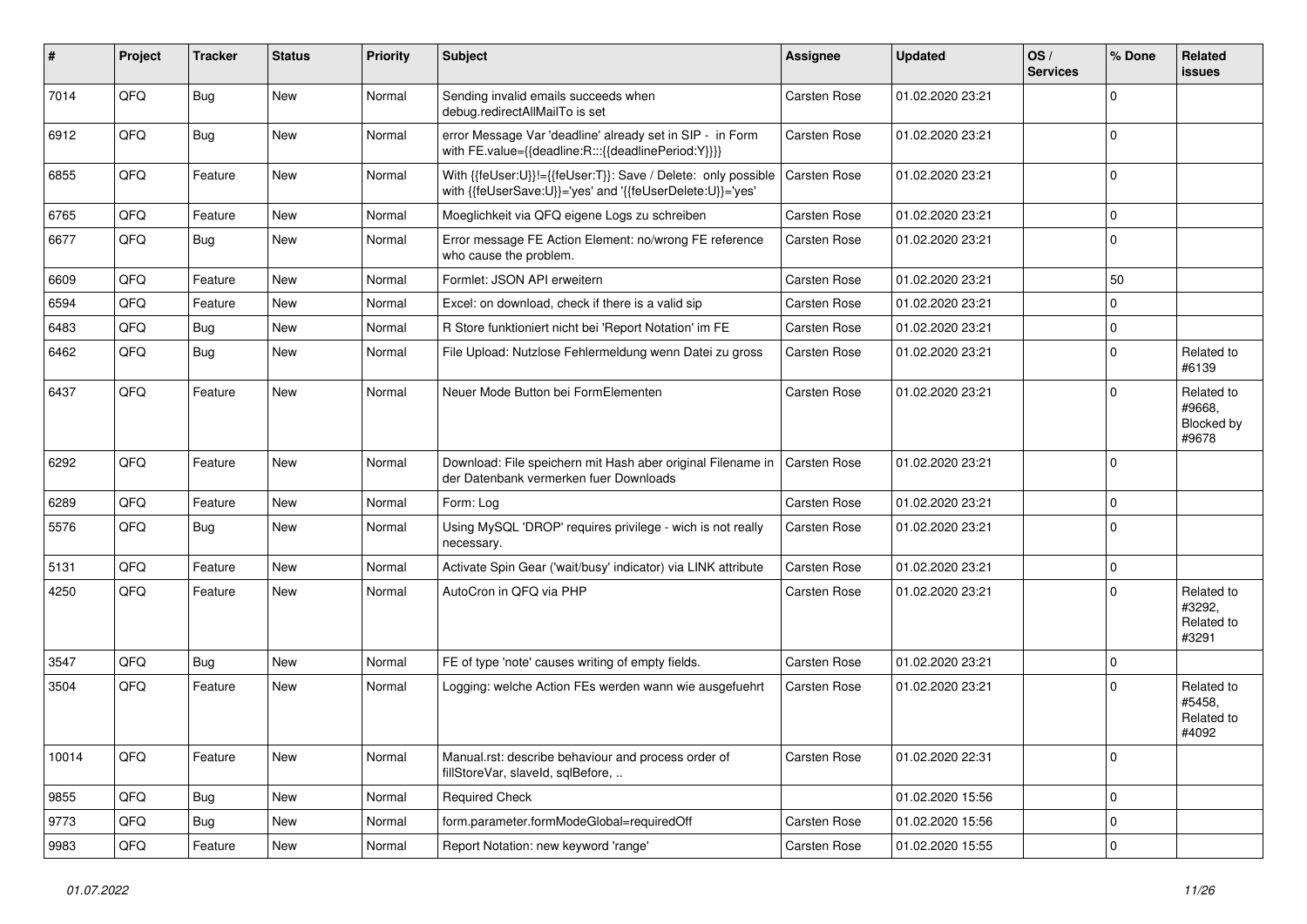| #     | Project | <b>Tracker</b> | <b>Status</b> | <b>Priority</b> | <b>Subject</b>                                                                                                                        | <b>Assignee</b>     | <b>Updated</b>   | OS/<br><b>Services</b> | % Done       | <b>Related</b><br><b>issues</b>             |
|-------|---------|----------------|---------------|-----------------|---------------------------------------------------------------------------------------------------------------------------------------|---------------------|------------------|------------------------|--------------|---------------------------------------------|
| 7920  | QFQ     | Feature        | <b>New</b>    | Normal          | FE: Syntax Highlight, Zeinlenumbruch                                                                                                  | Carsten Rose        | 01.02.2020 10:03 |                        | $\Omega$     |                                             |
| 5782  | QFQ     | Feature        | <b>New</b>    | Normal          | NextCloud API                                                                                                                         | <b>Carsten Rose</b> | 01.02.2020 10:02 |                        | $\Omega$     |                                             |
| 7660  | QFQ     | Feature        | <b>New</b>    | Normal          | IMAP: import mails to DB, move / delete mails                                                                                         | <b>Carsten Rose</b> | 01.02.2020 09:52 |                        | $\mathbf 0$  |                                             |
| 9927  | QFQ     | Feature        | <b>New</b>    | Normal          | QFQ Update: a) Update nur machen wenn BE User<br>eingeloggt ist., b) Bei Fehler genaue Meldung welcher<br>Updateschritt Probleme hat. | <b>Carsten Rose</b> | 22.01.2020 12:59 |                        | $\mathbf{0}$ |                                             |
| 9853  | QFQ     | Feature        | <b>New</b>    | Normal          | Check das SQL / QFQ / Mail Logfile geschrieben wird                                                                                   |                     | 09.01.2020 11:15 |                        | $\Omega$     |                                             |
| 9777  | QFQ     | Feature        | <b>New</b>    | Normal          | Logging QFQ Variables                                                                                                                 | Carsten Rose        | 16.12.2019 17:17 |                        | $\mathbf{0}$ |                                             |
| 8702  | QFQ     | Feature        | <b>New</b>    | Normal          | Load Record which is locked: missing user info                                                                                        | Carsten Rose        | 11.12.2019 16:16 |                        | $\mathbf{0}$ | Related to<br>#9789                         |
| 7480  | QFQ     | Feature        | <b>New</b>    | Normal          | Record History (Undo / Redo)                                                                                                          | Carsten Rose        | 11.12.2019 16:16 |                        | $\Omega$     | Related to<br>#2361                         |
| 6602  | QFQ     | Feature        | <b>New</b>    | Normal          | Formlet: in Report auf Mausklick ein mini-form oeffnen                                                                                | Carsten Rose        | 11.12.2019 16:16 |                        | $\mathbf{0}$ |                                             |
| 4756  | QFQ     | Bug            | <b>New</b>    | Normal          | Form dirty even nothing changes                                                                                                       | Carsten Rose        | 11.12.2019 16:16 |                        | $\pmb{0}$    |                                             |
| 4023  | QFQ     | Feature        | <b>New</b>    | Normal          | prepared statements - FE action: salveld, sqllnsert,<br>sqlUpdate, sqlDelete, sqlBefore, sqlAfter                                     | Carsten Rose        | 11.12.2019 16:15 |                        | $\mathbf{0}$ |                                             |
| 2361  | QFQ     | Feature        | <b>New</b>    | Normal          | Logging wer/wann/wo welches Formular aufgerufen hat                                                                                   | <b>Carsten Rose</b> | 11.12.2019 16:15 |                        | $\Omega$     | Related to<br>#4432,<br>Related to<br>#7480 |
| 14371 | QFQ     | Feature        | Priorize      | Normal          | LDAP via REPORT                                                                                                                       | <b>Carsten Rose</b> | 19.06.2022 16:37 |                        | $\mathbf 0$  |                                             |
| 14290 | QFQ     | Feature        | Priorize      | Normal          | FormEditor: Show Table Definition                                                                                                     | <b>Carsten Rose</b> | 19.06.2022 16:37 |                        | $\Omega$     |                                             |
| 14283 | QFQ     | Bug            | Priorize      | Normal          | HEIC / HEIF convert doesn't trigger                                                                                                   | Carsten Rose        | 19.06.2022 16:37 |                        | $\mathbf 0$  |                                             |
| 12452 | QFQ     | Feature        | Priorize      | Normal          | BaseURL: alsways with '/' at the end                                                                                                  | <b>Carsten Rose</b> | 19.06.2022 13:45 |                        | $\mathbf{0}$ | Related to<br>#10782                        |
| 13943 | QFQ     | Bug            | Priorize      | Normal          | unable to find formgroup                                                                                                              | Enis Nuredini       | 28.05.2022 11:03 |                        | $\mathbf{0}$ |                                             |
| 13900 | QFQ     | Feature        | Priorize      | Normal          | Selenium: Check das Cookie/PDF funktioniert                                                                                           | Enis Nuredini       | 25.03.2022 12:45 |                        | 0            |                                             |
| 10569 | QFQ     | Feature        | Priorize      | Normal          | link blank more safe                                                                                                                  | Enis Nuredini       | 25.03.2022 12:44 |                        | $\mathbf{0}$ |                                             |
| 6140  | QFQ     | <b>Bug</b>     | Priorize      | Normal          | QFQ DnD Sort: Locked fields                                                                                                           | Benjamin Baer       | 21.03.2022 09:56 |                        | $\pmb{0}$    |                                             |
| 6801  | QFQ     | Feature        | Priorize      | Normal          | Fabric: Maximize / Fulllscreen                                                                                                        | Benjamin Baer       | 21.03.2022 09:56 |                        | $\mathbf 0$  |                                             |
| 5562  | QFQ     | Feature        | Priorize      | Normal          | Drag'n'Drop fuer Uploads                                                                                                              | Benjamin Baer       | 21.03.2022 09:52 |                        | $\mathbf 0$  | Related to<br>#9706                         |
| 6224  | QFQ     | Feature        | Priorize      | Normal          | Dynamic update: fade in/out fields                                                                                                    | Benjamin Baer       | 21.03.2022 09:50 |                        | $\mathbf 0$  |                                             |
| 5366  | QFQ     | Feature        | Priorize      | Normal          | Saving with keyboard shortcuts                                                                                                        | Benjamin Baer       | 21.03.2022 09:47 |                        | 0            |                                             |
| 6870  | QFQ     | Feature        | Priorize      | Normal          | Click on 'link' triggers an API call                                                                                                  | Benjamin Baer       | 03.01.2022 08:25 |                        | $\pmb{0}$    |                                             |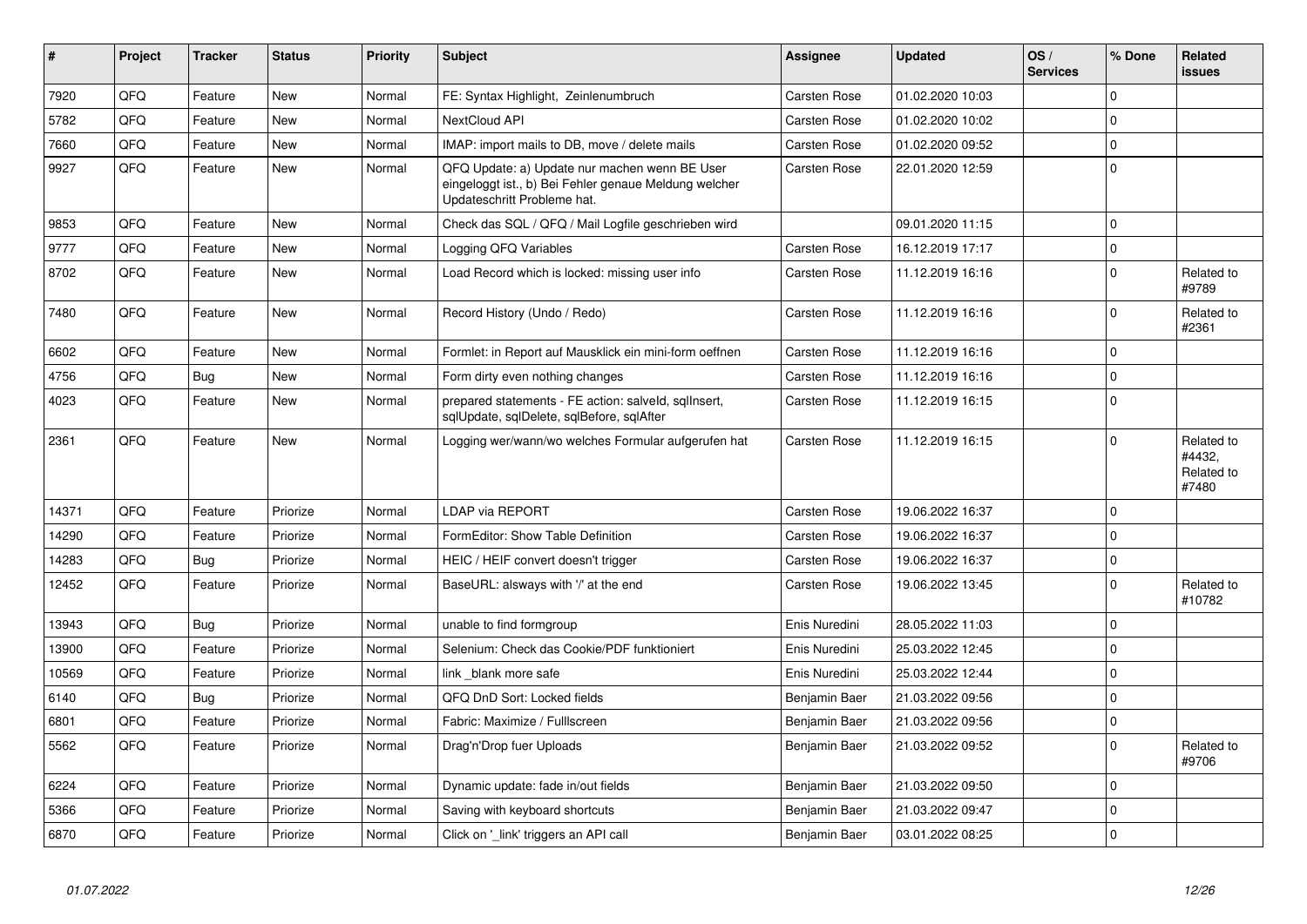| $\vert$ # | <b>Project</b> | <b>Tracker</b> | <b>Status</b> | <b>Priority</b> | <b>Subject</b>                                                                                           | Assignee            | <b>Updated</b>   | OS/<br><b>Services</b> | % Done         | <b>Related</b><br><b>issues</b>                                         |
|-----------|----------------|----------------|---------------|-----------------|----------------------------------------------------------------------------------------------------------|---------------------|------------------|------------------------|----------------|-------------------------------------------------------------------------|
| 2665      | QFQ            | <b>Bug</b>     | Priorize      | Normal          | Dynamic Update funktioniert nicht, wenn beim<br>entsprechenden FormElement eine size angegeben ist.      | Benjamin Baer       | 03.01.2022 08:12 |                        | 30             |                                                                         |
| 6566      | QFQ            | Bug            | Priorize      | Normal          | Link Function 'delete': provided parameter missing on page<br>reload                                     | Benjamin Baer       | 03.01.2022 08:08 |                        | $\overline{0}$ |                                                                         |
| 4457      | QFQ            | <b>Bug</b>     | Priorize      | Normal          | typeahead: pressing return to select an item, saves the form<br>and closes the form.                     | Benjamin Baer       | 03.01.2022 08:01 |                        | $\Omega$       | Related to<br>#4398                                                     |
| 7965      | QFQ            | Feature        | Priorize      | Normal          | Input type 'text' with visual format - currency                                                          | Benjamin Baer       | 03.01.2022 07:45 |                        | $\mathbf{0}$   |                                                                         |
| 9135      | QFQ            | Feature        | Priorize      | Normal          | Progress Bar generic / replace old hourglass download<br>popup                                           | Benjamin Baer       | 03.01.2022 07:43 |                        | $\Omega$       |                                                                         |
| 6116      | QFQ            | Bug            | Priorize      | High            | value of checkbox not saved                                                                              | <b>Carsten Rose</b> | 07.12.2021 17:19 |                        | $\mathbf 0$    |                                                                         |
| 9834      | QFQ            | Bug            | Priorize      | Normal          | Input elements with tag 'disabled' are missing on<br>form-submit: server option 'processReadOnly' broken | Carsten Rose        | 07.12.2021 16:43 |                        | 0              | Related to<br>#9691,<br>Related to<br>#5305, Has<br>duplicate<br>#12331 |
| 8082      | QFQ            | Feature        | Priorize      | High            | Contact form without saving record                                                                       | Carsten Rose        | 07.12.2021 15:20 |                        | $\Omega$       | Related to<br>#8587,<br><b>Blocks</b><br>#11850                         |
| 12325     | QFQ            | Bug            | Priorize      | Normal          | MultiDB form.dblndex not working for report syntax                                                       | <b>Carsten Rose</b> | 07.09.2021 13:37 |                        | $\Omega$       | Related to<br>#12145,<br>Related to<br>#12314                           |
| 8204      | QFQ            | Feature        | Priorize      | High            | Position 'required mark'                                                                                 | Carsten Rose        | 16.06.2021 13:44 |                        | 0              |                                                                         |
| 9121      | QFQ            | <b>Bug</b>     | Priorize      | High            | sip links have r and __dbIndexData set                                                                   | Carsten Rose        | 12.06.2021 10:41 |                        | $\mathbf 0$    |                                                                         |
| 9346      | QFQ            | Feature        | Priorize      | Normal          | beforeSave: check if an upload is given                                                                  | <b>Carsten Rose</b> | 11.06.2021 21:18 |                        | $\pmb{0}$      |                                                                         |
| 10012     | QFQ            | Feature        | Priorize      | Normal          | redirectAllMailTo: {{beEmail:T}}                                                                         | <b>Carsten Rose</b> | 08.05.2021 09:54 |                        | $\Omega$       | Related to<br>#12412,<br>Related to<br>#12413,<br>Related to<br>#10011  |
| 10011     | QFQ            | Feature        | Priorize      | Normal          | Offer new STORE TYPO3 Variable 'beUser', 'beEmail'                                                       | <b>Carsten Rose</b> | 08.05.2021 09:51 |                        | $\Omega$       | Related to<br>#10012,<br>Related to<br>#12511                           |
| 9668      | QFQ            | Feature        | Priorize      | Normal          | Form.mode: rename 'hidden' to 'hide'                                                                     | Carsten Rose        | 05.05.2021 22:14 |                        | $\Omega$       | Related to<br>#6437                                                     |
| 8044      | QFQ            | Feature        | Priorize      | Normal          | Transaction: a) Form, b) Report                                                                          | <b>Carsten Rose</b> | 05.05.2021 22:14 |                        | $\Omega$       | Related to<br>#8043                                                     |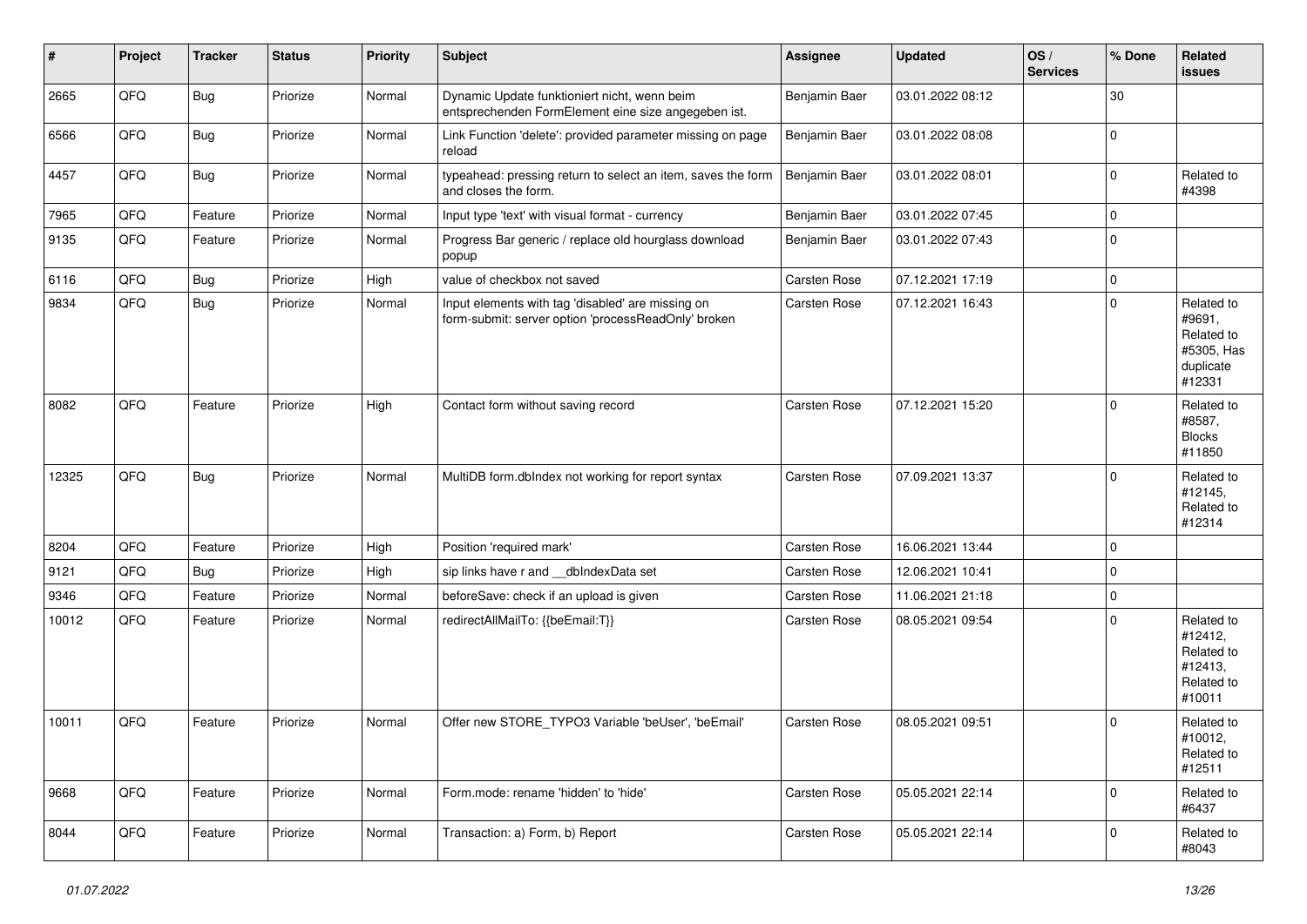| #     | Project | <b>Tracker</b> | <b>Status</b> | <b>Priority</b> | <b>Subject</b>                                                                                     | Assignee            | <b>Updated</b>   | OS/<br><b>Services</b> | % Done      | Related<br>issues   |
|-------|---------|----------------|---------------|-----------------|----------------------------------------------------------------------------------------------------|---------------------|------------------|------------------------|-------------|---------------------|
| 3867  | QFQ     | Feature        | Priorize      | Normal          | Readonly Formular: Template Groups add/delete<br>ausbeldnen                                        | Carsten Rose        | 05.05.2021 22:12 |                        | $\Omega$    |                     |
| 8963  | QFQ     | Feature        | Priorize      | Normal          | Setting values in a store: flexible way                                                            | Carsten Rose        | 05.05.2021 22:10 |                        | 0           | Related to<br>#8975 |
| 9394  | QFQ     | Feature        | Priorize      | Normal          | REST: allow for non numerical ids in get requests                                                  | Carsten Rose        | 05.05.2021 22:10 |                        | $\Omega$    |                     |
| 11320 | QFQ     | Feature        | Priorize      | Normal          | Typo3 Version 10 support                                                                           | <b>Carsten Rose</b> | 05.05.2021 22:09 |                        | $\mathbf 0$ |                     |
| 12503 | QFQ     | Feature        | Priorize      | Normal          | Detect dangerous UPDATE statement with missing WHERE                                               | <b>Carsten Rose</b> | 05.05.2021 22:09 |                        | $\Omega$    |                     |
| 12504 | QFQ     | Feature        | Priorize      | Normal          | sql.log: report fe.id                                                                              | Carsten Rose        | 05.05.2021 22:09 |                        | $\mathbf 0$ |                     |
| 9534  | QFQ     | Bug            | Priorize      | Urgent          | FE.type=upload: 'Unknown Mode: ID"                                                                 | Carsten Rose        | 03.05.2021 21:14 |                        | $\mathbf 0$ | Related to<br>#9532 |
| 9173  | QFQ     | <b>Bug</b>     | Priorize      | Urgent          | Stale Record Lock: Firefox                                                                         | Carsten Rose        | 03.05.2021 21:14 |                        | $\Omega$    | Related to<br>#9789 |
| 9958  | QFQ     | <b>Bug</b>     | Priorize      | Normal          | Broken subrecord query: no error message                                                           | Carsten Rose        | 05.02.2021 15:15 |                        | $\mathbf 0$ |                     |
| 10005 | QFQ     | Feature        | Priorize      | Normal          | Report / special column name:  AS calendar                                                         | Carsten Rose        | 03.06.2020 17:28 |                        | $\Omega$    |                     |
| 10003 | QFQ     | Feature        | Priorize      | Normal          | fieldset: stronger visualize group                                                                 | Benjamin Baer       | 12.02.2020 08:13 |                        | $\pmb{0}$   |                     |
| 10015 | QFQ     | Feature        | Priorize      | Normal          | Monospace in Textarea                                                                              | Carsten Rose        | 03.02.2020 13:40 |                        | $\mathbf 0$ |                     |
| 7730  | QFQ     | Feature        | Priorize      | Normal          | SELECT Box: title in between                                                                       | Benjamin Baer       | 01.02.2020 23:22 |                        | 0           |                     |
| 9968  | QFQ     | Feature        | Priorize      | Normal          | Tooltip in Links for Developer                                                                     | <b>Carsten Rose</b> | 01.02.2020 23:17 |                        | $\mathbf 0$ |                     |
| 8277  | QFQ     | Feature        | Priorize      | Normal          | fe.parameter.default=                                                                              | Carsten Rose        | 01.02.2020 23:17 |                        | $\mathbf 0$ | Related to<br>#8113 |
| 9928  | QFQ     | Feature        | Priorize      | Normal          | SpecialColumnName: a) Deprecated: ' AS "_+tag " ', b)<br>New: ' AS "_ <tag1><tag2>"'</tag2></tag1> | Carsten Rose        | 01.02.2020 23:17 |                        | $\Omega$    | Related to<br>#9929 |
| 9975  | QFQ     | <b>Bug</b>     | Priorize      | Normal          | Dropdown Menu: 'r:3' broken                                                                        | <b>Carsten Rose</b> | 01.02.2020 10:13 |                        | $\Omega$    |                     |
| 9947  | QFQ     | <b>Bug</b>     | Priorize      | Normal          | Unwanted error message if missing 'typeAheadSqlPrefetch'                                           | Carsten Rose        | 01.02.2020 10:13 |                        | $\mathbf 0$ |                     |
| 9900  | QFQ     | Feature        | Priorize      | Normal          | Generic API Call: tt-content record >> JSON                                                        | <b>Carsten Rose</b> | 01.02.2020 10:13 |                        | $\Omega$    |                     |
| 9862  | QFQ     | Bug            | Priorize      | Normal          | Failed writing to sql mail qfq.log should throw an exception                                       | Carsten Rose        | 01.02.2020 10:13 |                        | $\Omega$    |                     |
| 8585  | QFQ     | Feature        | Priorize      | Normal          | Enhance Error message for 'unknown form'                                                           | Carsten Rose        | 01.02.2020 10:13 |                        | $\mathbf 0$ |                     |
| 8584  | QFQ     | Feature        | Priorize      | Normal          | FE 'Action' - never assign to Container (except Template<br>Group)                                 | Carsten Rose        | 01.02.2020 10:13 |                        | 0           |                     |
| 8037  | QFQ     | <b>Bug</b>     | Priorize      | Normal          | FE.type=upload (advanced mode): {{slaveld:V}} missing<br>during dynamic update                     | Carsten Rose        | 01.02.2020 10:13 |                        | $\Omega$    |                     |
| 8034  | QFQ     | Feature        | Priorize      | Normal          | FormElement 'data': 22.22.2222 should not be accepted                                              | <b>Carsten Rose</b> | 01.02.2020 10:13 |                        | $\Omega$    |                     |
| 7656  | QFQ     | Bug            | Priorize      | Normal          | FE with required, 'pattern' and 'extraButtonLock': always<br>complain about missing value          | Carsten Rose        | 01.02.2020 10:13 |                        | $\Omega$    |                     |
| 7630  | QFQ     | Feature        | Priorize      | Normal          | detailed error message for simple upload                                                           | <b>Carsten Rose</b> | 01.02.2020 10:13 |                        | $\mathbf 0$ |                     |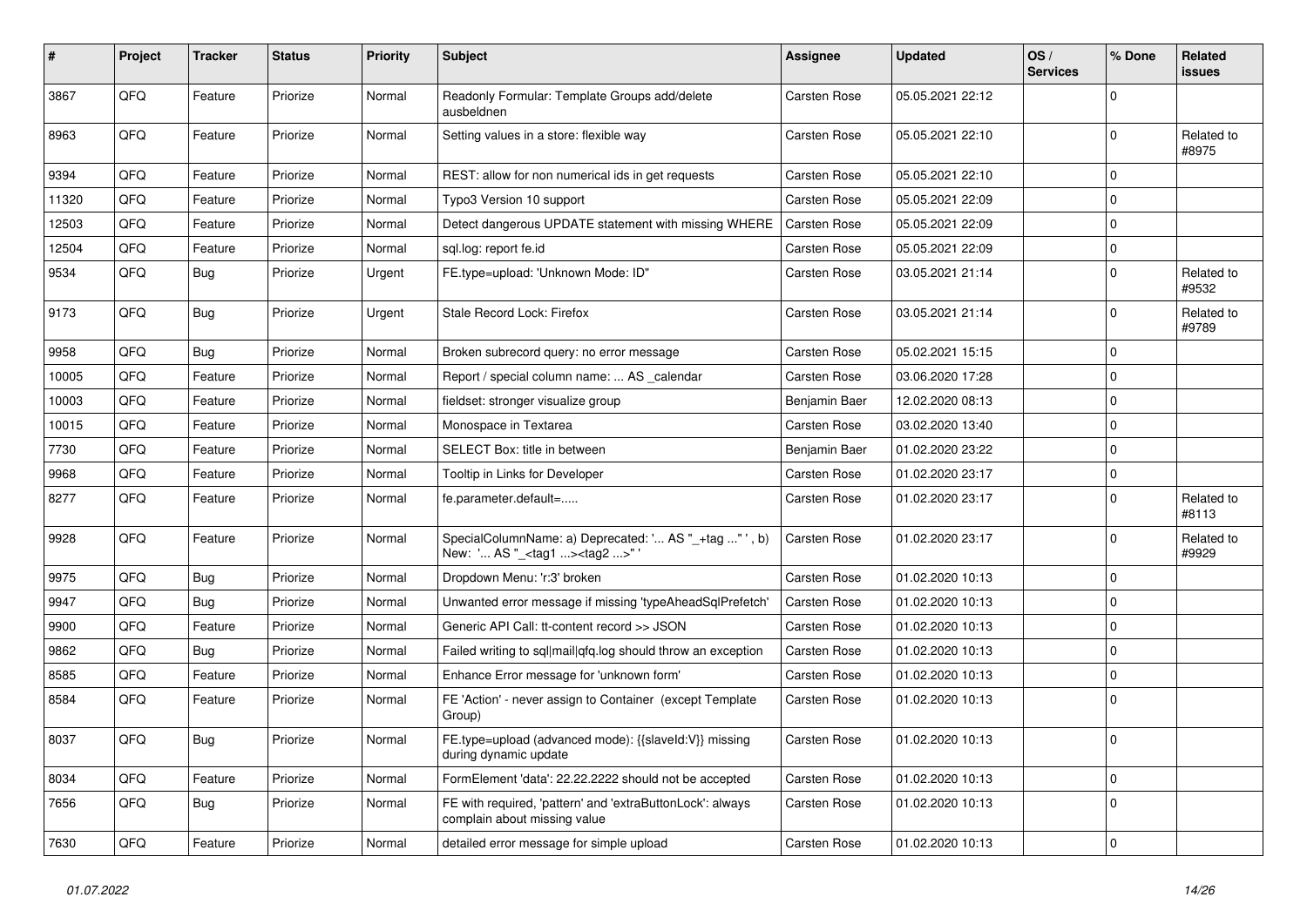| $\vert$ # | Project | <b>Tracker</b> | <b>Status</b> | Priority | <b>Subject</b>                                                                          | Assignee      | <b>Updated</b>   | OS/<br><b>Services</b> | % Done       | Related<br><b>issues</b>                                                                                                                                              |
|-----------|---------|----------------|---------------|----------|-----------------------------------------------------------------------------------------|---------------|------------------|------------------------|--------------|-----------------------------------------------------------------------------------------------------------------------------------------------------------------------|
| 7616      | QFQ     | <b>Bug</b>     | Priorize      | Normal   | Selectlist with Enum & Dynamic Update                                                   | Carsten Rose  | 01.02.2020 10:13 |                        | $\mathbf 0$  |                                                                                                                                                                       |
| 7522      | QFQ     | Feature        | Priorize      | Normal   | Inserting default index.html to folder (Avoid Apache<br>Indexing)                       | Carsten Rose  | 01.02.2020 10:13 |                        | $\mathbf{0}$ |                                                                                                                                                                       |
| 7290      | QFQ     | Feature        | Priorize      | Normal   | FormEditor: title as textarea if LEN(title)>60                                          | Carsten Rose  | 01.02.2020 10:13 |                        | $\pmb{0}$    | Blocked by<br>#7682                                                                                                                                                   |
| 7217      | QFQ     | Feature        | Priorize      | Normal   | Download: notice User if `_sip=?` is missing                                            | Carsten Rose  | 01.02.2020 10:13 |                        | $\mathbf{0}$ |                                                                                                                                                                       |
| 6998      | QFQ     | Feature        | Priorize      | Normal   | Form: with debug=on show column information as tooltip of<br>column label               | Carsten Rose  | 01.02.2020 10:13 |                        | $\pmb{0}$    |                                                                                                                                                                       |
| 6574      | QFQ     | <b>Bug</b>     | Priorize      | Normal   | qfq.log: Fehlermeldung wurde angezeigt, aber nicht geloggt                              | Carsten Rose  | 01.02.2020 10:13 |                        | $\mathbf 0$  |                                                                                                                                                                       |
| 5942      | QFQ     | Feature        | Priorize      | Normal   | 'L' and 'type': append to links, generate via '_link' by using<br>'u:' .                | Carsten Rose  | 01.02.2020 10:13 |                        | $\mathbf{0}$ |                                                                                                                                                                       |
| 3782      | QFQ     | Bug            | Priorize      | Normal   | Bei fehlerhafter Eingabe (z.B. Datum) sollte das erwartete<br>Format angezeigt werden   | Carsten Rose  | 01.02.2020 10:13 |                        | $\mathbf 0$  |                                                                                                                                                                       |
| 14320     | QFQ     | Feature        | ToDo          | Normal   | Allow specific HTML Tags and Attributes: general, TinyMCE                               | Enis Nuredini | 17.06.2022 10:44 |                        | $\mathbf{0}$ | Related to<br>#12664,<br>Related to<br>#12039,<br>Related to<br>#11702.<br>Related to<br>#7239,<br>Related to<br>#3708,<br>Related to<br>#3646.<br>Related to<br>#880 |
| 12262     | QFQ     | Feature        | ToDo          | Normal   | Form buttons on top: more customable                                                    | Enis Nuredini | 17.06.2022 10:44 |                        | $\mathbf 0$  | Related to<br>#13945, Has<br>duplicate<br>#4046, Has<br>duplicate<br>#10080                                                                                           |
| 14303     | QFQ     | Bug            | ToDo          | Normal   | datetime broken with picker                                                             | Enis Nuredini | 17.06.2022 09:02 |                        | $\bf 0$      | Related to<br>#12630                                                                                                                                                  |
| 13899     | QFQ     | <b>Bug</b>     | ToDo          | Normal   | Selenium: zum laufen bringen                                                            | Enis Nuredini | 25.03.2022 10:24 |                        | $\mathbf 0$  |                                                                                                                                                                       |
| 7602      | QFQ     | Feature        | ToDo          | High     | Multi Select: with checkboxes                                                           | Benjamin Baer | 22.03.2022 09:07 |                        | $\pmb{0}$    |                                                                                                                                                                       |
| 12395     | QFQ     | Bug            | ToDo          | High     | QFQ Function: Result two times shown                                                    | Carsten Rose  | 18.02.2022 08:59 |                        | $\pmb{0}$    |                                                                                                                                                                       |
| 12463     | QFQ     | Bug            | ToDo          | High     | QFQ Function: 'function' and 'sql' on same level - output of<br>sql is shown two times. | Carsten Rose  | 15.12.2021 16:31 |                        | $\mathbf 0$  |                                                                                                                                                                       |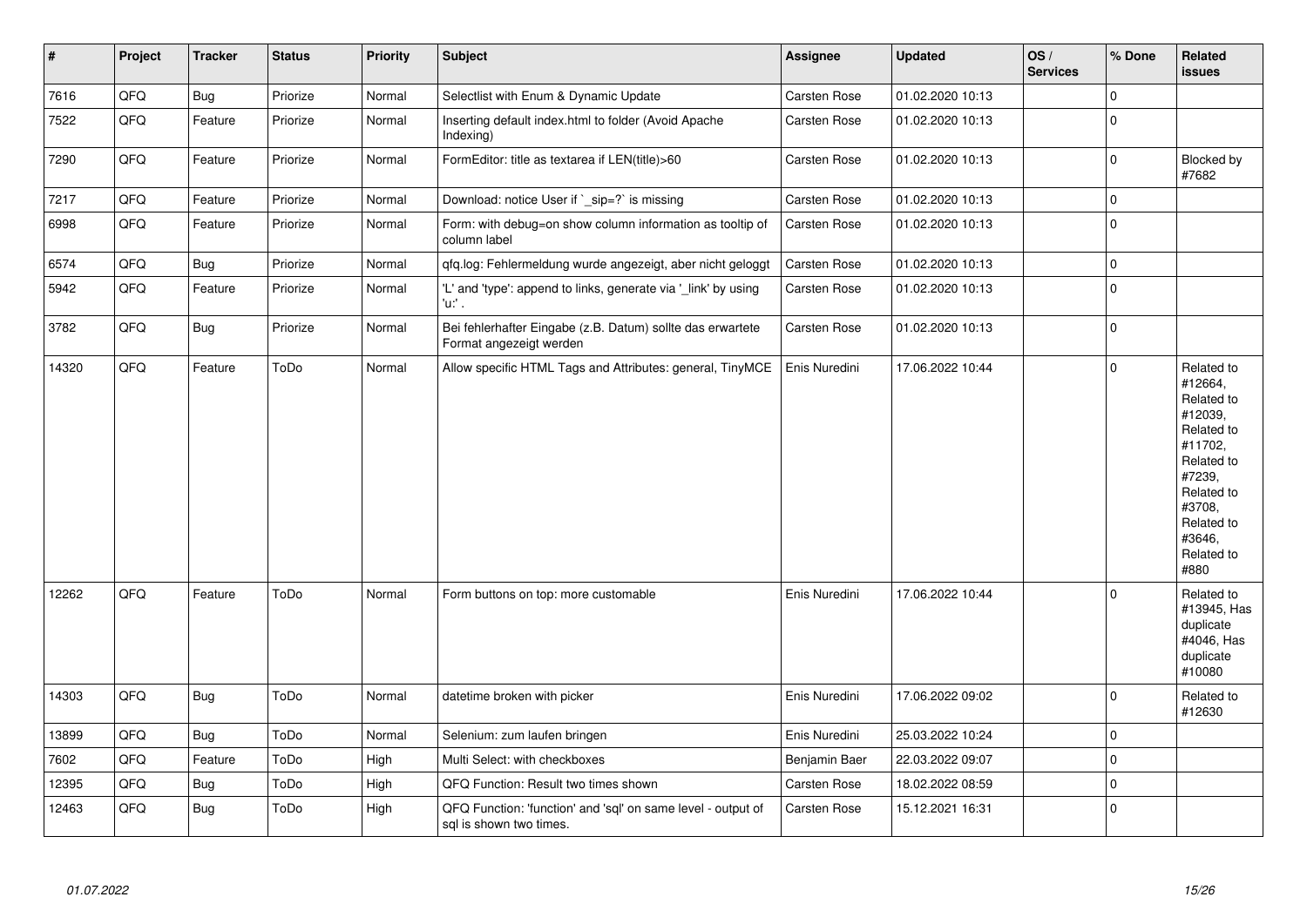| $\pmb{\#}$ | Project | <b>Tracker</b> | <b>Status</b> | <b>Priority</b> | <b>Subject</b>                                   | Assignee            | <b>Updated</b>   | OS/<br><b>Services</b> | % Done       | Related<br><b>issues</b>                                                                                                       |
|------------|---------|----------------|---------------|-----------------|--------------------------------------------------|---------------------|------------------|------------------------|--------------|--------------------------------------------------------------------------------------------------------------------------------|
| 12630      | QFQ     | Feature        | In Progress   | Normal          | Input: date[time]: min / max values              | Enis Nuredini       | 20.06.2022 18:31 |                        | $\mathbf{0}$ | Related to<br>#10096.<br>Related to<br>#14302,<br>Related to<br>#14303                                                         |
| 14323      | QFQ     | Bug            | In Progress   | Normal          | Report: render=both single - no impact           | <b>Carsten Rose</b> | 19.06.2022 18:31 |                        | $\mathbf 0$  |                                                                                                                                |
| 14175      | QFQ     | <b>Bug</b>     | In Progress   | Normal          | Opening a form with no QFQ Session cookie fails  | Carsten Rose        | 03.06.2022 10:40 |                        | $\pmb{0}$    |                                                                                                                                |
| 11517      | QFQ     | <b>Bug</b>     | In Progress   | Normal          | extraButtonInfo Broken for multiple FormElements | Carsten Rose        | 12.05.2022 13:12 |                        | $\mathbf 0$  | Related to<br>#7890,<br>Related to<br>#3811, Has<br>duplicate<br>#10905, Has<br>duplicate<br>#10553, Has<br>duplicate<br>#6779 |
| 12440      | QFQ     | Feature        | In Progress   | Normal          | Typo3 V10 upgrade (durchfuehren und testen)      | <b>Carsten Rose</b> | 21.03.2022 09:53 |                        | 50           | Related to<br>#12357,<br>Related to<br>#12067,<br>Related to<br>#10661                                                         |
| 12508      | QFQ     | Bug            | In Progress   | High            | qfq Form: sendMail                               | Karin Niffeler      | 19.03.2022 17:48 |                        | $\mathbf 0$  |                                                                                                                                |
| 9789       | QFQ     | Bug            | In Progress   | High            | Record Lock: release to early on 'leave page'    | <b>Carsten Rose</b> | 10.01.2022 09:25 |                        | 100          | Related to<br>#10081,<br>Related to<br>#9173,<br>Related to<br>#8702                                                           |
| 13330      | QFQ     | Feature        | In Progress   | Normal          | Multi Form: Upload                               | Carsten Rose        | 07.11.2021 12:40 |                        | 50           | Related to<br>#9706                                                                                                            |
| 11980      | QFQ     | Feature        | In Progress   | Normal          | protected verzeichnis MUSS geschützt werden      | <b>Carsten Rose</b> | 07.09.2021 13:30 |                        | $\mathbf 0$  |                                                                                                                                |
| 10793      | QFQ     | Feature        | In Progress   | Normal          | Update NPM Packages                              | <b>Carsten Rose</b> | 07.09.2021 13:25 |                        | 30           |                                                                                                                                |
| 10661      | QFQ     | Bug            | In Progress   | Normal          | Typo3 Warnungen                                  | Carsten Rose        | 07.09.2021 13:23 |                        | $\mathbf 0$  | Related to<br>#12440                                                                                                           |
| 12439      | QFQ     | Feature        | In Progress   | Normal          | TinyMCE Paste from Word & Character Count/Limit  | Carsten Rose        | 05.05.2021 22:15 |                        | $\mathbf 0$  |                                                                                                                                |
| 9517       | QFQ     | Feature        | In Progress   | High            | Input multiple tags with typeahead               | Carsten Rose        | 03.05.2021 21:14 |                        | 40           | Related to<br>#10150                                                                                                           |
| 4194       | QFQ     | Feature        | In Progress   | Normal          | Bootstrap 4 ist jetzt offiziel                   |                     | 03.05.2021 20:47 |                        | $\mathbf 0$  | Related to<br>#10114                                                                                                           |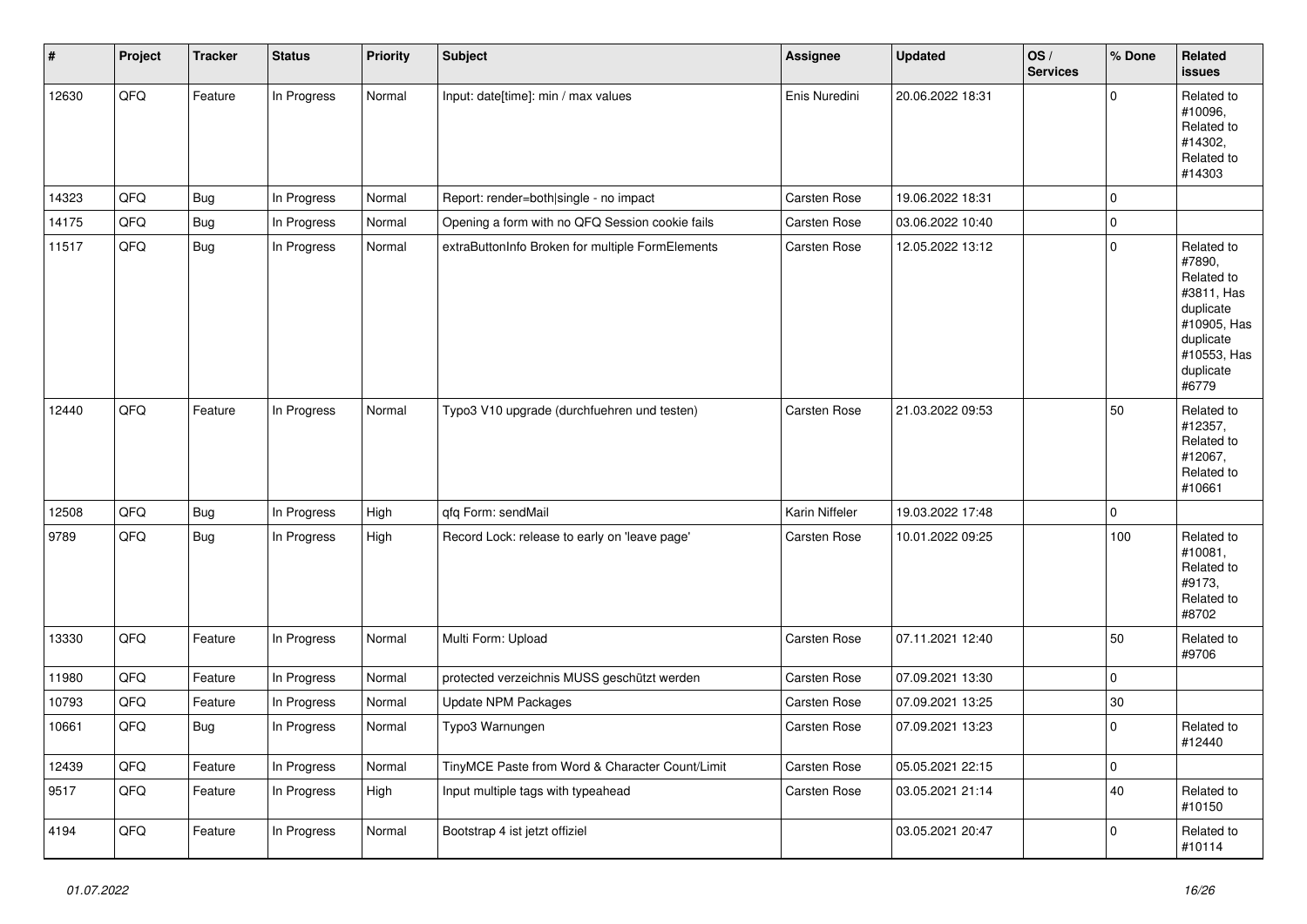| ∦     | Project | <b>Tracker</b> | <b>Status</b>              | <b>Priority</b> | <b>Subject</b>                                                                       | <b>Assignee</b>     | <b>Updated</b>   | OS/<br><b>Services</b> | % Done       | <b>Related</b><br><b>issues</b>             |
|-------|---------|----------------|----------------------------|-----------------|--------------------------------------------------------------------------------------|---------------------|------------------|------------------------|--------------|---------------------------------------------|
| 5695  | QFQ     | Feature        | In Progress                | Normal          | Multiform                                                                            | Carsten Rose        | 02.01.2021 18:38 |                        | $\Omega$     |                                             |
| 11076 | QFQ     | Feature        | In Progress                | Normal          | SELECT  AS _websocket                                                                | <b>Carsten Rose</b> | 30.08.2020 17:49 |                        | 0            |                                             |
| 10443 | QFQ     | Feature        | In Progress                | Normal          | Konzept_api / _live                                                                  | Carsten Rose        | 07.05.2020 09:39 |                        | $\mathbf 0$  |                                             |
| 9691  | QFQ     | Bug            | In Progress                | Normal          | Checkbox: dynamic update > readonly                                                  | <b>Carsten Rose</b> | 01.02.2020 23:22 |                        | 50           | Related to<br>#9834                         |
| 6250  | QFQ     | Feature        | In Progress                | Normal          | Enhance layout: a) Subrecord, b) Subrecord-Title                                     | Carsten Rose        | 01.02.2020 23:22 |                        | $\Omega$     | Related to<br>#5391                         |
| 13566 | QFQ     | Feature        | Ready to sync<br>(develop) | Normal          | Delete config-example.qfq.php file                                                   | <b>Carsten Rose</b> | 23.12.2021 09:25 |                        | $\Omega$     |                                             |
| 9052  | QFQ     | Feature        | Feedback                   | High            | Report: CodeMirror with SQL Syntax Highlight in FE                                   | Enis Nuredini       | 08.06.2022 10:25 |                        | $\mathbf 0$  |                                             |
| 11630 | QFQ     | <b>Bug</b>     | Feedback                   | High            | Bitte check ob CALL() in 20.11.0 noch so funktioniert wie in<br>20.4.1               | Enis Nuredini       | 28.05.2022 13:45 |                        | $\Omega$     | Related to<br>#11325                        |
| 12584 | QFQ     | Feature        | Feedback                   | Normal          | T3 v10 migration script: replace alias-patterns (v11)                                | Carsten Rose        | 28.05.2022 11:12 |                        | 100          |                                             |
| 13767 | QFQ     | <b>Bug</b>     | Feedback                   | Normal          | date/time-picker: required shows up/down button orange                               | Enis Nuredini       | 16.05.2022 23:16 |                        | 0            |                                             |
| 13572 | QFQ     | Feature        | Feedback                   | Normal          | Form Load: misleading error message on trying to load non<br>existent primary record | Enis Nuredini       | 16.05.2022 23:16 |                        | 100          |                                             |
| 10782 | QFQ     | Feature        | Feedback                   | Normal          | Tiny MCE: Image Upload                                                               | Enis Nuredini       | 16.05.2022 23:16 |                        | $\Omega$     | Related to<br>#12452                        |
| 12546 | QFQ     | <b>Bug</b>     | Feedback                   | Normal          | Branch 'Development' - Unit Tests mit dirty workaround<br>angepasst                  | <b>Carsten Rose</b> | 19.03.2022 17:48 |                        | $\mathbf{0}$ |                                             |
| 5894  | QFQ     | Feature        | Feedback                   | Normal          | Typeahead in Report: show/hide rows dynamically                                      | Carsten Rose        | 18.02.2022 08:50 |                        | 0            | Related to<br>#5893,<br>Related to<br>#5885 |
| 9548  | QFQ     | Feature        | Feedback                   | High            | FormElement: Pattern mismatch - optional report only on<br>focus lost                | Benjamin Baer       | 03.05.2021 21:14 |                        | $\Omega$     |                                             |
| 11347 | QFQ     | <b>Bug</b>     | Feedback                   | Normal          | If Bedingungen funktionieren nicht korrekt                                           | Christoph Fuchs     | 21.03.2021 20:37 |                        | $\Omega$     |                                             |
| 10124 | QFQ     | Feature        | Feedback                   | Normal          | gfg AAI-Login                                                                        | Karin Niffeler      | 07.05.2020 09:36 |                        | 0            |                                             |
| 9898  | QFQ     | <b>Bug</b>     | Feedback                   | Normal          | Formular trotz Timeout gespeichert                                                   | Benjamin Baer       | 01.02.2020 15:56 |                        | $\mathbf 0$  |                                             |
| 9535  | QFQ     | <b>Bug</b>     | Feedback                   | Normal          | Report:  AS '_vertical' - column to wide - vertical >> rot45,<br>rot90               | Benjamin Baer       | 01.02.2020 15:56 |                        | $\Omega$     |                                             |
| 8316  | QFQ     | <b>Bug</b>     | Feedback                   | Normal          | Documentation/Behaviour for Nested Queries and<br>Record-Store confusing             | Nicola Chiapolini   | 20.11.2019 09:14 |                        | $\Omega$     |                                             |
| 13608 | QFQ     | Feature        | Some day<br>maybe          | Normal          | Automatic Browser Language Redirect                                                  | Enis Nuredini       | 17.06.2022 08:35 |                        | 0            |                                             |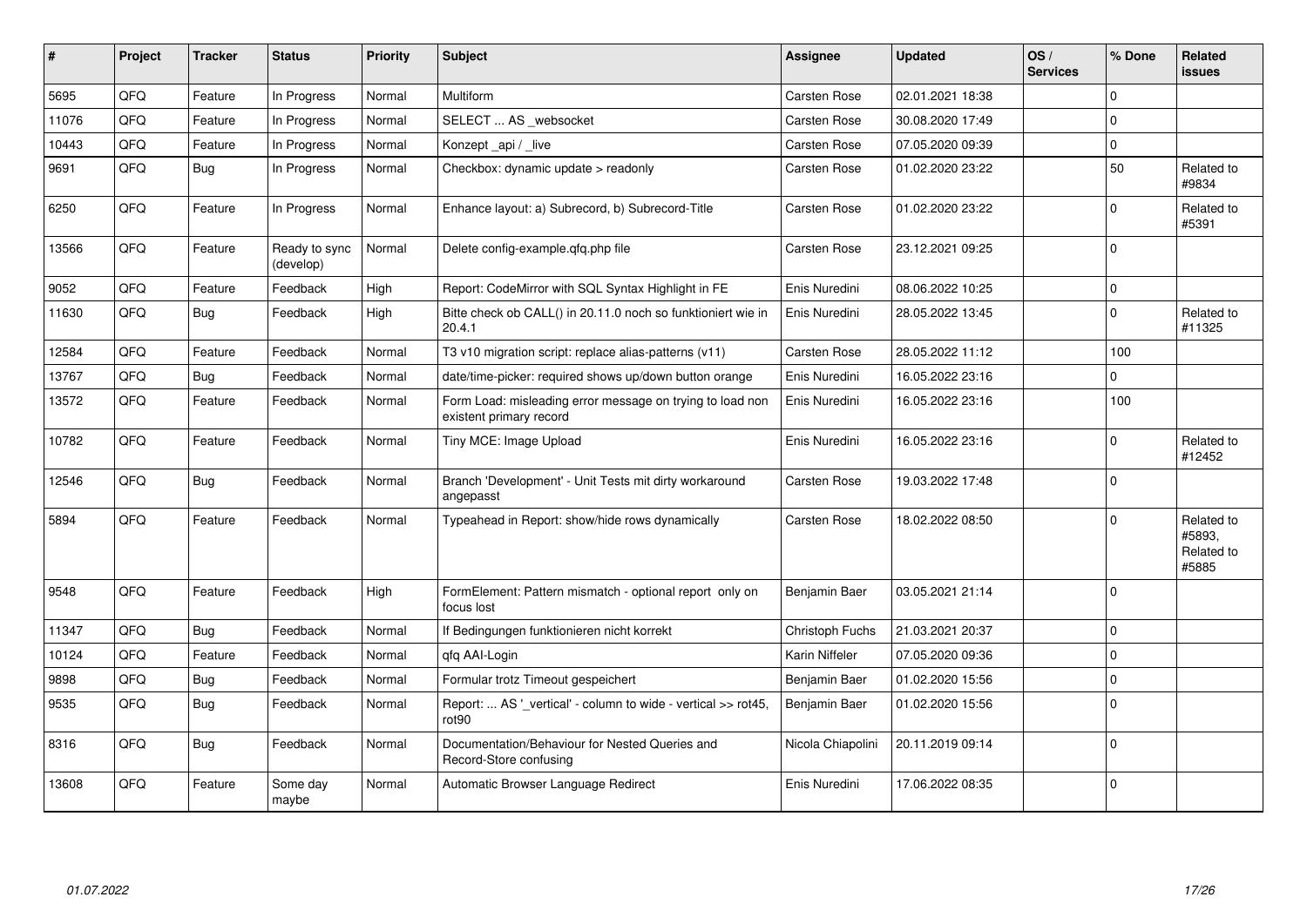| $\vert$ # | Project | <b>Tracker</b> | <b>Status</b>     | <b>Priority</b> | <b>Subject</b>                                    | <b>Assignee</b>     | <b>Updated</b>   | OS/<br><b>Services</b> | % Done              | Related<br><b>issues</b>                                               |
|-----------|---------|----------------|-------------------|-----------------|---------------------------------------------------|---------------------|------------------|------------------------|---------------------|------------------------------------------------------------------------|
| 7732      | QFQ     | Feature        | Some day<br>maybe | Normal          | Javascript: Lazy Loading der add on libs          | Benjamin Baer       | 08.06.2022 10:38 |                        | $\mathbf{0}$        | Related to<br>#12611,<br>Related to<br>#12490,<br>Related to<br>#10013 |
| 10013     | QFQ     | Feature        | Some day<br>maybe | Normal          | FE.typ=editor: CodeMirror                         | <b>Carsten Rose</b> | 08.06.2022 10:37 |                        | $\mathbf 0$         | Related to<br>#12611,<br>Related to<br>#12490,<br>Related to<br>#7732  |
| 12611     | QFQ     | Feature        | Some day<br>maybe | Normal          | Refactoring: Bootstrap with Lazy Loading          | Carsten Rose        | 08.06.2022 10:37 |                        | $\mathbf{0}$        | Related to<br>#12490,<br>Related to<br>#10013,<br>Related to<br>#7732  |
| 5548      | QFQ     | Feature        | Some day<br>maybe | Normal          | 801 Textfiles/Scriptfiles als Thumbnail           | Carsten Rose        | 07.03.2022 16:26 |                        | $\Omega$            |                                                                        |
| 12337     | QFQ     | Feature        | Some day<br>maybe | Normal          | Database.php: better caching                      | Carsten Rose        | 16.09.2021 15:10 |                        | $\mathbf{0}$        |                                                                        |
| 12315     | QFQ     | Feature        | Some day<br>maybe | Normal          | Form History (Diffs) / Backups                    | <b>Carsten Rose</b> | 16.09.2021 15:10 |                        | $\mathbf{0}$        |                                                                        |
| 11323     | QFQ     | Feature        | Some day<br>maybe | Normal          | Report Frontend Editor Modal + Codemirror         | Carsten Rose        | 16.09.2021 15:10 |                        | $\mathsf{O}\xspace$ | Related to<br>#11036                                                   |
| 11322     | QFQ     | Feature        | Some day<br>maybe | Normal          | Form Element JSON - (multiline parameter field)   | Carsten Rose        | 16.09.2021 15:10 |                        | $\mathsf{O}\xspace$ |                                                                        |
| 11217     | QFQ     | Feature        | Some day<br>maybe | Normal          | <b>Extend Script Functionality</b>                | Carsten Rose        | 16.09.2021 15:10 |                        | $\mathbf 0$         |                                                                        |
| 10716     | QFQ     | Feature        | Some day<br>maybe | Normal          | Business Logic mit Externen Skripten              | <b>Carsten Rose</b> | 16.09.2021 15:10 |                        | $\mathbf 0$         | Related to<br>#10713,<br>Related to<br>#8217                           |
| 10095     | QFQ     | Feature        | Some day<br>maybe | Normal          | Generic Gitlab Integration into QFQ               | <b>Carsten Rose</b> | 16.09.2021 15:10 |                        | $\mathbf{0}$        |                                                                        |
| 8586      | QFQ     | Feature        | Some day<br>maybe | Normal          | QFQ: Enhance Error message for 'record not found' | Carsten Rose        | 16.09.2021 15:10 |                        | $\mathbf{0}$        |                                                                        |
| 8520      | QFQ     | Feature        | Some day<br>maybe | Normal          | Bring QFQ to Composer                             | Carsten Rose        | 16.09.2021 15:10 |                        | $\mathbf{0}$        |                                                                        |
| 8101      | QFQ     | Feature        | Some day<br>maybe | Normal          | Password hash: support further hashing methods    | Carsten Rose        | 16.09.2021 15:10 |                        | 0                   |                                                                        |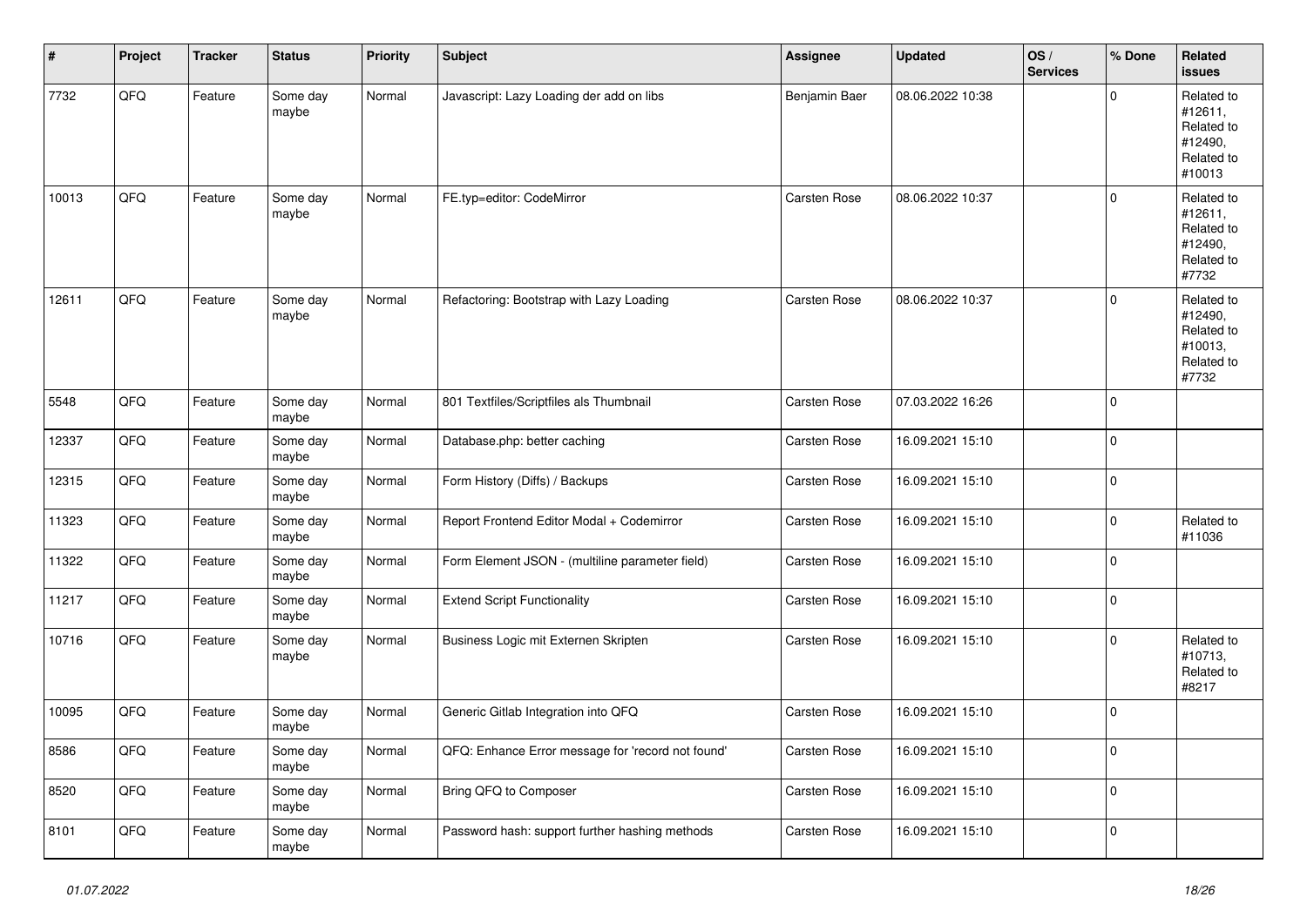| ∦     | Project | <b>Tracker</b> | <b>Status</b>     | <b>Priority</b> | <b>Subject</b>                                                                                         | Assignee            | <b>Updated</b>   | OS/<br><b>Services</b> | % Done         | <b>Related</b><br><b>issues</b> |
|-------|---------|----------------|-------------------|-----------------|--------------------------------------------------------------------------------------------------------|---------------------|------------------|------------------------|----------------|---------------------------------|
| 7456  | QFQ     | Bug            | Some day<br>maybe | Low             | Todos in Code: solve or make ticket                                                                    | <b>Carsten Rose</b> | 16.09.2021 15:10 |                        | $\mathbf 0$    |                                 |
| 7453  | QFQ     | Feature        | Some day<br>maybe | Normal          | import / export forms QFQ                                                                              | Carsten Rose        | 16.09.2021 15:10 |                        | $\Omega$       |                                 |
| 7452  | QFQ     | Feature        | Some day<br>maybe | Normal          | automate deployment new QFQ version                                                                    | Carsten Rose        | 16.09.2021 15:10 |                        | $\mathbf 0$    |                                 |
| 11036 | QFQ     | Feature        | Some day<br>maybe | Normal          | inline report editor permissions                                                                       | Carsten Rose        | 16.09.2021 15:09 |                        | $\Omega$       | Related to<br>#11323            |
| 10745 | QFQ     | Feature        | Some day<br>maybe | Normal          | <b>Tablesorter Excel Export</b>                                                                        | Carsten Rose        | 16.09.2021 15:09 |                        | $\Omega$       |                                 |
| 10116 | QFQ     | Feature        | Some day<br>maybe | Normal          | TypeAhead: Tag - show inside 'input' element                                                           | Carsten Rose        | 16.09.2021 15:09 |                        | $\overline{0}$ |                                 |
| 4445  | QFQ     | Feature        | Some day<br>maybe | Normal          | template group: Option to simulate fieldset                                                            |                     | 28.06.2021 14:11 |                        | $\Omega$       |                                 |
| 9669  | QFQ     | Bug            | Some day<br>maybe | Normal          | Checkbox / Template Group: radio/checkbox visible broken<br>after 'add'                                | Carsten Rose        | 16.06.2021 13:47 |                        | 0              | Related to<br>#8091             |
| 4279  | QFQ     | <b>Bug</b>     | Some day<br>maybe | High            | config.linkVars lost                                                                                   | Carsten Rose        | 03.05.2021 21:14 |                        | $\Omega$       |                                 |
| 4258  | QFQ     | Feature        | Some day<br>maybe | High            | <b>System Defaults: Forms</b>                                                                          | Carsten Rose        | 03.05.2021 21:14 |                        | $\mathbf 0$    |                                 |
| 3990  | QFQ     | Feature        | Some day<br>maybe | High            | custom class definition: add space automatically                                                       | Carsten Rose        | 03.05.2021 21:14 |                        | $\mathbf{0}$   |                                 |
| 3967  | QFQ     | Feature        | Some day<br>maybe | High            | Report: Checkbox, Radio, Dropdown, Input welches ohne<br>Submit funktioniert - 'Inline-Form'           | Carsten Rose        | 03.05.2021 21:14 |                        | $\Omega$       |                                 |
| 880   | QFQ     | Feature        | Some day<br>maybe | Urgent          | Security: PHP, SQL Injection, XSS                                                                      |                     | 03.05.2021 21:14 |                        | $\mathbf 0$    | Related to<br>#14320            |
| 3848  | QFQ     | Feature        | Some day<br>maybe | High            | Antivirus check fuer Upload files in qfq?                                                              | Carsten Rose        | 03.05.2021 21:14 |                        | $\pmb{0}$      | Related to<br>#4131             |
| 3570  | QFQ     | Bug            | Some day<br>maybe | High            | Formular mit prmitnew permitEdit=Always wird nicht<br>aufgerufen (ist leer)                            | Carsten Rose        | 03.05.2021 21:14 |                        | $\mathbf{0}$   |                                 |
| 3109  | QFQ     | Bug            | Some day<br>maybe | High            | RealUrl: Links werden nicht korrekt gerendert                                                          | Carsten Rose        | 03.05.2021 21:14 |                        | $\overline{0}$ |                                 |
| 3061  | QFQ     | Bug            | Some day<br>maybe | High            | winstitute: mysql connection durcheinander - nmhp17<br>(ag7)/QFQ arbeitet mit DB/Tabellen von biostat. | Carsten Rose        | 03.05.2021 21:14 |                        | $\mathbf 0$    |                                 |
| 7278  | QFQ     | Feature        | Some day<br>maybe | Normal          | Form: Wert vordefinieren der immer gesetzt wird                                                        |                     | 02.05.2021 09:27 |                        | 0              |                                 |
| 7229  | QFQ     | Feature        | Some day<br>maybe | Normal          | New FormElement.type: Button                                                                           |                     | 01.02.2021 12:32 |                        | $\Omega$       |                                 |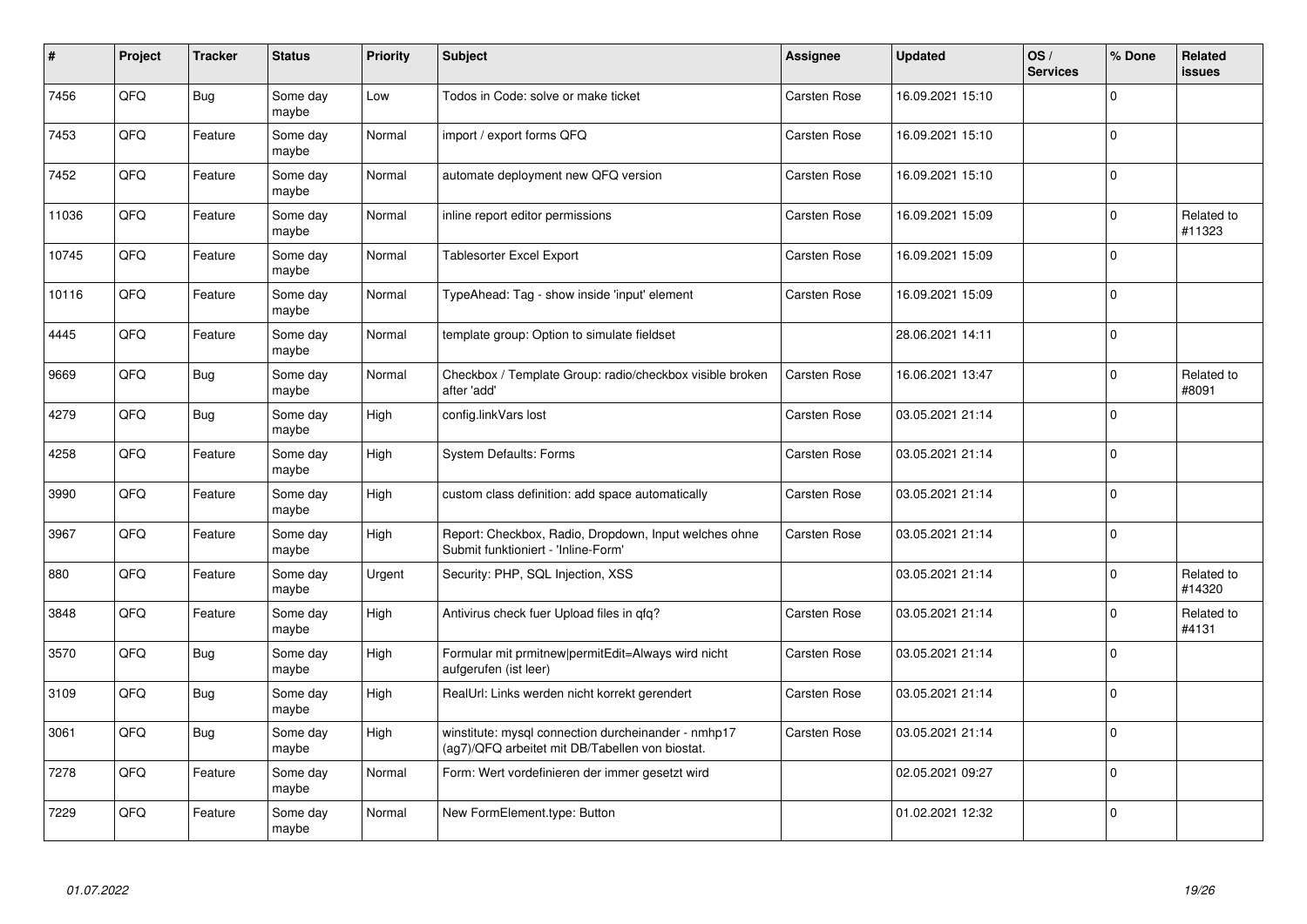| #     | Project | <b>Tracker</b> | <b>Status</b>     | <b>Priority</b> | <b>Subject</b>                                                                                                                                                | Assignee      | <b>Updated</b>   | OS/<br><b>Services</b> | % Done      | Related<br><b>issues</b>                       |
|-------|---------|----------------|-------------------|-----------------|---------------------------------------------------------------------------------------------------------------------------------------------------------------|---------------|------------------|------------------------|-------------|------------------------------------------------|
| 3880  | QFQ     | Feature        | Some day<br>maybe | Normal          | Form 'Form': anlegen einer Tabelle                                                                                                                            |               | 14.01.2021 10:12 |                        | $\Omega$    |                                                |
| 9281  | QFQ     | Bug            | Some dav<br>maybe | Normal          | Allow STRICT_TRANS_TABLES                                                                                                                                     | Carsten Rose  | 02.01.2021 18:43 |                        | $\mathbf 0$ |                                                |
| 9126  | QFQ     | <b>Bug</b>     | Some dav<br>maybe | Normal          | hidden Form elements are present in page source                                                                                                               |               | 02.01.2021 18:41 |                        | $\mathbf 0$ |                                                |
| 10738 | QFQ     | Feature        | Some day<br>maybe | Normal          | CORS headers for external API requests                                                                                                                        |               | 10.06.2020 14:00 |                        | $\Omega$    |                                                |
| 9130  | QFQ     | Feature        | Some day<br>maybe | Normal          | tablesorter: Automatic Row numbering / Zeilenummer                                                                                                            | Benjamin Baer | 01.02.2020 23:22 |                        | $\mathbf 0$ |                                                |
| 6972  | QFQ     | Feature        | Some day<br>maybe | Normal          | Fabric Clipboard / cross browser tab                                                                                                                          | Benjamin Baer | 01.02.2020 23:21 |                        | $\mathbf 0$ |                                                |
| 6970  | QFQ     | Feature        | Some dav<br>maybe | Normal          | tablesorter: default fuer 'sortReset' aendern von 'Ctrl' zu 'Alt'                                                                                             | Benjamin Baer | 01.02.2020 23:21 |                        | $\Omega$    |                                                |
| 5892  | QFQ     | Feature        | Some day<br>maybe | Normal          | QFQ should use T3 API to manipulate FE GROUP<br>membership                                                                                                    |               | 01.02.2020 23:20 |                        | $\Omega$    |                                                |
| 5452  | QFQ     | Feature        | Some day<br>maybe | Normal          | Thumbnails from PDF: bad quality                                                                                                                              |               | 01.02.2020 23:20 |                        | $\mathbf 0$ |                                                |
| 4719  | QFQ     | Feature        | Some day<br>maybe | Normal          | Custom Message in Client in case of 'Browser tab close,<br>modification will be lost'                                                                         |               | 01.02.2020 23:20 |                        | $\mathbf 0$ |                                                |
| 5480  | QFQ     | Feature        | Some day<br>maybe | Normal          | QFQ: Dokumentation mit Screenshots versehen                                                                                                                   | Carsten Rose  | 01.02.2020 23:20 |                        | $\mathbf 0$ | Related to<br>#9879                            |
| 4771  | QFQ     | <b>Bug</b>     | Some day<br>maybe | Normal          | gfg: select-down-values empty after save (edit-form for<br>program administrators)                                                                            | Carsten Rose  | 01.02.2020 23:20 |                        | $\Omega$    | Related to<br>#4549, Has<br>duplicate<br>#4282 |
| 4640  | QFQ     | Feature        | Some day<br>maybe | Normal          | <b>Rename System Forms</b>                                                                                                                                    |               | 01.02.2020 23:20 |                        | $\Omega$    |                                                |
| 4627  | QFQ     | Feature        | Some day<br>maybe | Normal          | dbupdate: all tables - check 'create', 'modified' if it is possible<br>to change to default 'CURRENT TIMESTAMP' and modified<br>'ON UPDATE CURRENT_TIMESTAMP' |               | 01.02.2020 23:20 |                        | $\Omega$    |                                                |
| 4626  | QFQ     | Feature        | Some day<br>maybe | Normal          | Mobile View: 'classBody=qfq-form-right' makes no sense                                                                                                        |               | 01.02.2020 23:20 |                        | $\Omega$    |                                                |
| 4551  | QFQ     | Feature        | Some day<br>maybe | Normal          | Set 'pills' via dynamicUpdate to show/hide/disabled                                                                                                           |               | 01.02.2020 23:20 |                        | $\Omega$    | Related to<br>#3752                            |
| 4546  | QFQ     | <b>Bug</b>     | Some day<br>maybe | Normal          | NH: SIP storage is destroyed                                                                                                                                  |               | 01.02.2020 23:20 |                        | $\mathbf 0$ |                                                |
| 4536  | QFQ     | Feature        | Some day<br>maybe | Normal          | FE upload: problem with delete if mutliple uploads an<br>FE.name="                                                                                            |               | 01.02.2020 23:20 |                        | $\Omega$    |                                                |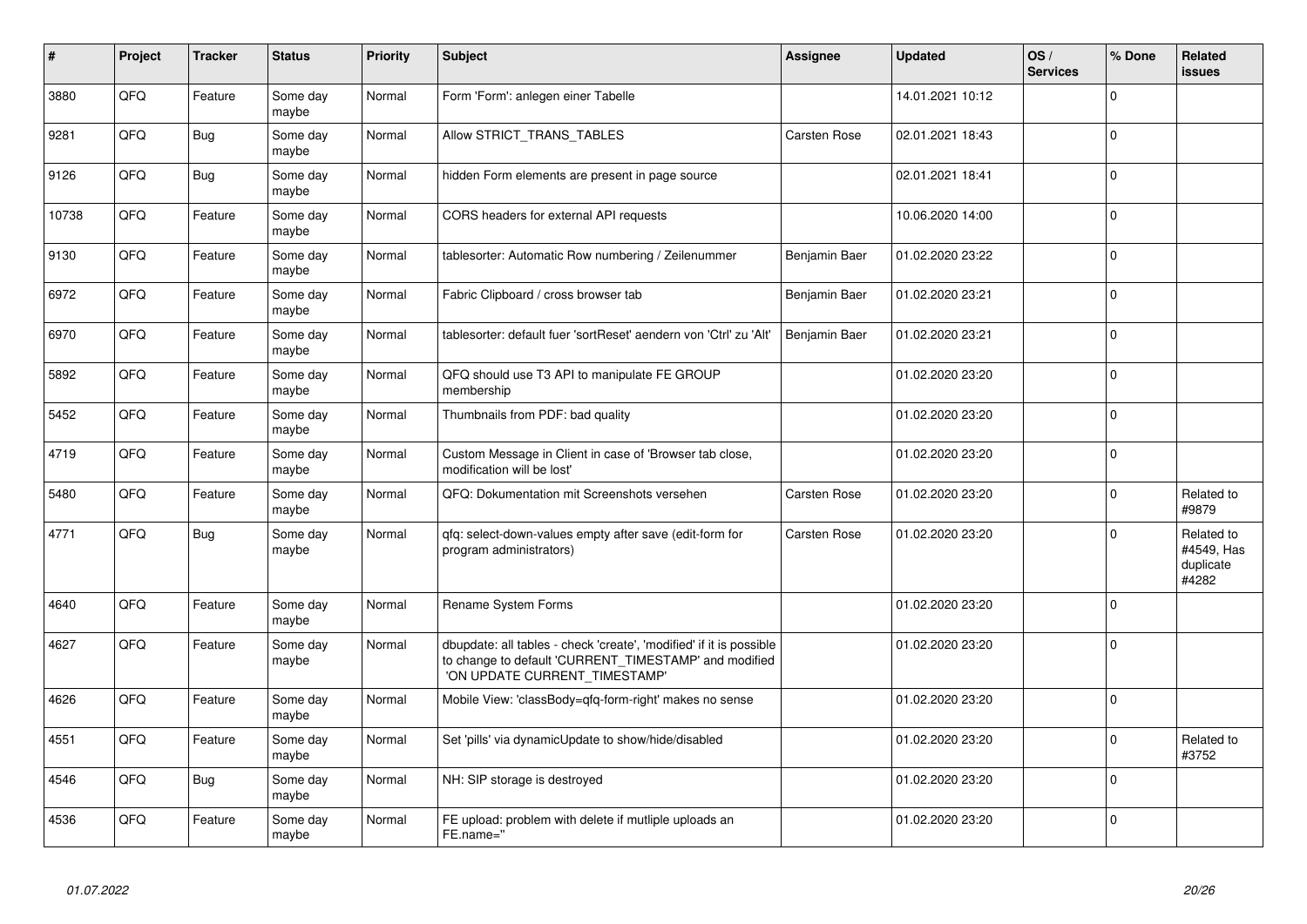| #    | Project | <b>Tracker</b> | <b>Status</b>     | <b>Priority</b> | <b>Subject</b>                                                                       | Assignee            | <b>Updated</b>   | OS/<br><b>Services</b> | % Done       | Related<br><b>issues</b>                    |
|------|---------|----------------|-------------------|-----------------|--------------------------------------------------------------------------------------|---------------------|------------------|------------------------|--------------|---------------------------------------------|
| 4446 | QFQ     | Feature        | Some day<br>maybe | Normal          | New FE get same feldContainerId as last modifed FE                                   |                     | 01.02.2020 23:20 |                        | $\mathbf 0$  |                                             |
| 4659 | QFQ     | Bug            | Some day<br>maybe | Normal          | <b>infoButtonExtra</b>                                                               | <b>Carsten Rose</b> | 01.02.2020 23:20 |                        | $\mathbf 0$  |                                             |
| 4650 | QFQ     | Feature        | Some day<br>maybe | Normal          | Convert html to doc/rtf                                                              | <b>Carsten Rose</b> | 01.02.2020 23:20 |                        | $\mathbf 0$  | Related to<br>#10704                        |
| 4549 | QFQ     | <b>Bug</b>     | Some day<br>maybe | Normal          | TemplateGroups: FE.type SELECT loose selected value<br>after save                    | <b>Carsten Rose</b> | 01.02.2020 23:20 |                        | $\mathbf 0$  | Related to<br>#4548,<br>Related to<br>#4771 |
| 4443 | QFQ     | Feature        | Some day<br>maybe | Normal          | Form: multiple secondary tables                                                      |                     | 01.02.2020 23:20 |                        | $\mathbf 0$  |                                             |
| 4365 | QFQ     | Feature        | Some day<br>maybe | Normal          | Multi Language: new way of config                                                    | Carsten Rose        | 01.02.2020 23:20 |                        | $\mathbf 0$  |                                             |
| 4343 | QFQ     | Feature        | Some day<br>maybe | Normal          | Link: Classifier to add 'attributes'                                                 | Carsten Rose        | 01.02.2020 23:20 |                        | $\mathbf 0$  | Related to<br>#14077                        |
| 7402 | QFQ     | Bug            | Some day<br>maybe | Normal          | thumbnail cache: outdated picture when permission denied<br>and permission resolved. |                     | 01.02.2020 23:20 |                        | $\mathbf 0$  |                                             |
| 7101 | QFQ     | <b>Bug</b>     | Some day<br>maybe | Normal          | 'form' in SIP and 'report' - breaks                                                  |                     | 01.02.2020 23:20 |                        | $\mathbf 0$  |                                             |
| 5851 | QFQ     | Feature        | Some day<br>maybe | Normal          | Queue System implementieren: MQTT, RabbitMQ                                          |                     | 01.02.2020 23:20 |                        | 0            | Related to<br>#5715                         |
| 5850 | QFQ     | Feature        | Some day<br>maybe | Normal          | Deployment: In QFQ Doc best practice fuer zeitgemaesses<br>Deployment beschreiben    |                     | 01.02.2020 23:20 |                        | $\mathbf 0$  |                                             |
| 5665 | QFQ     | Feature        | Some day<br>maybe | Normal          | Versuch das '{{!' nicht mehr noetig ist.                                             | <b>Carsten Rose</b> | 01.02.2020 23:20 |                        | 0            | Related to<br>#7432,<br>Related to<br>#7434 |
| 5455 | QFQ     | Feature        | Some day<br>maybe | Normal          | Mail Redirects grld abhaengig                                                        |                     | 01.02.2020 23:20 |                        | $\mathbf{0}$ |                                             |
| 5342 | QFQ     | Feature        | Some day<br>maybe | Normal          | link - with HTML Attributes                                                          |                     | 01.02.2020 23:20 |                        | $\mathbf 0$  | Related to<br>#14077                        |
| 4816 | QFQ     | Feature        | Some day<br>maybe | Normal          | Templates for QFQ Reports (Tables, Radios, )                                         |                     | 01.02.2020 23:20 |                        | 0            |                                             |
| 5024 | QFO     | Feature        | Some day<br>maybe | Normal          | Fabric: Generate PDF with edits                                                      | Benjamin Baer       | 01.02.2020 23:20 |                        | $\mathbf 0$  | Related to<br>#10704                        |
| 5428 | QFO     | Feature        | Some day<br>maybe | Normal          | secure thumbnail: late render on access.                                             | Carsten Rose        | 01.02.2020 23:20 |                        | $\mathbf 0$  |                                             |
| 4757 | QFQ     | Feature        | Some day<br>maybe | Normal          | Test subrecord: download links ok? Links ok?                                         | Carsten Rose        | 01.02.2020 23:20 |                        | $\mathbf 0$  |                                             |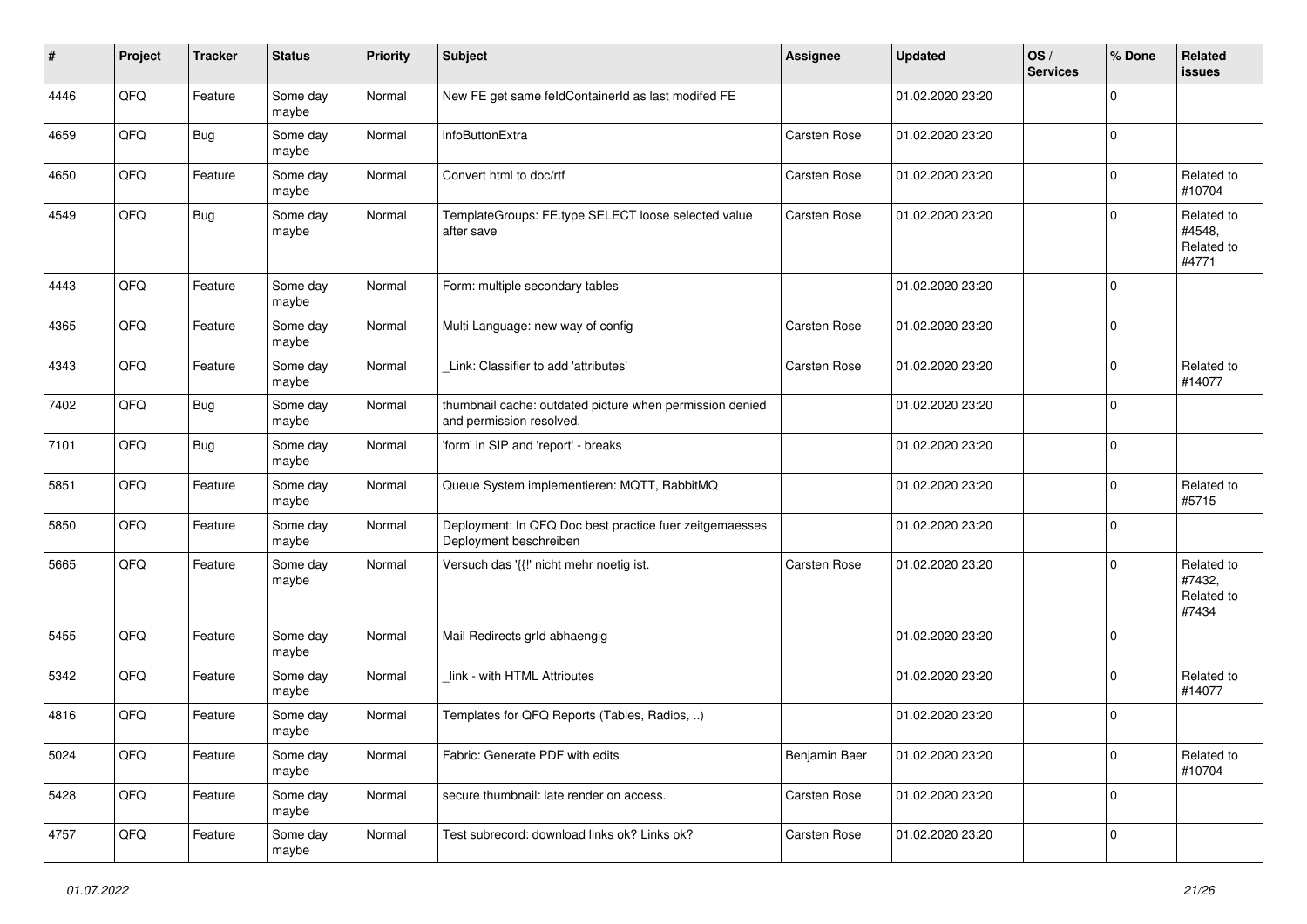| #    | Project | <b>Tracker</b> | <b>Status</b>     | <b>Priority</b> | <b>Subject</b>                                                                                                                                           | Assignee            | <b>Updated</b>   | OS/<br><b>Services</b> | % Done         | Related<br><b>issues</b>                    |
|------|---------|----------------|-------------------|-----------------|----------------------------------------------------------------------------------------------------------------------------------------------------------|---------------------|------------------|------------------------|----------------|---------------------------------------------|
| 4652 | QFQ     | Feature        | Some day<br>maybe | Normal          | UZH CD: Weiterleitung auf benutzerdefinierte 403/404 Seite                                                                                               | <b>Carsten Rose</b> | 01.02.2020 23:20 |                        | 0              |                                             |
| 4439 | QFQ     | Feature        | Some day<br>maybe | Normal          | Log: report all actions fired by an FE Element, incl. the<br>original directive (slaveld, sqlInsert, )                                                   |                     | 01.02.2020 23:20 |                        | $\mathbf 0$    | Related to<br>#4432,<br>Related to<br>#5458 |
| 4435 | QFQ     | Feature        | Some day<br>maybe | Normal          | Report: striptags - specify allowed tags                                                                                                                 |                     | 01.02.2020 23:20 |                        | $\mathbf 0$    |                                             |
| 4433 | QFQ     | Feature        | Some day<br>maybe | Normal          | Log when SIP will be destroyed by QFQ for any (security)<br>reason                                                                                       |                     | 01.02.2020 23:20 |                        | $\mathbf 0$    | Related to<br>#4432,<br>Related to<br>#5458 |
| 1234 | QFQ     | Feature        | Some day<br>maybe | Normal          | QF: Record numbering: Im Grid soll in Spalte 1 optional die<br>laufende Nummer der Records angezeigt werden.                                             |                     | 01.02.2020 23:20 |                        | $\mathbf 0$    |                                             |
| 955  | QFQ     | Feature        | Some day<br>maybe | Normal          | QF: Notizen vor/nach dem Form                                                                                                                            |                     | 01.02.2020 23:20 |                        | $\mathbf 0$    |                                             |
| 4454 | QFQ     | Bug            | Some day<br>maybe | Normal          | Required Elements: multiple elements in a row - whole row<br>marked if only one input is empty.                                                          | Benjamin Baer       | 01.02.2020 23:20 |                        | 0              |                                             |
| 4398 | QFQ     | <b>Bug</b>     | Some day<br>maybe | Normal          | Typeahead: mouse click in a prefilled input opens a single<br>item dropdown with the current value - click on it seems to<br>set the value, not the key. | Benjamin Baer       | 01.02.2020 23:20 |                        | 0              | Related to<br>#4457                         |
| 4651 | QFQ     | <b>Bug</b>     | Some day<br>maybe | Normal          | "Loading document" Modal wird angezeigt bei uzhcd type=2<br>Ansicht                                                                                      | Carsten Rose        | 01.02.2020 23:20 |                        | $\mathbf 0$    |                                             |
| 4330 | QFQ     | Feature        | Some day<br>maybe | Normal          | Error Message: report missing {{ / }} in sqlUpdate, sqlInsert,<br>sqlDelete, sqlAfter, sqlBefore in FE action elements.                                  | <b>Carsten Rose</b> | 01.02.2020 23:20 |                        | $\mathbf 0$    |                                             |
| 4328 | QFQ     | <b>Bug</b>     | Some day<br>maybe | Normal          | Error Message: Show FE name/number on problems in FE                                                                                                     | <b>Carsten Rose</b> | 01.02.2020 23:20 |                        | $\mathbf 0$    |                                             |
| 8056 | QFQ     | Feature        | Some day<br>maybe | Normal          | Termin Organisation (Reservation)                                                                                                                        |                     | 01.02.2020 23:19 |                        | $\mathbf 0$    | Related to<br>#8658                         |
| 7921 | QFQ     | Feature        | Some day<br>maybe | Normal          | Rest API Export: URL kuerzer machen                                                                                                                      |                     | 01.02.2020 23:19 |                        | 0              |                                             |
| 7281 | QFQ     | <b>Bug</b>     | Some day<br>maybe | Normal          | Subrecords: on large screen separator line too short                                                                                                     |                     | 01.02.2020 23:19 |                        | $\mathbf 0$    |                                             |
| 8522 | QFQ     | Feature        | Some day<br>maybe | Normal          | build QFQ - npm warnings                                                                                                                                 | Benjamin Baer       | 01.02.2020 23:19 |                        | 50             |                                             |
| 7100 | QFO     | Feature        | Some day<br>maybe | Normal          | Download: log access, max downloads, time limit                                                                                                          |                     | 01.02.2020 23:19 |                        | $\mathbf 0$    |                                             |
| 6704 | QFQ     | Feature        | Some day<br>maybe | Normal          | Upload Mode: Bilder in Notizen rechts sollen aktuellen<br>Upload repräsentieren.                                                                         |                     | 01.02.2020 23:19 |                        | $\mathbf 0$    | Related to<br>#3264                         |
| 6084 | QFO     | Feature        | Some day<br>maybe | Normal          | New escape type: 'D' - convert date                                                                                                                      |                     | 01.02.2020 23:19 |                        | $\overline{0}$ |                                             |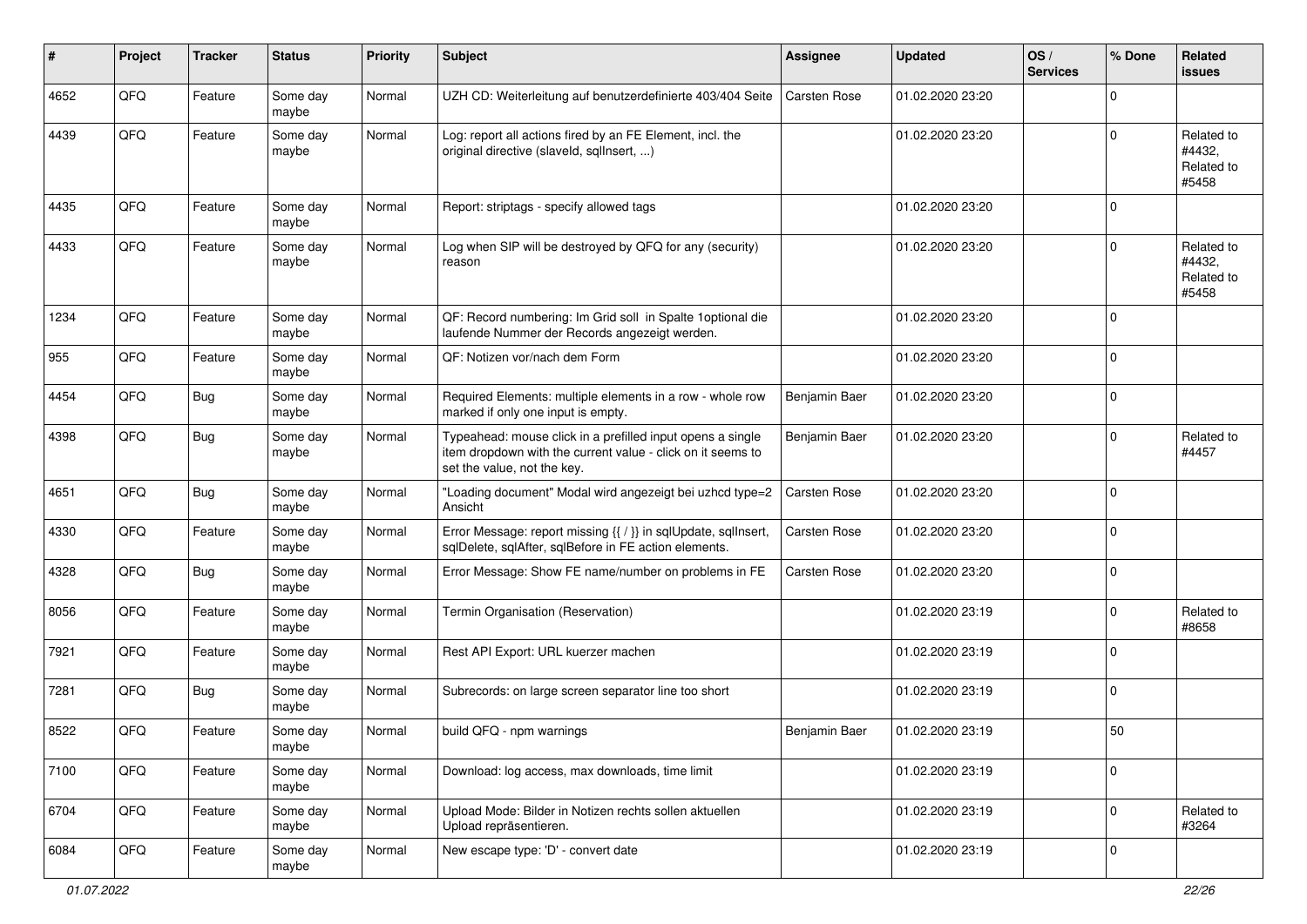| #    | Project | <b>Tracker</b> | <b>Status</b>     | <b>Priority</b> | <b>Subject</b>                                                                                                       | <b>Assignee</b>     | <b>Updated</b>   | OS/<br><b>Services</b> | % Done       | <b>Related</b><br><b>issues</b> |
|------|---------|----------------|-------------------|-----------------|----------------------------------------------------------------------------------------------------------------------|---------------------|------------------|------------------------|--------------|---------------------------------|
| 5923 | QFQ     | Feature        | Some day<br>maybe | Normal          | fillStoreSystemBySqlLate                                                                                             |                     | 01.02.2020 23:19 |                        | $\Omega$     |                                 |
| 5895 | QFQ     | Feature        | Some day<br>maybe | Normal          | Tutorial: List of all QFQ Features                                                                                   |                     | 01.02.2020 23:19 |                        | $\mathbf{0}$ |                                 |
| 5893 | QFQ     | Feature        | Some day<br>maybe | Normal          | Edit on double-click                                                                                                 |                     | 01.02.2020 23:19 |                        | $\mathbf{0}$ | Related to<br>#5894             |
| 5991 | QFQ     | Bug            | Some day<br>maybe | Normal          | URLs with ' ' or long parameter are problematic                                                                      | <b>Carsten Rose</b> | 01.02.2020 23:19 |                        | $\Omega$     |                                 |
| 5983 | QFQ     | Feature        | Some day<br>maybe | Normal          | Form Submit (save & update): normalize date/-time FE                                                                 | Carsten Rose        | 01.02.2020 23:19 |                        | $\mathbf{0}$ |                                 |
| 5877 | QFQ     | Bug            | Some day<br>maybe | Normal          | FE.type=note:bsColumn strange behaviour                                                                              |                     | 01.02.2020 23:19 |                        | $\mathbf 0$  |                                 |
| 5805 | QFQ     | Feature        | Some day<br>maybe | Normal          | TypeAHead SQL value instead of key stored                                                                            |                     | 01.02.2020 23:19 |                        | $\mathbf{0}$ | Related to<br>#5444             |
| 5852 | QFQ     | Feature        | Some day<br>maybe | Normal          | Logging: mail.log / sql.log - im FE anzeigen und via AJAX<br>aktualisieren                                           | Carsten Rose        | 01.02.2020 23:19 |                        | $\Omega$     | Related to<br>#5885             |
| 5768 | QFQ     | Bug            | Some day<br>maybe | Normal          | {{pageLanguage:T}}' missing if QFQ is called via api                                                                 | <b>Carsten Rose</b> | 01.02.2020 23:19 |                        | $\mathbf 0$  |                                 |
| 5706 | QFQ     | <b>Bug</b>     | Some day<br>maybe | Normal          | upload: fileDestination needs to be sanatized                                                                        | Carsten Rose        | 01.02.2020 23:19 |                        | $\mathbf{0}$ |                                 |
| 5579 | QFQ     | Feature        | Some day<br>maybe | Normal          | Enhance Doc / Presentation: variable type 'link column type'                                                         | <b>Carsten Rose</b> | 01.02.2020 23:19 |                        | $\mathbf 0$  |                                 |
| 5557 | QFQ     | Bug            | Some day<br>maybe | Normal          | Form load: STORE RECORD filled, but should be empty                                                                  | <b>Carsten Rose</b> | 01.02.2020 23:19 |                        | $\mathbf 0$  |                                 |
| 5389 | QFQ     | Feature        | Some day<br>maybe | Normal          | QFQ Design: Multline label / note                                                                                    | Benjamin Baer       | 01.02.2020 23:19 |                        | $\mathsf 0$  |                                 |
| 5132 | QFQ     | Feature        | Some day<br>maybe | Normal          | Error Message sendmail missing attachment: more details                                                              | <b>Carsten Rose</b> | 01.02.2020 23:19 |                        | $\mathbf{0}$ |                                 |
| 5021 | QFQ     | <b>Bug</b>     | Some day<br>maybe | Normal          | FE.typ=extra - during save displays error 'datum2' already<br>filled in STORE SIP - the value is stored nevertheless | Carsten Rose        | 01.02.2020 23:19 |                        | $\mathbf{0}$ | Related to<br>#3875             |
| 4872 | QFQ     | Feature        | Some day<br>maybe | Normal          | Fields of Typo3 page available in STORE_TYPO3                                                                        | Carsten Rose        | 01.02.2020 23:19 |                        | $\Omega$     |                                 |
| 4869 | QFQ     | Feature        | Some day<br>maybe | Normal          | Dynamic Update (show, hide, readonly?, required?) for<br>Template Group Elements                                     | <b>Carsten Rose</b> | 01.02.2020 23:19 |                        | $\mathbf{0}$ | Related to<br>#4865             |
| 4606 | QFQ     | Feature        | Some day<br>maybe | Normal          | link: qualifier to render bootstrap button                                                                           | Carsten Rose        | 01.02.2020 23:19 |                        | 0            |                                 |
| 4583 | QFQ     | <b>Bug</b>     | Some day<br>maybe | Normal          | Dynamic Update bei TypeAhead Feldern                                                                                 | <b>Carsten Rose</b> | 01.02.2020 23:19 |                        | $\Omega$     |                                 |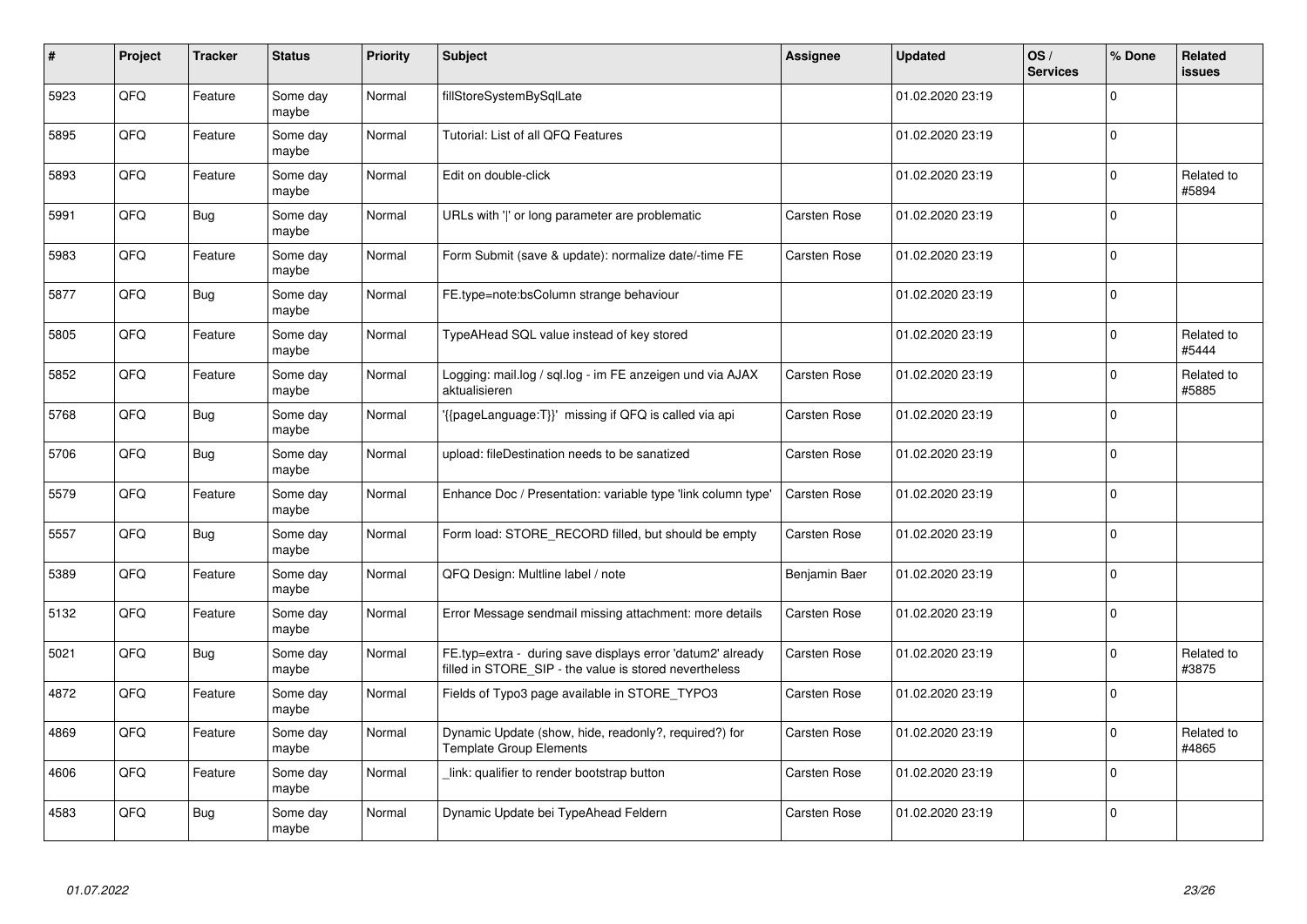| #    | Project | <b>Tracker</b> | <b>Status</b>     | <b>Priority</b> | <b>Subject</b>                                                                                                     | Assignee            | <b>Updated</b>   | OS/<br><b>Services</b> | % Done         | <b>Related</b><br><b>issues</b> |
|------|---------|----------------|-------------------|-----------------|--------------------------------------------------------------------------------------------------------------------|---------------------|------------------|------------------------|----------------|---------------------------------|
| 4528 | QFQ     | <b>Bug</b>     | Some day<br>maybe | Normal          | extraButtonLock mit SQLAhead Bug                                                                                   | Carsten Rose        | 01.02.2020 23:19 |                        | $\Omega$       |                                 |
| 4092 | QFQ     | <b>Bug</b>     | Some day<br>maybe | Normal          | 1) Logging verbessern wann welches FE warum<br>ausgefuehrt wird, 2) Documentation: Best Practice Template<br>Group | Carsten Rose        | 01.02.2020 23:19 |                        | 0              | Related to<br>#3504             |
| 3613 | QFQ     | Bug            | Some day<br>maybe | Normal          | note /note unchecked -> note div (col-md) wird weiterhin<br>gerendert                                              | Elias Villiger      | 01.02.2020 23:19 |                        | 100            |                                 |
| 9024 | QFQ     | <b>Bug</b>     | Some day<br>maybe | Normal          | QFQ Einarbeitung                                                                                                   |                     | 01.02.2020 15:56 |                        | $\mathbf 0$    |                                 |
| 2643 | QFQ     | <b>Bug</b>     | Some day<br>maybe | Normal          | Zend / PHP Webinars anschauen                                                                                      | Carsten Rose        | 01.02.2020 15:56 |                        | $\Omega$       |                                 |
| 3267 | QFQ     | Feature        | Some day<br>maybe | Normal          | 2 Forms auf einer Seite: real + Read only                                                                          | Carsten Rose        | 11.12.2019 16:03 |                        | $\mathbf 0$    |                                 |
| 3216 | QFQ     | Feature        | Some day<br>maybe | Normal          | dynamic update für checkbox label2                                                                                 | Carsten Rose        | 11.12.2019 16:03 |                        | $\Omega$       | Related to<br>#2081             |
| 3130 | QFQ     | <b>Bug</b>     | Some day<br>maybe | Normal          | Debug Info's nicht korrekt nach 'New > Save'.                                                                      | <b>Carsten Rose</b> | 11.12.2019 16:03 |                        | $\Omega$       | Related to<br>#3253             |
| 2950 | QFQ     | Feature        | Some day<br>maybe | Normal          | Inhalt QFQ Records als File                                                                                        |                     | 11.12.2019 16:03 |                        | $\mathbf 0$    |                                 |
| 2995 | QFQ     | Feature        | Some day<br>maybe | Normal          | Dropdown JQuery Plugin: 'chosen' - Moeglichkeit um Select<br>Listen mehr Funktion zu geben. Kein Bootstrap noetig. | Carsten Rose        | 11.12.2019 16:03 |                        | $\mathbf 0$    |                                 |
| 2063 | QFQ     | <b>Bug</b>     | Some day<br>maybe | Normal          | Pills auf 'inaktiv' setzen falls keine Element auf dem Pill<br>sichtbar sind.                                      | Benjamin Baer       | 11.12.2019 16:03 |                        | $\Omega$       | Related to<br>#3752             |
| 2084 | QFQ     | Feature        | Some day<br>maybe | Normal          | Mailto mit encryption: Subrecord                                                                                   | Carsten Rose        | 11.12.2019 16:03 |                        | $\Omega$       | Related to<br>#2082             |
| 1946 | QFQ     | Feature        | Some day<br>maybe | Normal          | Kontrolle ob der ReadOnly Modus bei den<br>Formularelementen korrekt implementiert ist                             | Carsten Rose        | 11.12.2019 16:03 |                        | $\mathbf 0$    |                                 |
| 1635 | QFQ     | Feature        | Some day<br>maybe | Normal          | QFQ Extension content record: weitere Optionen<br>einblenden.                                                      | <b>Carsten Rose</b> | 11.12.2019 16:03 |                        | $\mathbf 0$    |                                 |
| 1623 | QFQ     | Feature        | Some day<br>maybe | Normal          | RealURL                                                                                                            |                     | 11.12.2019 16:03 |                        | 30             |                                 |
| 1510 | QFQ     | Feature        | Some day<br>maybe | Normal          | jquery von google laden, falls das nicht geht lokal                                                                |                     | 11.12.2019 16:03 |                        | $\Omega$       |                                 |
| 1253 | QFQ     | Feature        | Some day<br>maybe | Normal          | QF: Colorpicker                                                                                                    |                     | 11.12.2019 16:03 |                        | $\Omega$       |                                 |
| 1251 | QFQ     | Feature        | Some day<br>maybe | Normal          | QF: Combo                                                                                                          |                     | 11.12.2019 16:03 |                        | $\overline{0}$ |                                 |
| 4293 | QFQ     | Bug            | Some day<br>maybe | Normal          | Download broken if token 'd:' is missing - but no error<br>message                                                 | <b>Carsten Rose</b> | 11.12.2019 16:03 |                        | $\mathbf 0$    | Related to<br>#7514             |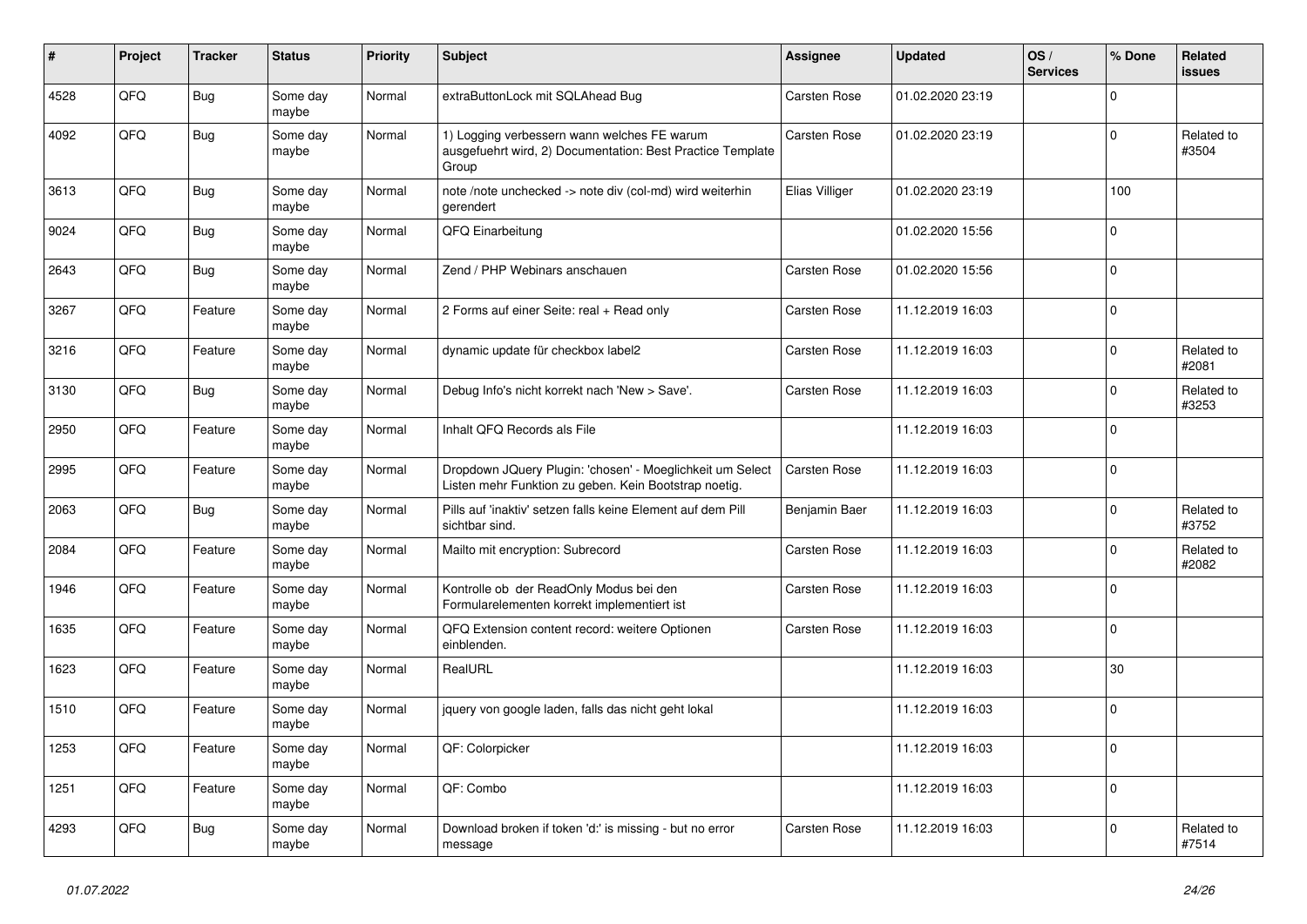| $\#$ | Project | <b>Tracker</b> | <b>Status</b>     | <b>Priority</b> | <b>Subject</b>                                                                                                                                           | Assignee            | <b>Updated</b>   | OS/<br><b>Services</b> | % Done      | Related<br><b>issues</b>                    |
|------|---------|----------------|-------------------|-----------------|----------------------------------------------------------------------------------------------------------------------------------------------------------|---------------------|------------------|------------------------|-------------|---------------------------------------------|
| 4259 | QFQ     | Feature        | Some day<br>maybe | Normal          | Instant trigger a cron job                                                                                                                               | Carsten Rose        | 11.12.2019 16:03 |                        | $\Omega$    |                                             |
| 4138 | QFQ     | Bug            | Some day<br>maybe | Normal          | style fehlt                                                                                                                                              |                     | 11.12.2019 16:03 |                        | $\mathbf 0$ |                                             |
| 4122 | QFQ     | Bug            | Some day<br>maybe | Normal          | file: Render Mode hat keinen Effekt                                                                                                                      |                     | 11.12.2019 16:03 |                        | $\Omega$    |                                             |
| 4197 | QFQ     | Feature        | Some day<br>maybe | Normal          | Unit Test fuer JSON Stream von QuickFormQuery.php ><br>doForm()                                                                                          | Carsten Rose        | 11.12.2019 16:03 |                        | $\mathbf 0$ |                                             |
| 4027 | QFQ     | Feature        | Some day<br>maybe | Normal          | Missing: orange 'check' / 'bullet'                                                                                                                       |                     | 11.12.2019 16:03 |                        | $\mathbf 0$ |                                             |
| 4026 | QFQ     | Feature        | Some day<br>maybe | Normal          | sqlLog.sql: log number of FE.id                                                                                                                          | Carsten Rose        | 11.12.2019 16:03 |                        | $\mathbf 0$ | Related to<br>#5458                         |
| 4008 | QFQ     | <b>Bug</b>     | Some day<br>maybe | Normal          | FormElemen.type=sendmail: wrong 'TO' if 'real<br>name <rea@mail.to>' is used</rea@mail.to>                                                               | Carsten Rose        | 11.12.2019 16:03 |                        | $\Omega$    |                                             |
| 3991 | QFQ     | Feature        | Some day<br>maybe | Normal          | report: Columnname '_skipWrap' skips 'fbeg', 'fend'                                                                                                      | Carsten Rose        | 11.12.2019 16:03 |                        | $\mathbf 0$ |                                             |
| 3947 | QFQ     | Feature        | Some day<br>maybe | Normal          | Attack detectect: logout current user                                                                                                                    | Carsten Rose        | 11.12.2019 16:03 |                        | $\Omega$    | Related to<br>#5458.<br>Related to<br>#6299 |
| 3942 | QFQ     | Feature        | Some day<br>maybe | Normal          | Action Elemente: neu generierte IDs via FE weitergeben                                                                                                   | Carsten Rose        | 11.12.2019 16:03 |                        | $\mathbf 0$ | Related to<br>#3941                         |
| 3941 | QFQ     | Feature        | Some day<br>maybe | Normal          | sqlAfter: es sollten mehrere moeglich sein                                                                                                               | Carsten Rose        | 11.12.2019 16:03 |                        | $\mathbf 0$ | Related to<br>#3942                         |
| 3905 | QFQ     | Feature        | Some day<br>maybe | Normal          | Documentation: Best Practice anhand eines Online<br>Bewerbungstools                                                                                      | Carsten Rose        | 11.12.2019 16:03 |                        | $\mathbf 0$ |                                             |
| 3900 | QFQ     | Feature        | Some day<br>maybe | Normal          | Extend documentation of 'Copy / Paste'                                                                                                                   | Carsten Rose        | 11.12.2019 16:03 |                        | $\mathbf 0$ | Related to<br>#3899                         |
| 3895 | QFQ     | <b>Bug</b>     | Some day<br>maybe | Normal          | typeahead pedantic: on lehrkredit Idap webpass - if only one<br>person is in dropdown, such person can't be selected                                     | <b>Carsten Rose</b> | 11.12.2019 16:03 |                        | $\Omega$    |                                             |
| 3882 | QFQ     | Bug            | Some day<br>maybe | Normal          | templateGroup: disable 'add' if limit is reached - funktioniert<br>nicht wenn bereits records existierten                                                | <b>Carsten Rose</b> | 11.12.2019 16:03 |                        | $\mathbf 0$ |                                             |
| 3879 | QFQ     | Feature        | Some day<br>maybe | Normal          | Form 'FormElement': Beim Feld 'name' rechts in der Notiz<br>einen Link einblenden - a) aktuelle Definition anzeigen, b)<br>Spalte in der Tabelle anlegen |                     | 11.12.2019 16:03 |                        | $\mathbf 0$ |                                             |
| 3878 | QFQ     | Feature        | Some day<br>maybe | Normal          | Form 'FormElement': Spalte 'name' typeAhead mit<br>Spaltennamen der Primarytable.                                                                        |                     | 11.12.2019 16:03 |                        | $\mathbf 0$ |                                             |
| 3877 | QFQ     | Feature        | Some day<br>maybe | Normal          | FormEditor: die Felder die aktuell nicht gebraucht werden<br>nur auf readonly/disabled setzen (nicht ausblenden > das<br>irritiert.                      | Carsten Rose        | 11.12.2019 16:03 |                        | $\mathbf 0$ |                                             |